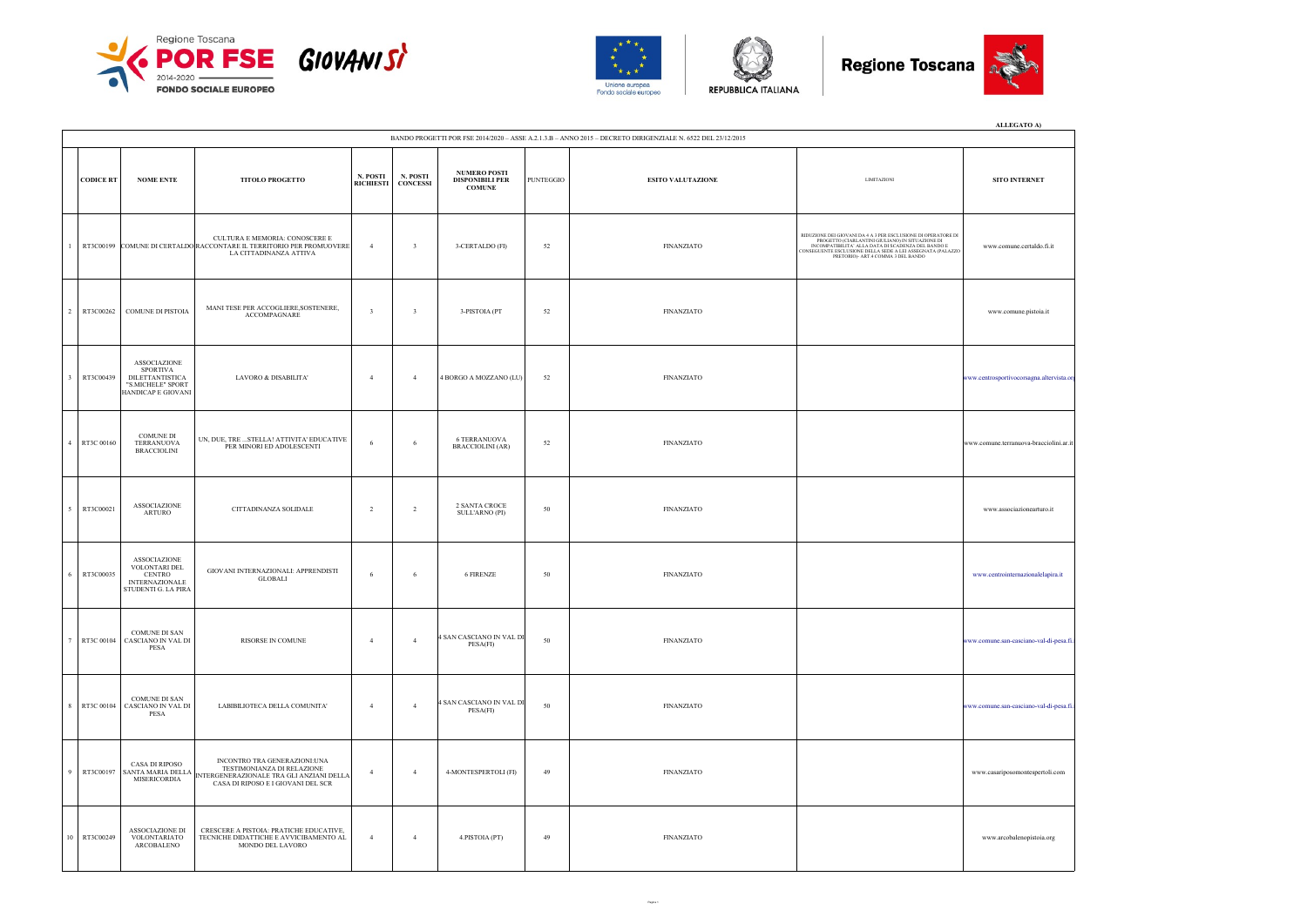| 11 RT3C00454    | COOPERATIVA<br>SOCIALE TANGRAM                                    | PACE, DIRITTI E INTERCULTURA                    | 6                       | -6                      | 6 FIRENZE                               | 49 | FINANZIATO        | ${\rm LA}$ SEDE DI PROGETTO CON ASSEGNATI 4 GIOVANI E' ESCLUSIVAMENTE LA SEDE TANGRAM DELL'ENTE COOPERATIVA SOC.LE TANGRAM, COME<br>RISULTA DALLA PROCEDURA SCR. IL SERVIZIO FUORI DA TALE SEDE E<br>CONSENTITO LIMITATAMENTE AD UN PERIODO DI 5 SETTIMANE PREVIO<br>COMUNICAZIONE AL COMPETENTE UFFICIO REGIONALE (ART. 17<br>www.cooperativa-tangram.org<br>COMMA 2 BIS D.P.G.R. 10/R/09).SE PREVISTO DAL PROGETTO IL GIOVANI<br>PUO' SVOLGERE ATTIVITA' FUORI DALLA SEDE DI ASSEGNAZIONE<br>SENZA ONERI A CARICO DEL GIOVANE PREVIA REGISTRAZIONE IN SEDE<br>DELLA PRESENZA A INIZIO E FINE SERVIZIO.                                                                                                                                                                                                                      |
|-----------------|-------------------------------------------------------------------|-------------------------------------------------|-------------------------|-------------------------|-----------------------------------------|----|-------------------|-------------------------------------------------------------------------------------------------------------------------------------------------------------------------------------------------------------------------------------------------------------------------------------------------------------------------------------------------------------------------------------------------------------------------------------------------------------------------------------------------------------------------------------------------------------------------------------------------------------------------------------------------------------------------------------------------------------------------------------------------------------------------------------------------------------------------------|
| 12 RT3C00369    | CONSORZIO<br>COORDINAMENTO<br>OPERATIVO DI<br>SOCCORSO            | NESSUNO ESCLUSO                                 | $\overline{\mathbf{3}}$ | $\overline{\mathbf{3}}$ | <b>FIRENZE 3</b>                        | 49 | <b>FINANZIATO</b> | www.cosfirenze.org                                                                                                                                                                                                                                                                                                                                                                                                                                                                                                                                                                                                                                                                                                                                                                                                            |
| 13 RT3C00369    | CONSORZIO<br>COORDINAMENTO<br>OPERATIVO DI<br>SOCCORSO            | RIFREDI SOCCORSO                                | $\overline{4}$          | $\overline{4}$          | <b>FIRENZE 4</b>                        | 49 | <b>FINANZIATO</b> | www.cosfirenze.org                                                                                                                                                                                                                                                                                                                                                                                                                                                                                                                                                                                                                                                                                                                                                                                                            |
|                 | ASSOCIAZIONE<br>14   RT3C00012   TRISOMIA 21 FIRENZE<br>$-$ ONLUS | <b>BINARIO 18</b>                               | $\overline{4}$          | $\overline{4}$          | <b>FIRENZE 4</b>                        | 49 | <b>FINANZIATO</b> | www.trisomia21firenze.it                                                                                                                                                                                                                                                                                                                                                                                                                                                                                                                                                                                                                                                                                                                                                                                                      |
| 15 RT3C00002    | A.I.C.S. COMITATO<br>PROVINCIALE DI<br>LUCCA                      | TUTTI PER UNO, SPORT PER TUTTI                  | 2                       | $\overline{2}$          | 2 LUCCA                                 | 49 | <b>FINANZIATO</b> | www.aicslucca.it                                                                                                                                                                                                                                                                                                                                                                                                                                                                                                                                                                                                                                                                                                                                                                                                              |
| 16   RT3C00252  | SOCIETA'<br>COOPERATIVA<br><b>SOCIALE GEMMA</b><br>A.R.L.         | CANTASTORIE                                     | $\overline{2}$          | $\overline{2}$          | 2 QUARRATA (PT)                         | 49 | <b>FINANZIATO</b> | www.coopgemma.org                                                                                                                                                                                                                                                                                                                                                                                                                                                                                                                                                                                                                                                                                                                                                                                                             |
| $17$ RT3C 00110 | COMUNE DI SESTO<br><b>FIORENTINO</b>                              | FELICITTA' 2016                                 | - 8                     | 8                       | 8 SESTO FIORENTINO (FI)                 | 49 | <b>FINANZIATO</b> | www.comune.sesto-fiorentino.fi.it                                                                                                                                                                                                                                                                                                                                                                                                                                                                                                                                                                                                                                                                                                                                                                                             |
| 18   RT3C 00110 | COMUNE DI SESTO<br><b>FIORENTINO</b>                              | M&TE IN CAMMINO VERSO NUOVE METE                | 8                       | 8                       | 8 SESTO FIORENTINO (FI)                 | 49 | <b>FINANZIATO</b> | www.comune.sesto-fiorentino.fi.it                                                                                                                                                                                                                                                                                                                                                                                                                                                                                                                                                                                                                                                                                                                                                                                             |
| 19 RT3C00294    | CENTRO ITALIANO<br>FEMMINILE<br>VICOPISANO                        | <b>SAPERE E SAPERI</b>                          | - 6                     | 6                       | 6-VICOPISANO (PI)                       | 48 | <b>FINANZIATO</b> | www.cifvicopisano.com                                                                                                                                                                                                                                                                                                                                                                                                                                                                                                                                                                                                                                                                                                                                                                                                         |
| 20 RT3C00262    | <b>COMUNE DI PISTOIA</b>                                          | COMPETENZE DIGITALI PER L'INCLUSIONE<br>SOCIALE | $\overline{4}$          | $\overline{4}$          | 4-PISTOIA (PT                           | 48 | <b>FINANZIATO</b> | www.comune.pistoia.it                                                                                                                                                                                                                                                                                                                                                                                                                                                                                                                                                                                                                                                                                                                                                                                                         |
| 21   RT3C00070  | CENTRO TERAPEUTICO<br><b>EUROPEO</b>                              | VOGLIO VIVERE DA ME, PROGETTI DI<br>AUTONOMIA   | 6                       | -6                      | 5 RIGNANO SULL'ARNO (FI)<br>- 1 FIRENZE | 48 | <b>FINANZIATO</b> | LE SEDI DI PROGETTO SONO ESCLUSIVAMENTE QUELLE INDICATE AL<br>PUNTO 14, OVVERO "VILLA LILLA" (VIA CASAVECCHIA 52 52/A), VILLA BIANCA (V.LE CADORNA 10/20R) E VILLA GIALLA (VIA DELLA PIEVE<br>58/D/E). NON E' SEDE DI PROGETTO APPARTAMENTO LILLA CHE NON HA<br>POSTI NE' OPERATORE DI PROGETTO ASSEGNATI. I GIOVANI DEVONO PERTANTO ESSERE ASSEGNATI ESCLUSIVAMENTE AD UNA DELLE 3 SEDI<br>INDICATE. IL SERVIZIO FUORI DA TALI SEDI E' CONSENTITO<br>www.ctecoop.it<br>LIMITATAMENTE AD UN PERIODO DI 5 SETTIMANE PREVIA<br>COMUNICAZIONE AL COMPETENTE UFFICIO DELLA REGIONE (ART. 17 COMMA 2 BIS D.P.G.R. 10/R/09 s.m.i.); SE PREVISTO DAL PROGETTO IL<br>GIOVANE PUO' SVOLGERE ATTIVITA' FUORI DALLA SEDE DI<br>ASSEGNAZIONE PREVIA REGISTRAZIONE IN SEDE DELLA PRESENZA AD<br>INIZIO SERVIZIO ED AL TERMINE DELLO STESSO |
|                 | ASSOCIAZIONE<br>22   RT3C00500 SOLIDARIETÀ CARITAS<br>ONLUS       | SOLIDARIETA' 2016                               | 10                      | 10                      | 10 FIRENZE                              | 48 | <b>FINANZIATO</b> | http://www.solidarietacaritas.it                                                                                                                                                                                                                                                                                                                                                                                                                                                                                                                                                                                                                                                                                                                                                                                              |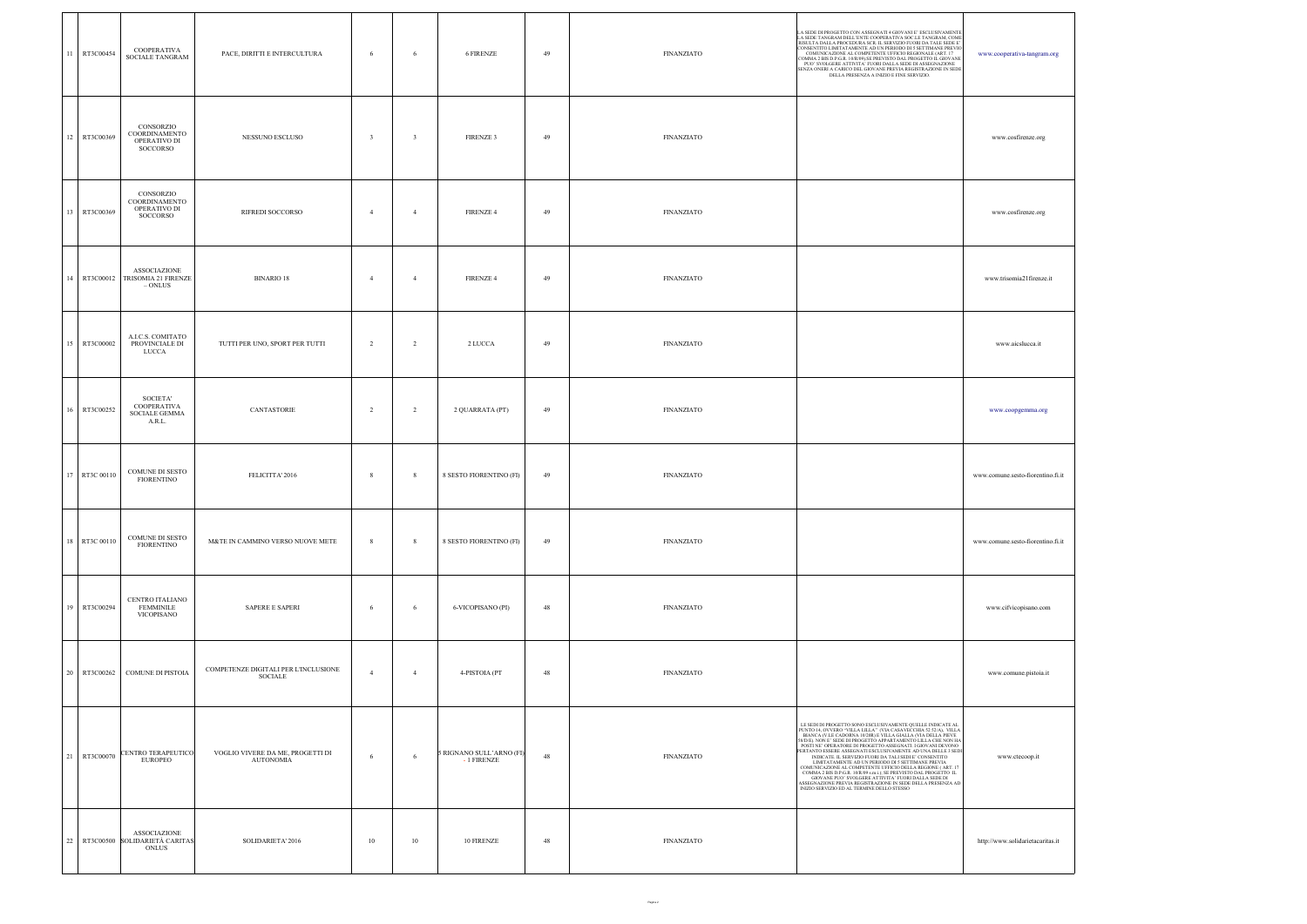| 23 RT3C00420      | IL VILLAGGIO DEI<br>POPOLI SCARL                                                       | EQUOMOB - INSIEME CREIAMO UN ALTRO<br><b>VIVERE</b>                                            | $\overline{4}$          | $\overline{4}$          | 3 FIRENZE 1 EMPOLI (FI)                        | 48 | <b>FINANZIATO</b> | www.villaggiodeipopoli.org                                                                                                                                                                                                                                                                                                                                                                                                                                                                                      |
|-------------------|----------------------------------------------------------------------------------------|------------------------------------------------------------------------------------------------|-------------------------|-------------------------|------------------------------------------------|----|-------------------|-----------------------------------------------------------------------------------------------------------------------------------------------------------------------------------------------------------------------------------------------------------------------------------------------------------------------------------------------------------------------------------------------------------------------------------------------------------------------------------------------------------------|
| $24$   RT3C 00169 | COMUNE DI CALCI                                                                        | CALCI, COMUNITA' IN RETE 2016                                                                  | 5 <sup>5</sup>          | 5                       | 5 CALCI (PI)                                   | 48 | <b>FINANZIATO</b> | www.comune.calci.pi.it                                                                                                                                                                                                                                                                                                                                                                                                                                                                                          |
|                   | 25   RT3C00215   TRIBUNALE DI SIENA                                                    | IL VALORE INSOPPRIMIBILE DELLA GIUSTIZIA -<br>INNOVARE IL TRIBUNALE DI SIENA                   | $\overline{4}$          | -4                      | SIENA 4                                        | 47 | <b>FINANZIATO</b> | www.tribunalesiena.it                                                                                                                                                                                                                                                                                                                                                                                                                                                                                           |
| 26 RT3C00092      | COMUNE DI<br>MONTELUPO<br>FIORENTINO                                                   | MONTELUPO SMART - GENERAZIONI IN RETE                                                          | -9                      | 9                       | MONTELUPO FIORENTINO<br>$(FI)$ 9               | 47 | <b>FINANZIATO</b> | www.comune.montelupo-fiorentino.fi.it                                                                                                                                                                                                                                                                                                                                                                                                                                                                           |
| 27   RT3C00072    | CoeSO - SOCIETA'<br>DELLA SALUTE<br>DELL'AREA SOCIO-<br>SANITARIA<br>GROSSETANA        | GENERAZIONI A CONFRONTO - TRA MEMORIA E<br>ASCOLTO                                             | 2                       | 2                       | 2 GROSSETO                                     | 47 | <b>FINANZIATO</b> | http://www.coesoareagr.it/                                                                                                                                                                                                                                                                                                                                                                                                                                                                                      |
| 28   RT3C00072    | CoeSO - SOCIETA'<br>DELLA SALUTE<br>DELL'AREA SOCIO-<br>SANITARIA<br>GROSSETANA        | DISABIL_MENTE                                                                                  | 2                       | 2                       | 2 GROSSETO                                     | 47 | <b>FINANZIATO</b> | LE SEDI DI PROGETTO SONO ESCLUSIVAMENTE QUELLE INDICATE AL<br>PUNTO 14. IL SERVIZIO FUORI DA TALI SEDI E' CONSENTITO<br>LIMITATAMENTE AD UN PERIODO DI 5 SETTIMANE PREVIA<br>COMUNICAZIONE AL COMPETENTE UFFICIO DELLA REGIONE ( ART. 17<br>http://www.coesoareagr.it/<br>COMMA 2 BIS D.P.G.R. 10/R/09 s.m.i.); SE PREVISTO DAL PROGETTO IL<br>GIOVANE PUO' SVOLGERE ATTIVITA' FUORI DALLA SEDE DI<br>ASSEGNAZIONE PREVIA REGISTRAZIONE IN SEDE DELLA PRESENZA AD<br>INIZIO SERVIZIO ED AL TERMINE DELLO STESSO |
| 29 RT3C00072      | CoeSO - SOCIETA'<br>DELLA SALUTE<br>DELL'AREA SOCIO-<br>SANITARIA<br><b>GROSSETANA</b> | SOCIAL BACK OFFICE                                                                             | $\overline{\mathbf{3}}$ | $\overline{\mathbf{3}}$ | 3 GROSSETO                                     | 47 | <b>FINANZIATO</b> | http://www.coesoareagr.it/                                                                                                                                                                                                                                                                                                                                                                                                                                                                                      |
| 30 RT3C00196      | TOSCANO ONLUS                                                                          | ISTITUTO GRAMSCI   FIRENZE TRA LE CARTE E I LIBRI DELL'ISTITUTO  <br><b>GRAMSCI TOSCANO</b>    | $\overline{4}$          | $\overline{4}$          | 4 FIRENZE                                      | 47 | <b>FINANZIATO</b> | IL SERVIZIO FUORI DA TALI SEDI E' CONSENTITO LIMITATAMENTE AD<br>UN PERIODO DI 5 SETTIMANE PREVIA COMUNICAZIONE AL<br>COMPETENTE UFFICIO DELLA REGIONE ( ART. 17 COMMA 2 BIS D.P.G.R.<br>10/R/09 s.m.i.); SE PREVISTO DAL PROGETTO IL GIOVANE PUO' SVOLGERE<br>http://www.gramscitoscano.it/<br>ATTIVITA' FUORI DALLA SEDE DI ASSEGNAZIONE PREVIA<br>REGISTRAZIONE IN SEDE DELLA PRESENZA AD INIZIO SERVIZIO ED AL<br>TERMINE DELLO STESSO                                                                      |
| 31   RT3C00281    | ASSOCIAZIONE<br>PORTAPERTA ONLUS                                                       | CAMMINARE INSIEME: PERCORSI DI<br><b>INTERAZIONE</b>                                           | $\overline{4}$          | $\overline{4}$          | 4 AGLIANA (PT)                                 | 47 | <b>FINANZIATO</b> | www.associazioneportaperta.it                                                                                                                                                                                                                                                                                                                                                                                                                                                                                   |
| 32   RT3C00254    | <b>ASSOCIAZIONE BANCO</b><br>ALIMENTARE DELLA<br>TOSCANA                               | IL CIBO È UN DONO: UN PONTE FRA SPRECO E<br>POVERTA'                                           | $7\phantom{.0}$         | $7\phantom{.0}$         | 7 FIRENZE                                      | 47 | <b>FINANZIATO</b> | www.bancoalimentare.it/it/toscana                                                                                                                                                                                                                                                                                                                                                                                                                                                                               |
| 33 RT3C00033      | <b>ASSOCIAZIONE</b><br>SPORTIVA "LE<br><b>BOLLICINE</b>                                | "SPORT E AUTONOMIA" PERCORSI PER<br>L'INTEGRAZIONE SOCIALE DELLE PERSONE<br>DIVERSAMENTE ABILI | 10                      | 10                      | <b>4 SIENA-6 SOVICILLE</b><br>LOC.AGRESTO (SI) | 46 | <b>FINANZIATO</b> | www.misericordia.pistoia.it                                                                                                                                                                                                                                                                                                                                                                                                                                                                                     |
| 34 RT3C00354      | "INTEGRA SOCIETA"<br>COOEPRATIVA<br><b>SOCIALE ONLUS</b>                               | C.R.E.AZIONE.CRESCITA RESPONSABILITA'<br><b>EMANCIP.AZIONE</b>                                 | $\overline{\mathbf{3}}$ | $\overline{\mathbf{3}}$ | 3-QUARRATA (PT)                                | 46 | <b>FINANZIATO</b> | www.progettointegra.info                                                                                                                                                                                                                                                                                                                                                                                                                                                                                        |
| 35   RT3C00020    | DELLA DONNA                                                                            | ASSOCIAZIONE CASA   VALORIZZARE LE DIFFERENZE E PROMUOVERE<br>CITTADINANZE                     | $\overline{2}$          | $\overline{2}$          | 2 PISA (PI)                                    | 46 | <b>FINANZIATO</b> | http://www.casadelladonnapisa.it                                                                                                                                                                                                                                                                                                                                                                                                                                                                                |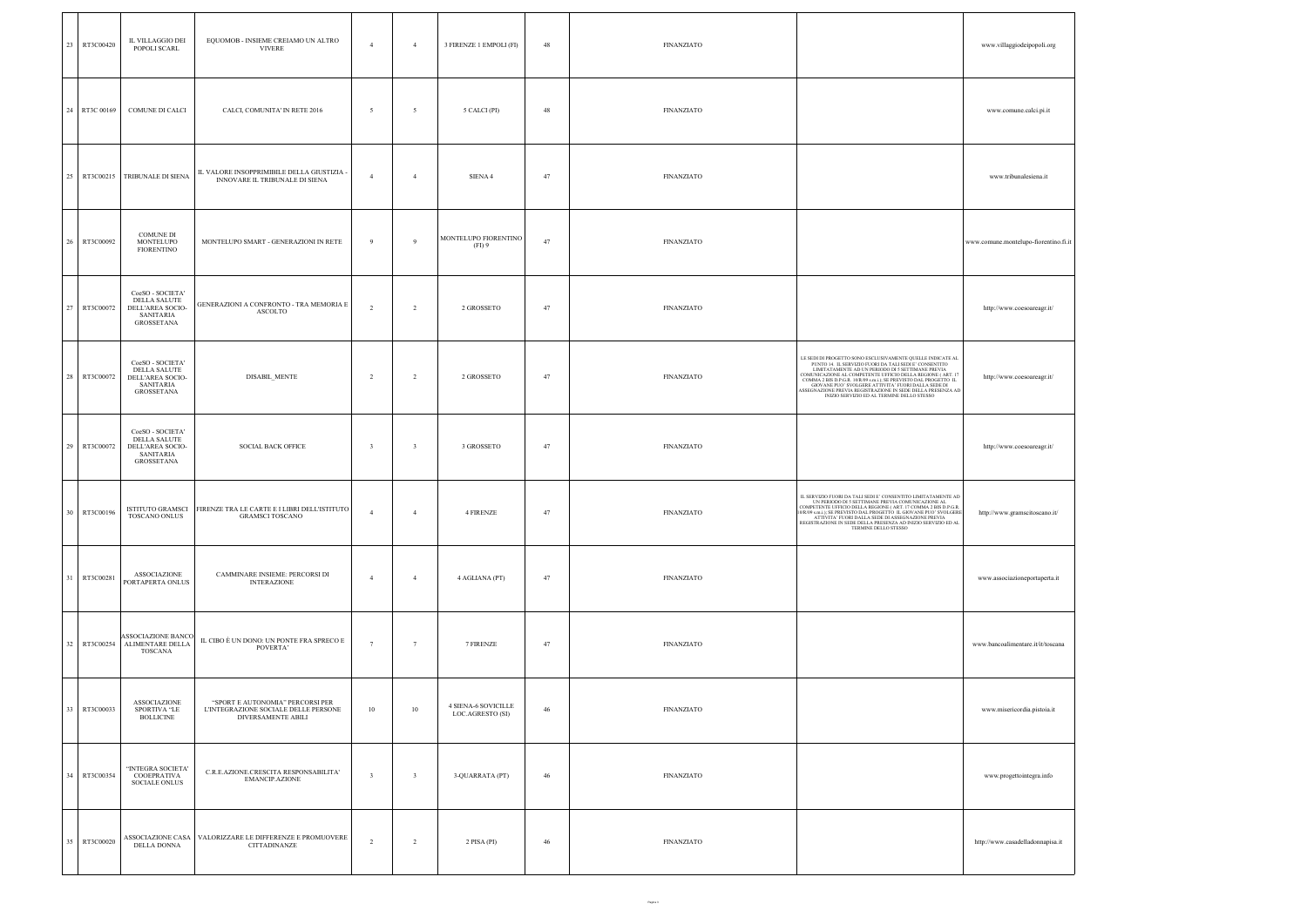|                 | 36   RT3C00178   COMUNE DI BIBBIENA                                      | IL CERCHIO DELLA VITA                                                                                                                                                                                        | 6                       | 6                       | 6-BIBBIENA (AR)                                                    | 46 | <b>FINANZIATO</b> |                                                                                                                                                  | www.comune.bibbiena.ar.it          |
|-----------------|--------------------------------------------------------------------------|--------------------------------------------------------------------------------------------------------------------------------------------------------------------------------------------------------------|-------------------------|-------------------------|--------------------------------------------------------------------|----|-------------------|--------------------------------------------------------------------------------------------------------------------------------------------------|------------------------------------|
|                 | 37   RT3C00262   COMUNE DI PISTOIA                                       | GLI ANZIANI:UN VALORE DA CONSERVARE,UNA<br>CONOSCENZA DA SPENDERE                                                                                                                                            | $\overline{2}$          | $\overline{2}$          | 2-PISTOIA (PT)                                                     | 46 | FINANZIATO        |                                                                                                                                                  | www.comune.pistoia.it              |
| 38 RT3C00309    | COMUNE DI<br>MONTECATINI TERME                                           | DIFFONDERE LA CULTURA VALORIZZARE IL<br>TERRITORIO                                                                                                                                                           | 6                       | 6                       | <b>6 MONTECATINI TERME</b><br>(PT)                                 | 46 | FINANZIATO        |                                                                                                                                                  | www.comune.montecatini-terme.pt.it |
| 39 RT3C00347    | ASSOCIAZIONE<br><b>INSIEME ONLUS</b>                                     | LO SGUARDO AL FUTURO                                                                                                                                                                                         | $\overline{4}$          | $\overline{4}$          | 1 FIRENZE 2 VICCHIO (FI) 1<br><b>BARBERINO DEL</b><br>MUGELLO (FI) | 46 | <b>FINANZIATO</b> | LA FORMAZIONE GENERALE E SPECIFICA DEVE ESSERE EFFETTUATA<br>NEI PRIMI TRE MESI DALL'AVVIO DEL PROGETTO COME PREVISTO<br>DALLA VIGENTE NORMATIVA | www.associazioneinsieme.it         |
| 40 RT3C00252    | SOCIETA'<br>COOPERATIVA<br><b>SOCIALE GEMMA</b><br>A.R.L.                | IL CERCHIO - PERCORSI DI ACCOGLIENZA E<br>ACCOMPAGNAMENTO PER MINORI E FAMIGLIE                                                                                                                              | $7\phantom{.0}$         | $7\overline{ }$         | 2 QUARRATA (PT), 2<br>PISTOIA, 3 SIGNA (FI)                        | 46 | <b>FINANZIATO</b> |                                                                                                                                                  | www.coopgemma.org                  |
| 41   RT3C 00175 | UNIONE DI COMUNI<br>VALDARNO E<br>VALDISIEVE                             | COMUNITA' INTERCULTURALI                                                                                                                                                                                     | $\overline{\mathbf{3}}$ | $\overline{\mathbf{3}}$ | 3 PONTASSIEVE (FI)                                                 | 46 | FINANZIATO        |                                                                                                                                                  | www.cm-montagnafiorentina.fi.it    |
| 42 RT3C00519    | ASSOCIAZIONE<br>NICCOLO' STENONE<br>ONLUS                                | STENONE 2016                                                                                                                                                                                                 | $\overline{4}$          | $\overline{4}$          | 4-FIRENZE                                                          | 45 | FINANZIATO        |                                                                                                                                                  | http://www.stenone.it              |
| 43   RT3C00135  | <b>INTERCULTURA</b>                                                      | FUORI DALL'ACQUARIO!LA MOBILITA'<br>ASSOCIAZIONE SCOLASTICA INTERNAZIONALE E L'EDUCAZIONE<br>INTERCULTURALE:STRUMENTI PER UNA<br>CITTADINANZA GLOBALE                                                        | $\overline{2}$          | $\overline{2}$          | 2 COLLE VAL D'ELSA (SI)                                            | 45 | FINANZIATO        |                                                                                                                                                  | www.intercultura.it                |
| 44 RT3C00512    | ASSOCIAZIONE<br>ANFFAS<br>ALTAVALDELSA<br>ONLUS                          | SI PUO' FARE                                                                                                                                                                                                 | $\overline{4}$          | $\overline{4}$          | 4 POGGIBONSI (SI)                                                  | 45 | <b>FINANZIATO</b> |                                                                                                                                                  | www.anffasvaldelsa.it              |
| 45 RT3C00019    | ASSOCIAZIONE<br>CARRETERA CENTRAL                                        | "CIRCOMONDO" PER L'INCLUSIONE SOCIALE                                                                                                                                                                        | $\overline{2}$          | $\overline{2}$          | 2 SIENA (SI)                                                       | 45 | <b>FINANZIATO</b> |                                                                                                                                                  | www.arcicarreteracentral.org       |
| 46 RT3C00015    | ASSOCIAZIONE PER<br><b>L'EVANGELIZZAZIONE</b><br>UN POPOLO IN<br>CAMMINO | I CARE, M'IMPORTA DI TE                                                                                                                                                                                      | $\overline{4}$          | $\overline{4}$          | 4-MASSA E COZZILE -(PT)                                            | 45 | <b>FINANZIATO</b> |                                                                                                                                                  | www.unpopoloincammino.blogspot.com |
| 47 RT3C00204    | PROCURA DELLA<br>REPUBBLICA DI<br>PISTOIA                                | DIGITALIZZAZIONE DEGLI ATTI PENALI PER LA<br>GESTIONE DEL FASCICOLO DEMATERIALIZZATO                                                                                                                         | $5\overline{5}$         | $5\overline{5}$         | PISTOIA 5                                                          | 45 | <b>FINANZIATO</b> |                                                                                                                                                  | www.procura.pistoia.giustizia.it   |
|                 | 48   RT3C00219   TRIBUNALE DI AREZZO                                     | L'INNOVAZIONE TECNOLOGICA E DIGITALE NEL<br>FRONT-OFFICE DELLE CANCELLERIE CIVILI<br>$\begin{array}{lll} \textbf{COME} \textbf{ PRESIDIO} \textbf{ PER L'ACCOGLIENZA DEL} \\ \textbf{CITTADINO} \end{array}$ | $\overline{4}$          | $\overline{4}$          | AREZZO 4                                                           | 45 | <b>FINANZIATO</b> |                                                                                                                                                  | www.tribunale-arezzo.it            |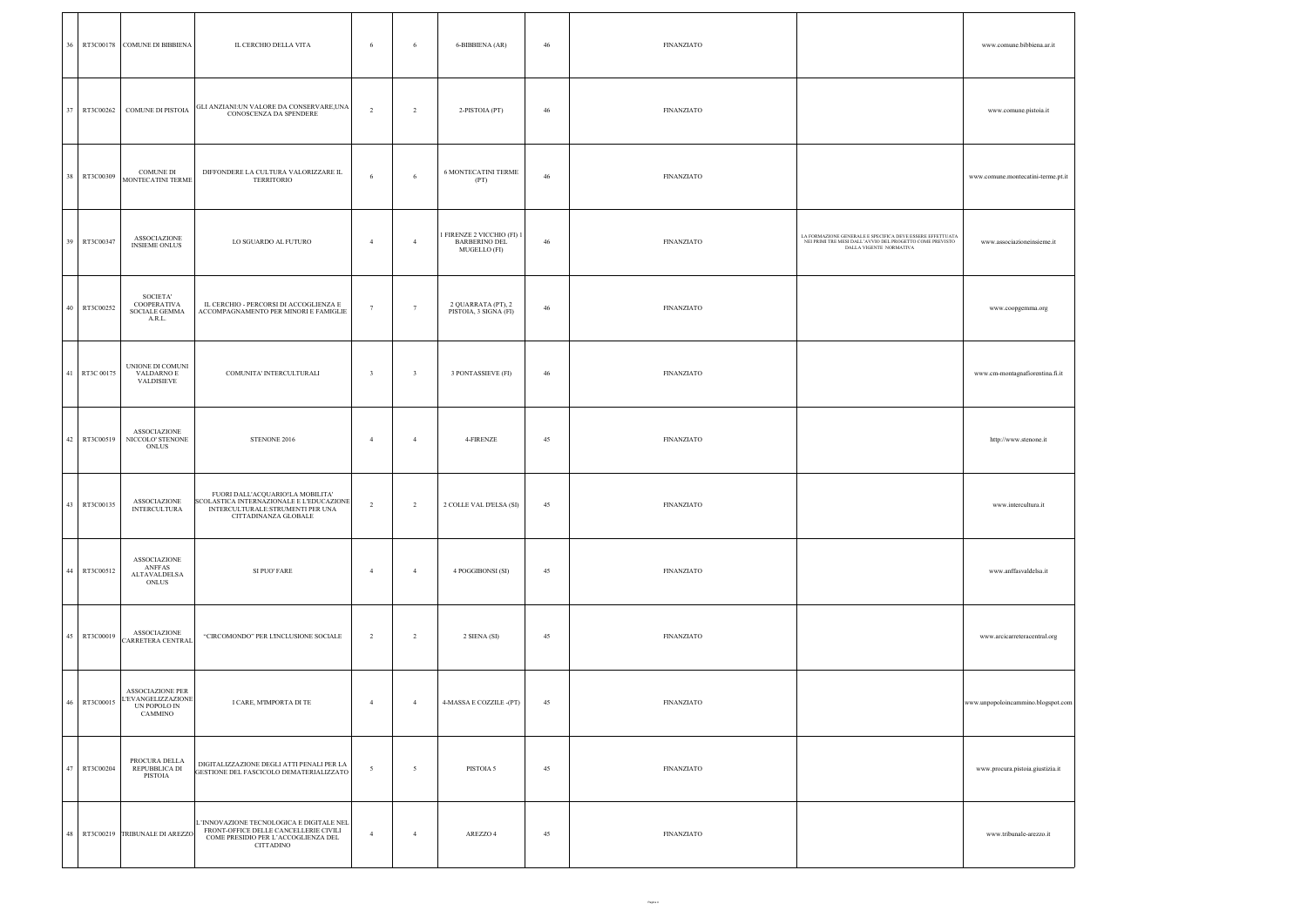|                    |                                                                              | TRIBUNALE DI AREZZO: AREA PENALE-LA<br>$\vert$ 49 $\vert$ RT3C00219 TRIBUNALE DI AREZZO COMUNICAZIONE SEFFICACE COME BASE DELLA<br>SODDISFAZIONE DELL'UTENTE E DELLA<br>QUALITA' DEL SERVIZIO | $\overline{\mathbf{3}}$ | $\overline{\mathbf{3}}$ | AREZZO 3                     | 45 | <b>FINANZIATO</b> |                                                                                                                                                    | www.tribunale-arezzo.it              |
|--------------------|------------------------------------------------------------------------------|-----------------------------------------------------------------------------------------------------------------------------------------------------------------------------------------------|-------------------------|-------------------------|------------------------------|----|-------------------|----------------------------------------------------------------------------------------------------------------------------------------------------|--------------------------------------|
| 50 RT3C00222       | PROCURA DELLA<br>REPUBBLICA DI<br><b>FIRENZE</b>                             | INFORMATICA E PROCEDIMENTO PENALE:<br>REDAZIONE DEGLI ATTI E GESTIONE<br>DOCUMENTALE DEL FASCICOLO                                                                                            | 6                       | 6                       | <b>FIRENZE 6</b>             | 45 | <b>FINANZIATO</b> |                                                                                                                                                    | www.procura.firenze.it               |
| 51   RT3C00222     | PROCURA DELLA<br>REPUBBLICA DI<br><b>FIRENZE</b>                             | IL PROCESSO PENALE TELEMATICO: UN<br>OBIETTIVO ANCORA DA RAGGIUNGERE                                                                                                                          | 10                      | 10                      | FIRENZE 10                   | 45 | <b>FINANZIATO</b> |                                                                                                                                                    | www.procura.firenze.it               |
| 52 RT3C00227       | PROCURA DELLA<br>REPUBBLICA DI PRATO                                         | LA GESTIONE TELEMATICA DELLE ATTIVITA'<br><b>AMMINISTRATIVE</b>                                                                                                                               | 2                       | 2                       | PRATO 2                      | 45 | <b>FINANZIATO</b> | IL NUMERO DEI GIOVANI PER IL PROGETTO E' 2 COME INDICATO AL<br>PUNTO 8 DELLA SCHEDA PROGETTO E SULLA PROCEDURA<br>INFORMATICA SCR.                 | www.procura.prato.giustizia.it       |
| 53 RT3C00227       | PROCURA DELLA<br>REPUBBLICA DI PRATO                                         | LA VELOCIZZAZIONE DEGLI SCAMBI<br><b>INFORMATICI</b>                                                                                                                                          | 2                       | 2                       | PRATO 2                      | 45 | <b>FINANZIATO</b> | IL NUMERO DEI GIOVANI PER IL PROGETTO E' 2 COME INDICATO AL<br>PUNTO 8 DELLA SCHEDA PROGETTO E SULLA PROCEDURA<br>INFORMATICA SCR.                 | www.procura.prato.giustizia.it       |
| 54 RT3C00227       | PROCURA DELLA<br>REPUBBLICA DI PRATO                                         | LA GIUSTIZIA PENALE DIGITALE                                                                                                                                                                  | 5 <sup>5</sup>          | 5                       | PRATO 5                      | 45 | <b>FINANZIATO</b> |                                                                                                                                                    | www.procura.prato.giustizia.it       |
| 55 RT3C00433       | ASSOCIAZIONE<br>FRATRES GRUPPO<br>DONATORI DI SANGUE<br>LIDO DI CAMAIORE     | IL DONO PREZIOSO!                                                                                                                                                                             | $\overline{4}$          | $\overline{4}$          | CAMAIORE (LU) 4              | 45 | <b>FINANZIATO</b> |                                                                                                                                                    | www.infofratres.it                   |
| 56 RT3C00091       | COMUNE DI<br>MONSUMMANO<br><b>TERME</b>                                      | NUOVI ORIZZONTI: PARTECIPAZIONE, CULTURA<br>E SOLIDARIETÀ                                                                                                                                     | - 9                     | 9                       | MONSUMMANO TERME<br>$(PT)$ 9 | 45 | <b>FINANZIATO</b> |                                                                                                                                                    | www.comune.monsummano-terme.pt.it    |
| $57   RT3C00156 -$ | UNIONE ITALIANA<br>CIECHI SEZIONE DI<br>PISA ONLUS                           | OLTRE LE BARRIERE PER L'INTEGRAZIONE<br>SOCIALE DEI NON VEDENTI 2                                                                                                                             | 6                       | 6                       | 6 PISA                       | 45 | <b>FINANZIATO</b> |                                                                                                                                                    | www.uici-pisa.it                     |
| 58 RT3C00173       | ISTITUTO STORICO<br>TOSCANA                                                  | IL FUTURO DEL PASSATO. UN ISTITUTO DI<br>DELLA RESISTENZA IN STORIA DEL '900 AL SERVIZIO DELLA SOCIETÀ<br><b>CIVILE</b>                                                                       | $\overline{4}$          | $\overline{4}$          | 4 FIRENZE                    | 45 | <b>FINANZIATO</b> |                                                                                                                                                    | http://www.istoresistenzatoscana.it/ |
| 59   RT3C00402     | ASSOCIAZIONE<br>SPORTIVA<br>DILETTANTISTICA<br>ESPERTI IN SCIENZE<br>MOTORIE | DIAMOCI UNA MOSSA                                                                                                                                                                             | - 9                     | 9                       | 9 PISA                       | 45 | <b>FINANZIATO</b> |                                                                                                                                                    | www.centropassi.it                   |
| 60   RT3C00305     | MISERICORDIA DI<br>ALTOPASCIO                                                | SOCCORRIAMO!                                                                                                                                                                                  | 6                       | 6                       | 6 ALTOPASCIO (LU)            | 45 | <b>FINANZIATO</b> | LA FORMAZIONE GENERALE E SPECIFICA DEVE ESSERE EFFETTUATA NEI PRIMI TRE MESI DALL'AVVIO DEL PROGETTO COME PREVISTO DALLA VIGENTE $\,$ NORMATIVA    | www.misericordiaaltopascio.it        |
| 61 RT3C00305       | MISERICORDIA DI<br>ALTOPASCIO                                                | GIOVANI MENTIIN ASCOLTO!                                                                                                                                                                      | 8                       | 8                       | 8 ALTOPASCIO (LU)            | 45 | <b>FINANZIATO</b> | LA FORMAZIONE GENERALE E SPECIFICA DEVE ESSERE EFFETTUATA $\,$ NEI PRIMI TRE MESI DALL'AVVIO DEL PROGETTO COME PREVISTO<br>DALLA VIGENTE NORMATIVA | www.misericordiaaltopascio.it        |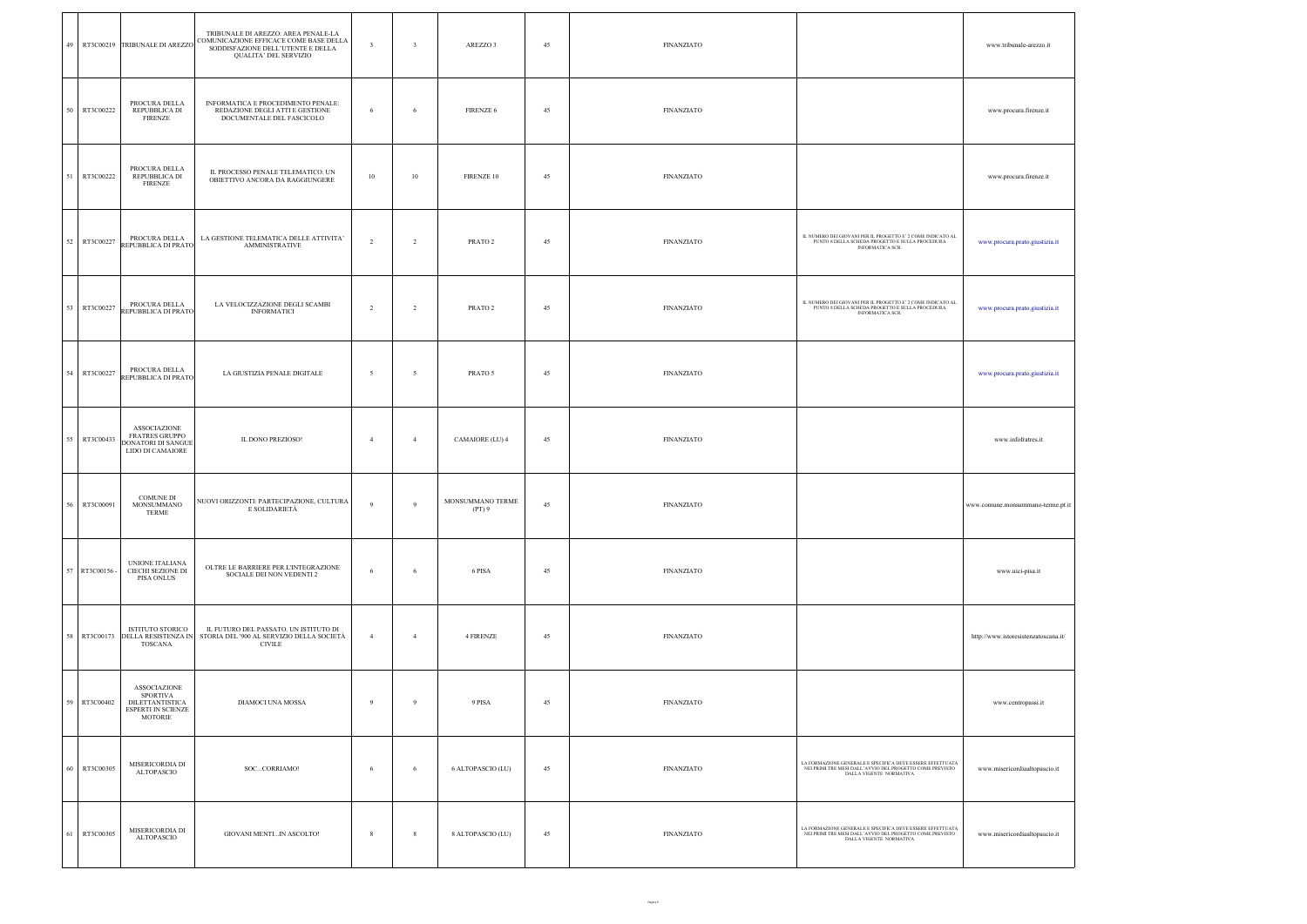| 62   RT3C00002  | A.I.C.S. COMITATO<br>PROVINCIALE DI<br>LUCCA                        | CON TE POSSORELOAD                                                                                           | $\overline{\mathbf{3}}$ | $\overline{\mathbf{3}}$ | 3 LUCCA                                                       | 45 | <b>FINANZIATO</b> | www.aicslucca.it                          |
|-----------------|---------------------------------------------------------------------|--------------------------------------------------------------------------------------------------------------|-------------------------|-------------------------|---------------------------------------------------------------|----|-------------------|-------------------------------------------|
| 63 RT3C00482    | OPERA DELLA DIVINA<br>PROVVIDENZA<br>MADONNINA DEL<br><b>GRAPPA</b> | CITTADELLA DELL'ACCOGLIENZA : UN PONTE<br>VERSO L'AUTONOMIA                                                  | - 9                     | 9                       | 8 FIRENZE 1 SCANDICCI (FI)                                    | 45 | <b>FINANZIATO</b> | www.madonninadelgrappa.org                |
| 64 RT3C00261    | ASD POLISPORTIVA<br>CASA DEL POPOLO<br>METATO                       | TUTTI IN PALESTRA 2016                                                                                       | 2                       | 2                       | 2 SAN GIULIANO TERME<br>(PI)                                  | 45 | <b>FINANZIATO</b> | http://www.farespazioaigiovani.org/fsag/? |
| 65   RT3C00139  | ISTITUTO DI RICERCHE<br>STORICHE E<br>ARCHEOLOGICHE                 | PISTOIA CAPITALE DELLA CULTURA 2017 -<br>VALORIZZAZIONE MUSEO PISTOIA<br>SOTTERRANEA                         | $\overline{\mathbf{3}}$ | $\overline{\mathbf{3}}$ | 3 PISTOIA                                                     | 45 | <b>FINANZIATO</b> | www.irsapt.it                             |
| 66   RT3C 00100 | COMUNE DI PONTE<br><b>BUGGIANESE</b>                                | "MEMORIA E CULTURA" - VALORIZZARE LA<br>NOSTRA STORIA E GUARDARE AL FUTURO                                   | $\overline{\mathbf{3}}$ | $\overline{\mathbf{3}}$ | 3 PONTE BUGGIANESE (PT)                                       | 45 | <b>FINANZIATO</b> | www.comune.ponte-buggianese.pt.it         |
| 67 RT3C 00114   | UNIONE DEI COMUNI<br>DELLA VAL DI<br><b>BISENZIO</b>                | BOTTEGA DELLA SALUTE DELLA VAL DI<br><b>BISENZIO</b>                                                         | 5                       | $5\overline{5}$         | 3 CANTAGALLO (PO), 2<br>VAIANO (PO)                           | 45 | <b>FINANZIATO</b> | www.cmvaldibisenzio.it                    |
| 68   RT3C00497  | COMUNE DI<br>SINALUNGA                                              | ANAGRAFE PER IL CITTADINO                                                                                    | 5 <sup>5</sup>          | $5\overline{5}$         | SINALUNGA 5 (SI)                                              | 44 | <b>FINANZIATO</b> | www.comune.sinalunga.si.it                |
|                 | TOSCANA                                                             | 69   RT3C00382   FEDERCONSUMATORI   DALLA CRISI PIU' PARTECIPAZIONE E TUTELA<br>DEI DIRITTI DEI CITTADINI    | $7\overline{ }$         | $7\phantom{.0}$         | 2 FIRENZE- 1 AREZZO-1<br>PISA- 1 PISTOIA 1- PRATO-1 <br>SIENA | 44 | FINANZIATO        | www.federconsumatoritoscana.it            |
| 70   RT3C00008  | ARCI SOLIDARIETA'<br>PROVINCIALE SIENA                              | <b>BANDO ALL'INDIFFERENZA</b>                                                                                | $\overline{4}$          | $\overline{4}$          | 4 SIENA(SI)                                                   | 44 | FINANZIATO        | www.arcisiena.it                          |
| 71   RT3C00492  | PROGETTO VILLA<br>LORENZI ONLUS                                     | EDU-CARE:SOSTEGNO E PROMOZIONE DEL<br>BENESSERE PER I MINORI DEL CENTRO DIURNO<br>DEL PROGETTO VILLA LORENZI | $\overline{4}$          | $\overline{4}$          | 4 FIRENZE (FI)                                                | 44 | <b>FINANZIATO</b> | www.villalorenzi.it                       |
|                 | 72   RT3C00206 TRIBUNALE DI PISTOIA                                 | GIUSTIZIA DIGIT@LE: DEMATERIALIZZAZIONE<br>DEL PROCESSO E CREAZIONE DI ARCHIVI<br>GIUDIZIARI INFORMATICI     | 5                       | $\sqrt{5}$              | PISTOIA 4                                                     | 44 | FINANZIATO        | www.tribunale.pistoia.giustizia.it        |
| 73   RT3C00030  | ASSOCIAZIONE<br>PROGETTO<br><b>ACCOGLIENZA ONLUS</b>                | OSPITARE IL MONDO                                                                                            | 8                       | 8                       | <b>BORGO SAN LORENZO (FI) 8</b>                               | 44 | FINANZIATO        | www.progettoaccoglienza.org               |
|                 | 74   RT3C00097   COMUNE DI PIOMBINO                                 | DAL DISAGIO ALL'AGIO: TUTTI INSIEME PER IL<br>BEN - ESSERE                                                   | 6                       | 6                       | PIOMBINO (LI) 6                                               | 44 | FINANZIATO        | www.comune.piombino.li.it                 |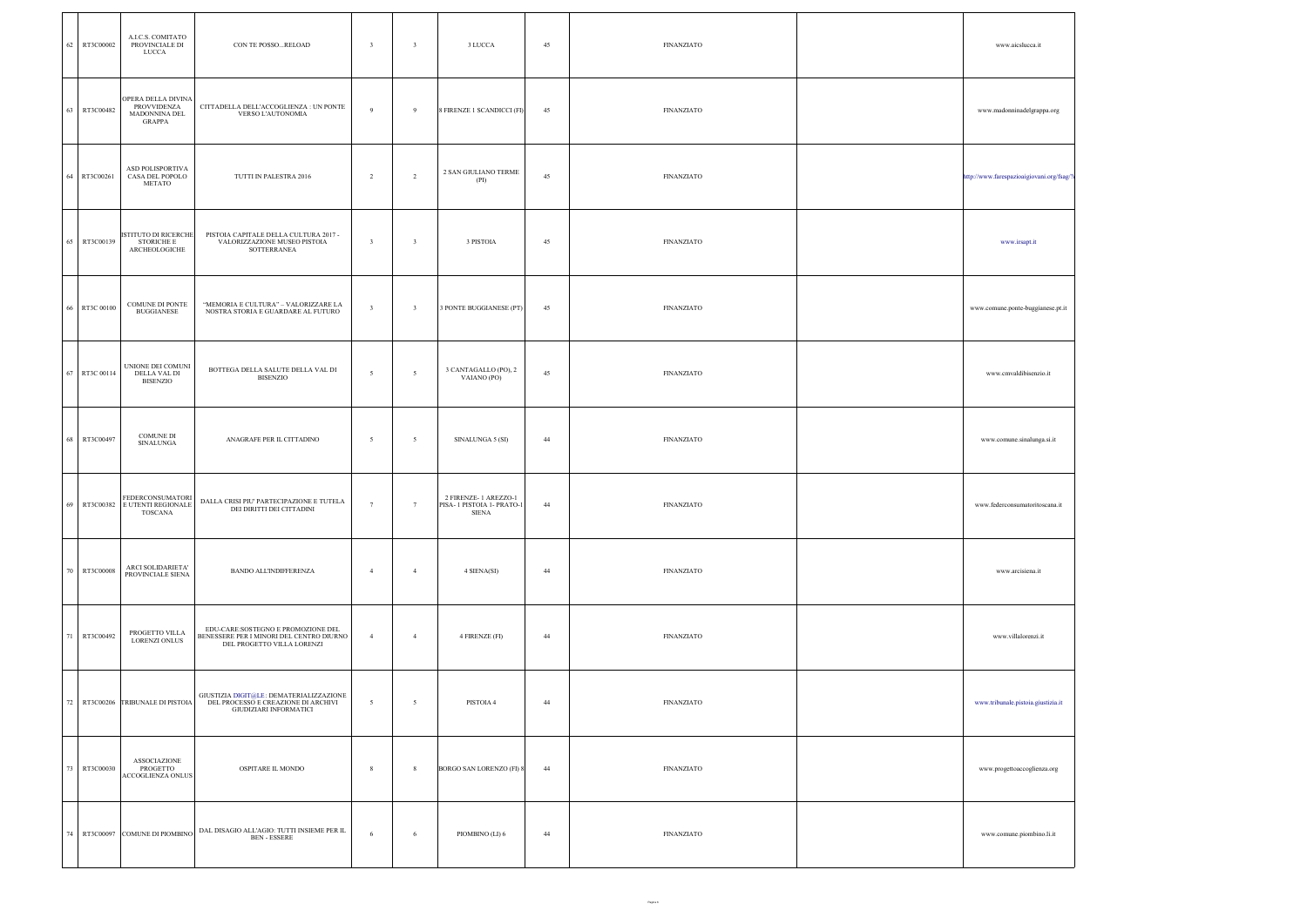| www.noipervoi.org                |
|----------------------------------|
| w.misericordiavicopisano.net     |
| www.amlib.org                    |
| www.ospizioebraico.it            |
| vww.cooperativalafenice.it       |
| www.irsapt.it                    |
| ww.comune.scansano.gr.it         |
| ww.comune.sinalunga.si.it        |
| omune.fabbrichedivergemoli.lu.it |
| www.scuolafasolo.net             |
| vw.cooperativasanmartino.it      |
| www.spazioreale.it               |
| www.elcomedor.it                 |

| 75 RT3C00018   | NOI PER VOI ONLUS<br>ASSOCIAZIONE<br><b>GENITORI CONTRO</b><br>LEUCEMIE E TUMORI<br><b>INFANTILI</b> | INDIVIDUO E GLOBALITÀ: VERSO UN MODELLO<br>INTEGRATO DI INTERVENTO                                                                                | 6                       | $\overline{4}$          | 6 FIRENZE                                 | 44 | FINANZIATO        | ART. 4 DEL BANDO - RIDUZIONE DEI GIOVANI DA 6 A 4 PER ASSEGNAZIONE AD UN OPERATORE DI PROGETTO DI UN NUMERO DI<br>www.noipervoi.org<br>GIOVANI SUPERIORE AL LIMITE MASSIMO CONSENTITO - (ALL. A punto B<br>del D.P.G.R. 10/R/09 e s.m.i.)                                                                                                                                                                                                                                                                  |
|----------------|------------------------------------------------------------------------------------------------------|---------------------------------------------------------------------------------------------------------------------------------------------------|-------------------------|-------------------------|-------------------------------------------|----|-------------------|------------------------------------------------------------------------------------------------------------------------------------------------------------------------------------------------------------------------------------------------------------------------------------------------------------------------------------------------------------------------------------------------------------------------------------------------------------------------------------------------------------|
| 76   RT3C00117 | CONFRATERNITA DI<br>MISERICORDIA DI<br>VICOPISANO - ONLUS                                            | VICO - SOCCORSO 2016                                                                                                                              | $\overline{4}$          | $\overline{4}$          | 4 VICOPISANO (PI)                         | 44 | FINANZIATO        | www.misericordiavicopisano.net                                                                                                                                                                                                                                                                                                                                                                                                                                                                             |
| 77   RT3C00336 | COMUNITA' AMORE E<br>LIBERTA' ONLUS                                                                  | <b>INSIEME IN ALLEGRIA</b>                                                                                                                        | $\overline{4}$          | $\overline{4}$          | 4 IMPRUNETA (FI)                          | 44 | FINANZIATO        | www.amlib.org                                                                                                                                                                                                                                                                                                                                                                                                                                                                                              |
| 78   RT3C00532 | OSPIZIO ISRAELITICO -<br>OSPEDALE                                                                    | SOSTENIAMO L'ANZIANO IN CASA DI RIPOSO                                                                                                            | $\overline{4}$          | $\overline{4}$          | 4 FIRENZE                                 | 44 | <b>FINANZIATO</b> | www.ospizioebraico.it                                                                                                                                                                                                                                                                                                                                                                                                                                                                                      |
| 79   RT3C00507 | LA FENICE SOCIETÀ<br>COOPERATIVA<br>SOCIALE                                                          | SE.L.F.I.E.- SE LASCI FARE IO ESPRIMO!                                                                                                            | $\overline{2}$          | $\overline{2}$          | 2 UZZANO (PT)                             | 44 | <b>FINANZIATO</b> | LE SEDI DI PROGETTO SONO ESCLUSIVAMENTE QUELLE INDICATE AL PUNTO 14. IL SERVIZIO FUORI DA TALI SEDI E' CONSENTITO LIMITATAMENTE AD UN PERIODO DI 5 SETTIMANE PREVIA<br>COMUNICAZIONE AL COMPETENTE UFFICIO DELLA REGIONE ( ART. 17<br>www.cooperativalafenice.it<br>COMMA 2 BIS D.P.G.R. 10/R/09 s.m.i.); SE PREVISTO DAL PROGETTO IL<br>GIOVANE PUO' SVOLGERE ATTIVITA' FUORI DALLA SEDE DI<br>ASSEGNAZIONE PREVIA REGISTRAZIONE IN SEDE DELLA PRESENZA AD<br>INIZIO SERVIZIO ED AL TERMINE DELLO STESSO. |
| 80   RT3C00139 | ISTITUTO DI RICERCHE<br><b>STORICHE E</b><br>ARCHEOLOGICHE                                           | PISTOIA CAPITALE DELLA CULTURA 2017<br>-VALORIZZAZIONE E FRUIZIONE DEL MUSEO DEI<br>RIFUGI DELLA SMI                                              | $\overline{\mathbf{3}}$ | $\overline{\mathbf{3}}$ | 3 SAN MARCELLO<br>PISTOIESE (PT)          | 44 | <b>FINANZIATO</b> | www.irsapt.it                                                                                                                                                                                                                                                                                                                                                                                                                                                                                              |
|                | 81   RT3C00371 COMUNE DI SCANSANO                                                                    | IL SERVIZIO CIVILE PER L'AMBIENTE                                                                                                                 | $\overline{4}$          | $\overline{4}$          | SCANSANO 4 (GR)                           | 43 | <b>FINANZIATO</b> | www.comune.scansano.gr.it                                                                                                                                                                                                                                                                                                                                                                                                                                                                                  |
| 82   RT3C00497 | COMUNE DI<br>SINALUNGA                                                                               | CULTURA, EDUCAZIONE E SERVIZI: QUALITA'<br>DELLA VITA E SPAZI DI<br>CRESCITA, CITTADINANZA E PARTECIPAZIONE                                       | $\overline{2}$          | $\overline{2}$          | SINALUNGA 2 (SI)                          | 43 | <b>FINANZIATO</b> | www.comune.sinalunga.si.it                                                                                                                                                                                                                                                                                                                                                                                                                                                                                 |
| 83 RT3C00538   | COMUNE DI<br><b>FABBRICHE DI</b><br>VERGEMOLI                                                        | COSTRUZIONE DELL' ECOMUSEO DELLE ALPI<br>APUANE. COMUNE DI FABBRICHE DI VERGEMOLI                                                                 | 9                       | $\mathbf{Q}$            | <b>FABBRICHE DI VERGEMOLI</b><br>$9$ (LU) | 43 | <b>FINANZIATO</b> | www.comune.fabbrichedivergemoli.lu.i                                                                                                                                                                                                                                                                                                                                                                                                                                                                       |
| 84 RT3C00148   | ASSOCIAZIONE<br>MARGHERITA FASOLO                                                                    | UN'ESPERIENZA EDUCATIVA INTERCULTURALE<br>RIFERITA AI BAMBINI DAI DUE AI SEI<br>ANNI:VALORIZZARE LE DIFFERENZE NELLA<br>RICERCA DELLA SOMIGLIANZA | $\overline{4}$          | $\overline{4}$          | 4 FIRENZE (FI)                            | 43 | <b>FINANZIATO</b> | www.scuolafasolo.net                                                                                                                                                                                                                                                                                                                                                                                                                                                                                       |
| 85   RT3C00456 | COOPERATIVA<br><b>SOCIALE SAN</b><br><b>MARTINO ONLUS</b>                                            | SAN MARTINO 2016                                                                                                                                  | $\overline{2}$          | $\overline{2}$          | 2 FIRENZE (FI)                            | 43 | <b>FINANZIATO</b> | www.cooperativasanmartino.it                                                                                                                                                                                                                                                                                                                                                                                                                                                                               |
| 86   RT3C00129 | FONDAZIONE SPAZIO<br><b>REALE IMPRESA</b><br>SOCIALE                                                 | UNO SPAZIO PER TUTTI! SPAZIO REALE OSPITA E<br>VALORIZZA I PROGETTI DEL TERRITORIO                                                                | $\overline{4}$          | $\overline{4}$          | 4 CAMPI BISENZIO (FI)                     | 43 | <b>FINANZIATO</b> | www.spazioreale.it                                                                                                                                                                                                                                                                                                                                                                                                                                                                                         |
| 87   RT3C00458 | EL COMEDOR<br><b>ESTUDIANTIL</b><br><b>GIORDANO LIVA</b>                                             | SOSTENENDO LA COOPERAZIONE E<br>L'INTEGRAZIONE PER UNA SOCIETA' PIU'<br>SOLIDALE                                                                  | $\overline{2}$          | $\overline{2}$          | 2 PISA (PI)                               | 43 | FINANZIATO        | I GIOVANI POSSONO USUFRUIRE DEI GIORNI DI PERMESSO PER LORO ESIGENZE PERSONALL'IN CASO DI CHIUSURA DELLA SEDE PREVIA PROVVEDE A TRASFERIRE I GIOVANI SU ALTRA SEDE PREVIA<br>www.elcomedor.it<br>COMUNICAZIONE A REGIONE TOSCANA PER UN PERIODO MASSIMO DI 5<br>SETTIMANE (ART 17 COMMA 2BIS D.P.G.R.10/R/2009)                                                                                                                                                                                            |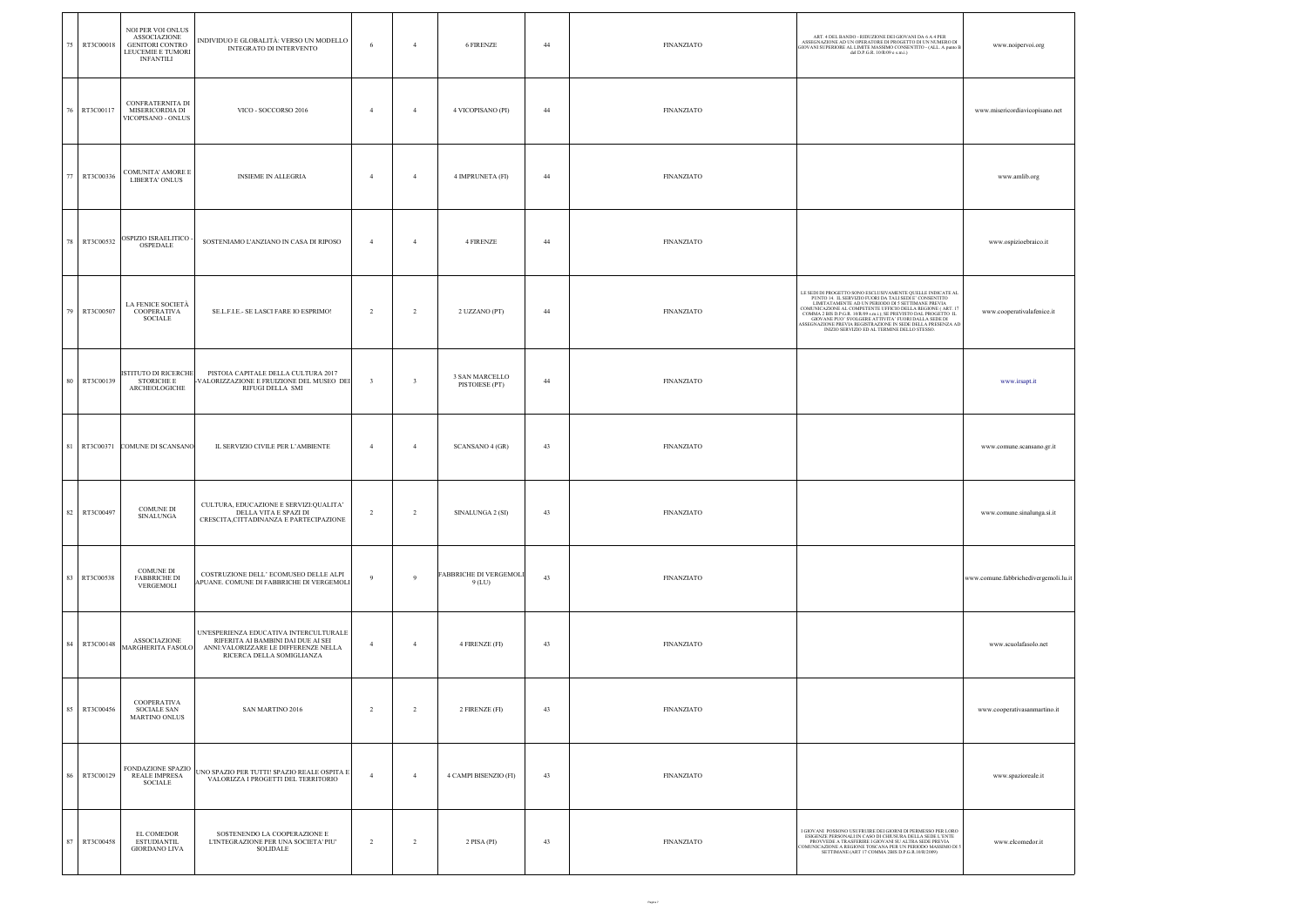|    | 88 RT3C00379   | <b>COMARS ONLUS</b>                                                              | CONSORZIO SOCIALE   "PROMETEO" PROGETTO MEMORIA TERRITORIO<br>ORGANIZZATO                                                                        | 6                       | 6                       | 2CORTONA (AR) -2 FOIANO<br>(AR)-2 MONTE SAN SAVINO<br>(AR)                                                                                   | 43 | <b>FINANZIATO</b> | www.comars.org                   |
|----|----------------|----------------------------------------------------------------------------------|--------------------------------------------------------------------------------------------------------------------------------------------------|-------------------------|-------------------------|----------------------------------------------------------------------------------------------------------------------------------------------|----|-------------------|----------------------------------|
|    | 89 RT3C00395   | A.P.I.C.I. ASSOCIAZIONI<br>PROVINCIALI INVALIDI<br>CIVILE E CITTADINI<br>ANZIANI | <b>OPEN-ABILITY</b>                                                                                                                              | 10                      | 10                      | 1-AREZZO (AR)-1 FIRENZE<br>(FI)-1 LIVORNO (LI)- 2<br>LUCCA (LU)- 1 MASSA<br>(MS)-1 PISA (PI)-1 PISTOIA<br>(PT)-1 PRATO (PO) -1 SIENA<br>(SI) | 43 | <b>FINANZIATO</b> | www.apici.org                    |
|    | 90 RT3C00395   | A.P.I.C.I. ASSOCIAZIONI<br>PROVINCIALI INVALIDI<br>CIVILE E CITTADINI<br>ANZIANI | <b>INSIEME CON TE</b>                                                                                                                            | 10                      | 10                      | 1-AREZZO (AR)-1 FIRENZE<br>(FI)-1 LIVORNO (LI)- 2<br>LUCCA (LU)- 1 MASSA<br>(MS)-1 PISA (PI)-1 PISTOIA<br>(PT)-1 PRATO (PO) -1 SIENA<br>(SI) | 43 | <b>FINANZIATO</b> | www.apici.org                    |
| 91 | RT3C00022      | ASSOCIAZIONE DI<br>VOLONTARIATO<br>"POZZO DI GIACOBBE<br>ONLUS"                  | A.L.I. ACCOGLIENZA, LINGUA, INTEGRAZIONE                                                                                                         | $\overline{\mathbf{3}}$ | $\overline{\mathbf{3}}$ | 3 QUARRATA (PT)                                                                                                                              | 43 | <b>FINANZIATO</b> | www.pozzodigiacobbe-onlus.com    |
|    | 92   RT3C00022 | ASSOCIAZIONE DI<br>VOLONTARIATO<br>"POZZO DI GIACOBBE<br>ONLUS"                  | GIOCO STUDIO                                                                                                                                     | -6                      | 6                       | 6 QUARRATA (PT)                                                                                                                              | 43 | <b>FINANZIATO</b> | www.pozzodigiacobbe-onlus.com    |
|    | 93   RT3C00022 | ASSOCIAZIONE DI<br>VOLONTARIATO<br>"POZZO DI GIACOBBE<br>ONLUS"                  | CITTADINI SI DIVENTA                                                                                                                             | 2                       | $\overline{2}$          | 2 QUARRATA (PT)                                                                                                                              | 43 | <b>FINANZIATO</b> | www.pozzodigiacobbe-onlus.com    |
|    | 94   RT3C00406 | COOPERATIVA<br>SOCIALE IL GIRASOLE                                               | STRADA FACENDO                                                                                                                                   | 10                      | 10                      | 6 CAMAIORE (LU)- 4 LUCCA<br>(LU)                                                                                                             | 43 | <b>FINANZIATO</b> | www.ilgirasolecoopsociale.i      |
|    | 95 RT3C00204   | PROCURA DELLA<br>REPUBBLICA DI<br>PISTOIA                                        | TUTELA DEI DIRITTI DI ASSISTENZA E<br>PROTEZIONE DELLE VITTIME DI REATO                                                                          | 5                       | 5                       | PISTOIA 5                                                                                                                                    | 43 | <b>FINANZIATO</b> | www.procura.pistoia.giustizia.it |
|    |                | 96   RT3C00214   TRIBUNALE DI PRATO                                              | TRIBUN@LE DI PR@TO 2.0:<br>L'INFORMATIZZAZIONE PER UNA GIUSTIZIA<br>ACCESSIBILE AL CITTADINO                                                     | 10                      | 10                      | PRATO 10                                                                                                                                     | 43 | <b>FINANZIATO</b> | www.tribunale.prato.it           |
|    | 97   RT3C00222 | PROCURA DELLA<br>REPUBBLICA DI<br>FIRENZE                                        | RIDURRE I TEMPI DI EROGAZIONE DEI SERVIZI<br>ALL'UTENZA E DI PAGAMENTO DELLE SPESE DI<br>GIUSTIZIA E DI FUNZIONAMENTO                            | $\overline{4}$          | $\overline{4}$          | <b>FIRENZE 4</b>                                                                                                                             | 43 | <b>FINANZIATO</b> | www.procura.firenze.it           |
|    | 98   RT3C00041 | AZIENDA<br>OSPEDALIERO<br><b>UNIVERSITARIA</b><br><b>SENESE</b>                  | LEAN ORGANIZATION - SNELLO E<br>DEMATERIALIZZATO                                                                                                 | $5\overline{)}$         | 5                       | SIENA 5                                                                                                                                      | 43 | <b>FINANZIATO</b> | www.ao-siena.toscana.it          |
|    | 99   RT3C00096 | COMUNE DI<br>PIETRASANTA                                                         | PIETRASANTA SOLIDALE. PROGETTAZIONE ED<br>IMPLEMENTAZIONE DI STRUMENTI DI<br>MONITORAGGIO DELLE ATTIVITÀ DI SOSTEGNO<br>DEL COMUNE ALLE FAMIGLIE | $\overline{4}$          | $\overline{4}$          | PIETRASANTA (LU) 4                                                                                                                           | 43 | <b>FINANZIATO</b> | www.comune.pietrasanta.lu.it     |
|    | 100 RT3C00096  | <b>COMUNE DI</b><br>PIETRASANTA                                                  | ARTE, CULTURA E TERRITORIO.<br>VALORIZZAZIONE DEL MUSEO DEI BOZZETTI E<br>PROMOZIONE DEGLI EVENTI CULTURALI.                                     | 2                       | $\overline{2}$          | PIETRASANTA (LU) 2                                                                                                                           | 43 | <b>FINANZIATO</b> | www.comune.pietrasanta.lu.it     |
|    |                |                                                                                  |                                                                                                                                                  |                         |                         |                                                                                                                                              |    |                   |                                  |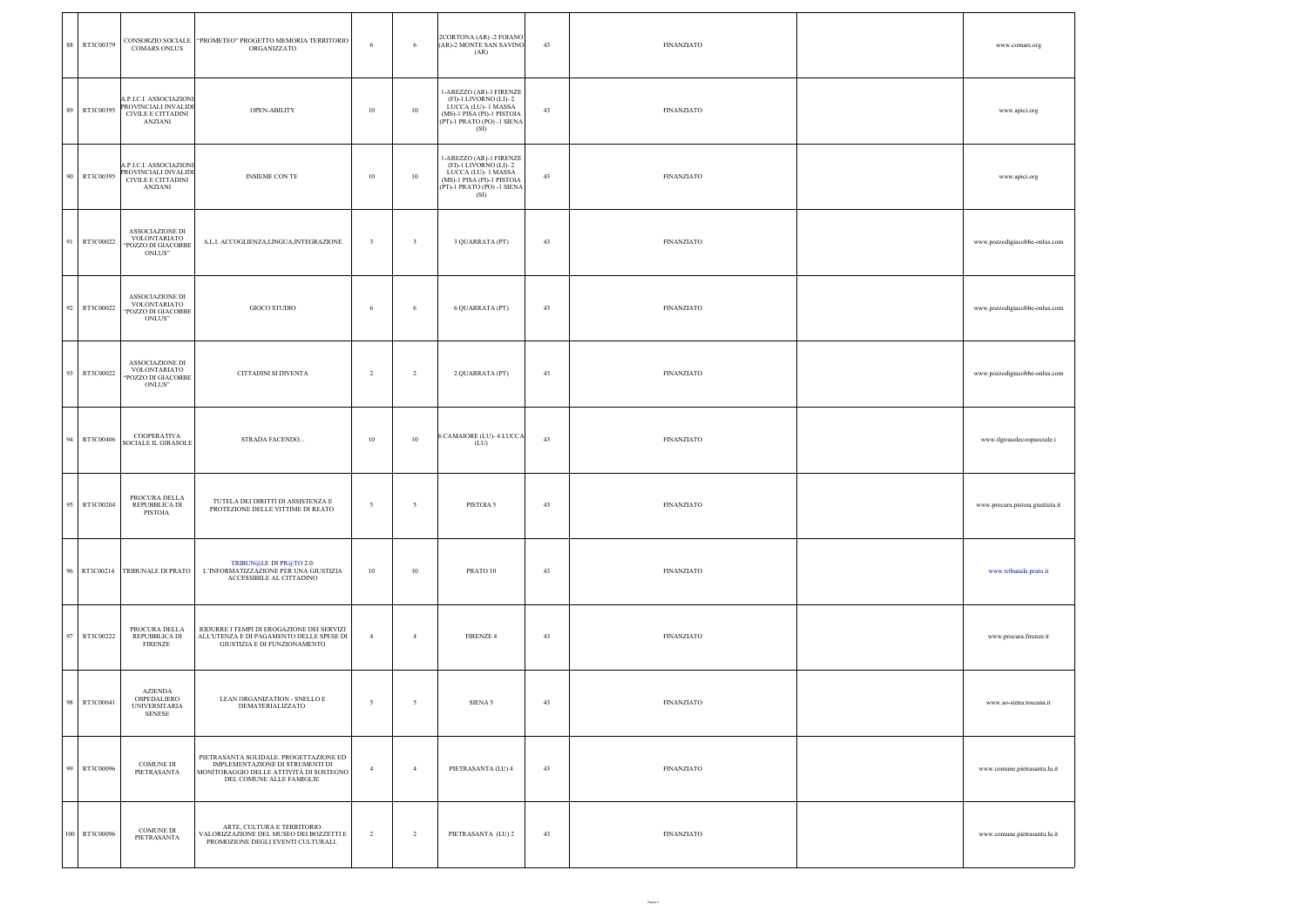| 101   RT3C00016 | $\operatorname{ASSOCIAZIONE}$ CIELI<br>APERTI                         | ARRIVIAMO A DESTINAZIONE !!                                                                        | 6                       | 6                       | 6 PRATO                            | 43 | <b>FINANZIATO</b> |                                                                                                                                                                                                                                                                                                                                                                                                                                                                                                                                                                                                                                                                                                                                                                                                                                            | www.cieliaperti.it                            |
|-----------------|-----------------------------------------------------------------------|----------------------------------------------------------------------------------------------------|-------------------------|-------------------------|------------------------------------|----|-------------------|--------------------------------------------------------------------------------------------------------------------------------------------------------------------------------------------------------------------------------------------------------------------------------------------------------------------------------------------------------------------------------------------------------------------------------------------------------------------------------------------------------------------------------------------------------------------------------------------------------------------------------------------------------------------------------------------------------------------------------------------------------------------------------------------------------------------------------------------|-----------------------------------------------|
|                 | ASSOCIAZIONE PADRE<br>102   RT3C00024   ALFREDO NESI-COREA<br>LIVORNO | FORMANDO IL FUTURO                                                                                 | 6                       | -6                      | 6 LIVORNO                          | 43 | <b>FINANZIATO</b> |                                                                                                                                                                                                                                                                                                                                                                                                                                                                                                                                                                                                                                                                                                                                                                                                                                            | www.associazionenesi.org                      |
| 103   RT3C00243 | ISTITUTO STORICO<br>GROSSETANO                                        | UN FALDONE PIENO DI BIT. STRUMENTI PER UN<br>MODERNO APPROCCIO CRITICO ALLA MEMORIA                | $\overline{2}$          | 2                       | 2 GROSSETO                         | 43 | <b>FINANZIATO</b> |                                                                                                                                                                                                                                                                                                                                                                                                                                                                                                                                                                                                                                                                                                                                                                                                                                            | www.isgrec.it                                 |
| 104   RT3C00286 | FONDAZIONE IL SOLE<br><b>ONLUS</b>                                    | "A.Q. - AUTONOMIA QUOTIDIANA"                                                                      | 6                       | 6                       | 6 GROSSETO                         | 43 | FINANZIATO        | LE SEDI DI PROGETTO SONO ESCLUSIVAMENTE QUELLE INDICATE AL PUNTO 14. IL SERVIZIO FUORI DA TALI SEDI E' CONSENTITO<br>LIMITATAMENTE AD UN PERIODO DI 5 SETTIMANE PREVIA<br>COMUNICAZIONE AL COMPETENTE UFFICIO DELLA REGIONE ( ART. 17<br>COMMA 2 BIS D.P.G.R. 10/R09 s.m.i.); SE PREVISTO DAL PROGETTO IL GIOVANE PUO' SVOLGERE ATTIVITA' FUORI DALLA SEDE DI<br>GIOVANE PUO' SVOLGERE ATTIVITA' FUORI DALLA SEDE DI<br>ASSEGNAZIONE PREVIA REGISTRAZIONE IN SEDE DELLA PRESE<br>INIZIO SERVIZIO ED AL TERMINE DELLO STESSO. I GIOVANI POSSONO<br>USUFRUIRE DEI GIORNI DI PERMESSO PER LORO ESIGENZE PERSONALI:<br>IN CASO DI CHIUSURA DELLA SEDE L'ENTE PROVVEDE A TRASFERIRE I<br>GIOVANI SU ALTRA SEDE PREVIA COMUNICAZIONE A REGIONE<br>TOSCANA PER UN PERIODO MASSIMO DI 5 SETTIMANE (ART. 17 COMMA<br>2BIS D.P.G.R. 10/R/09 (s.m.i.) | www.fondazioneilsole.it                       |
| 105   RT3C00290 | A.P.R. ONLUS - ASS.NE<br>PISTOIESE PER LA<br>RIABILITAZIONE           | DIVERSA-MENTE: PER UNA CULTURA DI<br>INCLUSIONE E PROMOZIONE DELLE PERSONE<br><b>DISABILI</b>      | 10                      | 10                      | 10 PISTOIA                         | 43 | FINANZIATO        | LE SEDI DI PROGETTO SONO ESCLUSIVAMENTE QUELLE INDICATE AL<br>PUNTO 14. IL SERVIZIO FUORI DA TALI SEDI E' CONSENTITO<br>LIMITATAMENTE AD UN PERIODO DI 5 SETTIMANE PREVIA<br>COMUNIAZIONE AL COMPETENTE UFFICIO DELLA RERGIONE ( ART. 17<br>COMMA 2 BIS D.P.G.R. 10/R/09 s.m.i.); SE PREVISTO DAL PROGETTO IL<br>GIOVANE PUO' SVOLGERE ATTIVITA' FUORI DALLA SEDE DI<br>ASSEGNAZIONE PREVIA REGISTRAZIONE IN SEDE DELLA PRESENZA AD<br>INIZIO SERVIZIO ED AL TERMINE DELLO STESSO.                                                                                                                                                                                                                                                                                                                                                         | www.aprpistoia.it                             |
| 106   RT3C00393 | ASSOCIAZIONE<br>CULTURALE C.E.T.R.A                                   | TRAME EDUCATIVE                                                                                    | $\overline{2}$          | $\overline{2}$          | 2 CASTELFIORENTINO (FI)            | 43 | FINANZIATO        |                                                                                                                                                                                                                                                                                                                                                                                                                                                                                                                                                                                                                                                                                                                                                                                                                                            | www.associazionecetra.it                      |
| 107 RT3C 00100  | <b>BUGGIANESE</b>                                                     | COMUNE DI PONTE GESTIONE PROCESSI "IN COMUNE": INSIEME PER<br>MIGLIORARE I SERVIZI PER I CITTADINI | $\overline{\mathbf{3}}$ | $\overline{\mathbf{3}}$ | 3 PONTE BUGGIANESE (PT)            | 43 | FINANZIATO        |                                                                                                                                                                                                                                                                                                                                                                                                                                                                                                                                                                                                                                                                                                                                                                                                                                            | www.comune.ponte-buggianese.pt.it             |
| 108 RT3C 00175  | UNIONE DI COMUNI<br>VALDARNO E<br>VALDISIEVE                          | FORESTE: UN'OPPORTUNITA' NELLA VALDISIEVE<br>E NEL VALDARNO                                        | $\overline{\mathbf{3}}$ | $\overline{\mathbf{3}}$ | 3 LONDA (FI)                       | 43 | <b>FINANZIATO</b> |                                                                                                                                                                                                                                                                                                                                                                                                                                                                                                                                                                                                                                                                                                                                                                                                                                            | www.cm-montagnafiorentina.fi.it               |
| 109 RT3C00453   | <b>COMUNE DI</b><br>FOSDINOVO                                         | COSTRUZIONE DELL'ECOMUSEO DELLE ALPI<br>APUANE. COMUNE DI FOSDINOVO                                | 2                       | $\overline{2}$          | FOSDINOVO 2 (MS)                   | 42 | <b>FINANZIATO</b> |                                                                                                                                                                                                                                                                                                                                                                                                                                                                                                                                                                                                                                                                                                                                                                                                                                            | www.comune.fosdinovo.ms.it                    |
| 110 RT3C00468   | COMUNE DI SAN<br>ROMANO IN<br>GARFAGNANA                              | SPORTELLO CITTADINO                                                                                | $\overline{2}$          | $\overline{2}$          | SAN ROMANO IN<br>GARFAGNANA 2 (LU) | 42 | <b>FINANZIATO</b> |                                                                                                                                                                                                                                                                                                                                                                                                                                                                                                                                                                                                                                                                                                                                                                                                                                            | www.comune.san-romano-in-<br>garfagnana.lu.it |
| 111   RT3C00514 | <b>COMUNE DI SIENA</b>                                                | TACCOMPAGNO IN COMUNE                                                                              | $8\phantom{.0}$         | 8                       | SIENA 8 (SI)                       | 42 | <b>FINANZIATO</b> |                                                                                                                                                                                                                                                                                                                                                                                                                                                                                                                                                                                                                                                                                                                                                                                                                                            | www.comune.siena.it                           |
| 112   RT3C00401 | FRATELLI DELL'UOMO<br><b>SEZIONE TOSCANA</b>                          | CHANGE LOCAL BUILD GLOBAL                                                                          | $5\overline{5}$         | 5                       | 5 PISA (PI)                        | 42 | <b>FINANZIATO</b> |                                                                                                                                                                                                                                                                                                                                                                                                                                                                                                                                                                                                                                                                                                                                                                                                                                            | www.fratellidelluomo.org                      |

| www.cieliaperti.it                            |
|-----------------------------------------------|
| www.associazionenesi.org                      |
| www.isgrec.it                                 |
| www.fondazioneilsole.it                       |
| www.aprpistoia.it                             |
| www.associazionecetra.it                      |
| w.comune.ponte-buggianese.pt.it               |
| ww.cm-montagnafiorentina.fi.it                |
| www.comune.fosdinovo.ms.it                    |
| www.comune.san-romano-in-<br>garfagnana.lu.it |
| www.comune.siena.it                           |
| www.fratellidelluomo.org                      |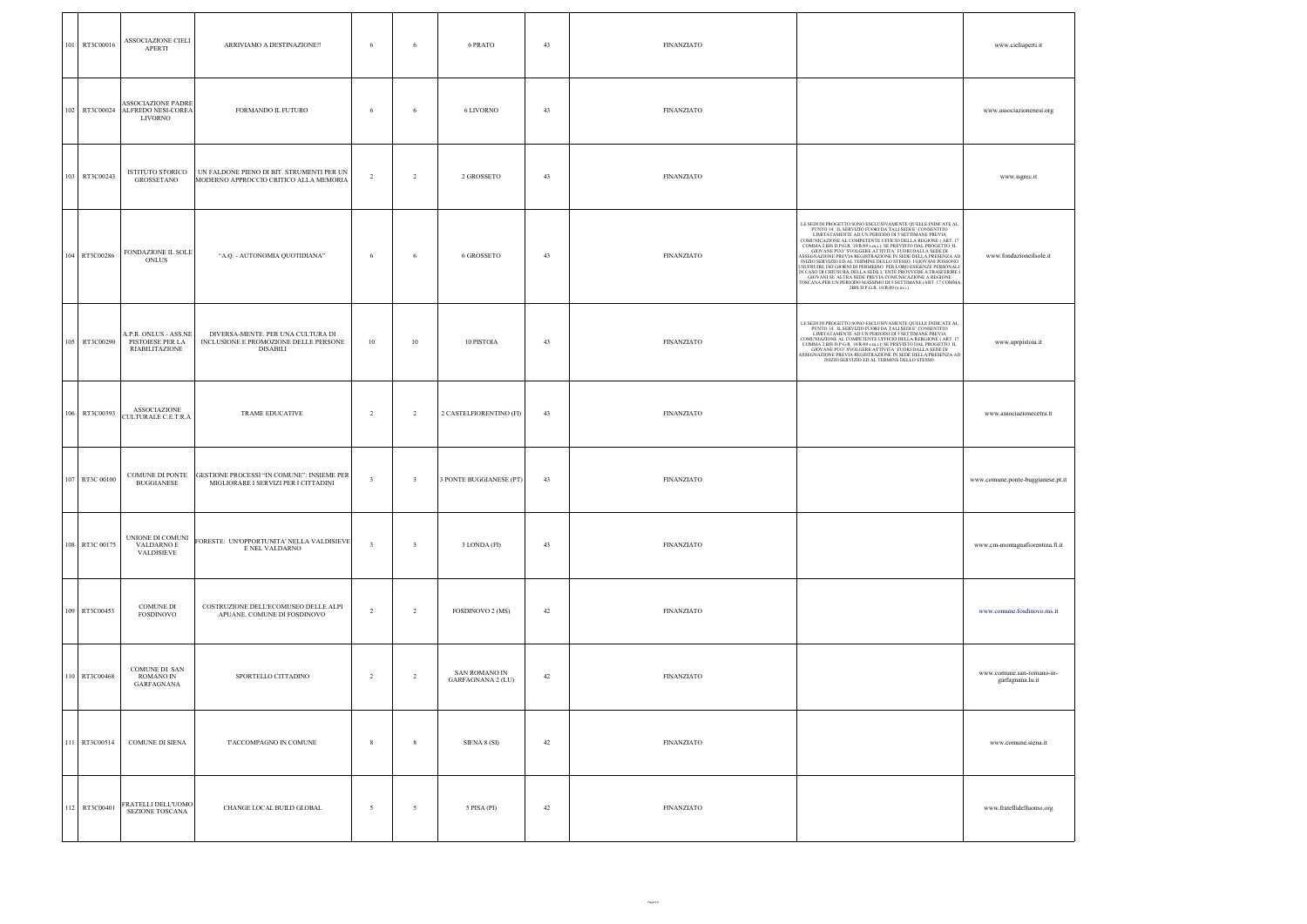| 113 RT3C00475 | <b>FUORI SCHEMA</b><br><b>SOCIETA</b><br>COOPERATIVA<br>SOCIALE | NATURA E STORIA A VIGNALE RIOTORTO:<br>PROMUOVERE E VALORIZZARE IL PATRIMONIO<br>STORICO, ARTISTICO E PAESAGGISTICO<br>CONTRIBUENDO ALLO SVILUPPO<br>DELL'ECONOMIA LOCALE ATTRAVERSO<br>L'IMPEGNO DEI GIOVANI | $\overline{2}$          | $\overline{2}$          | 2 PIOMBINO LOC. VIGNALE<br>(LI) | 42 | <b>FINANZIATO</b> |                                                                                                                                                                                                                             | www.fuorischemacoop.altervista.org |
|---------------|-----------------------------------------------------------------|---------------------------------------------------------------------------------------------------------------------------------------------------------------------------------------------------------------|-------------------------|-------------------------|---------------------------------|----|-------------------|-----------------------------------------------------------------------------------------------------------------------------------------------------------------------------------------------------------------------------|------------------------------------|
| 114 RT3C00202 | TRIBUNALE DI<br>GROSSETO                                        | L'UFFICIO DEL PROCESSO E L'INTEGRAZIONE<br>NELL'ORGANIZZAZIONE DEL TRIBUNALE                                                                                                                                  | $7\phantom{.0}$         | $7\phantom{.0}$         | <b>GROSSETO 7</b>               | 42 | <b>FINANZIATO</b> |                                                                                                                                                                                                                             | www.tribunale.grosseto.it          |
|               | 115   RT3C00205   TRIBUNALE DI LUCCA                            | SVILUPPO ED IMPLEMENTAZIONE DEI SISTEMI<br>INFORMATICI DI SUPPORTO AL SETTORE<br><b>AMMINISTRATIVO</b>                                                                                                        | $\overline{4}$          | $\overline{4}$          | LUCCA 4                         | 42 | <b>FINANZIATO</b> |                                                                                                                                                                                                                             | www.tribunalelucca.net             |
|               | 116   RT3C00205   TRIBUNALE DI LUCCA                            | DIGITALIZZAZIONE DELLE SENTENZE PENALI                                                                                                                                                                        | 8                       | 8                       | LUCCA 8                         | 42 | <b>FINANZIATO</b> |                                                                                                                                                                                                                             | www.tribunalelucca.net             |
|               |                                                                 | 117   RT3C00206 TRIBUNALE DI PISTOIA   UNA "TASK FORSE" PER LA DEPENALIZZAZIONE                                                                                                                               | $\overline{4}$          | $\overline{4}$          | PISTOIA 4                       | 42 | <b>FINANZIATO</b> |                                                                                                                                                                                                                             | www.tribunale.pistoia.giustizia.it |
| 118 RT3C00215 | TRIBUNALE DI SIENA                                              | EFFICIENZA NELL'ATTIVITA' GIURISDIZIONALE<br>AMBITO DIBATTIMENTO PENALE E GIP/GUP                                                                                                                             | $\overline{2}$          | $\overline{2}$          | SIENA <sub>2</sub>              | 42 | <b>FINANZIATO</b> |                                                                                                                                                                                                                             | www.tribunalesiena.it              |
|               |                                                                 | CONSULENZA TECNICHE, PERIZIE E ALBO<br> <br> 19    RT3C00219   TRIBUNALE DI AREZZO    MPARZIALITA' NELL'ATTIVITA' DEL GIUDICE DI   <br> -<br>CONFERIMENTO DEGLI INCARICHI                                     | $\overline{2}$          | $\overline{2}$          | AREZZO 2                        | 42 | <b>FINANZIATO</b> |                                                                                                                                                                                                                             | www.tribunale-arezzo.it            |
| 120 RT3C00221 | CORTE DI APPELLO DI<br><b>FIRENZE</b>                           | COSTI DELLA GIUSTIZIA; TRA LUNGAGGINI DEL<br>PROCESSO E SPESE DI MANUTENZIONE DEGLI<br>UFFICI GIUDIZIARI                                                                                                      | $\overline{2}$          | $\overline{2}$          | <b>FIRENZE 2</b>                | 42 | <b>FINANZIATO</b> | LA SEDE DI PROGETTO PER TUTTI I GIOVANI E GLI OPERATORI DI<br>$\begin{array}{ll} \textbf{PROGET} \textbf{TO} \textbf{ INDICATE'} \textbf{QUELLA PREVISTA DAL PUNTO 14 E} \\ \textbf{CORREITAMENTE ACCREDITATA} \end{array}$ | www.giustizia.toscana.it           |
| 121 RT3C00221 | CORTE DI APPELLO DI<br><b>FIRENZE</b>                           | LA SFIDA DELLA GIUSTIZIA DIGITALE TRA<br>INNOVAZIONE E CAMBIAMENTO CULTURALE                                                                                                                                  | 9                       | 9                       | FIRENZE 9                       | 42 | <b>FINANZIATO</b> |                                                                                                                                                                                                                             | www.giustizia.toscana.it           |
| 122 RT3C00478 | PROVINCIA DI MASSA<br>$-CARRARA$                                | CULTURA IN RETE! VALORIZZAZIONE DELLE<br>RETI CULTURALI, MUSEALE E BIBLIOTECARIA,<br>DELLA PROVINCIA DI MASSA E CARRARA                                                                                       | 6                       | -6                      | MASSA 6                         | 42 | <b>FINANZIATO</b> |                                                                                                                                                                                                                             | www.provincia.ms.it                |
| 123 RT3C00138 | ISTITUTO<br><b>D'ISTRUZIONE</b><br>SUPERIORE E.<br>SANTONI      | INCLUDIAMO-CI SCR AL SANTONI                                                                                                                                                                                  | $\overline{\mathbf{3}}$ | $\overline{\mathbf{3}}$ | PISA 3                          | 42 | <b>FINANZIATO</b> | I GIORNI DI SERVIZIO SONO 6, COME RIPORTATO NEL PROGETTO E SULLA PROCEDURA INFORMATICA SCR                                                                                                                                  | www.e-santoni.pisa.it              |
| 124 RT3C00385 | ARKE' COOPERATIVA<br>SOCIALE                                    | LE NUOVE AGORA'                                                                                                                                                                                               | $\mathfrak{S}$          | 5                       | PISTOIA 5                       | 42 | <b>FINANZIATO</b> |                                                                                                                                                                                                                             | www.arkecooperativa.it             |
| 125 RT3C00041 | AZIENDA<br>OSPEDALIERO<br><b>UNIVERSITARIA</b><br><b>SENESE</b> | ORIENTIAMOCI IN OSPEDALE                                                                                                                                                                                      | 10                      | 10                      | SIENA 10                        | 42 | <b>FINANZIATO</b> |                                                                                                                                                                                                                             | www.ao-siena.toscana.it            |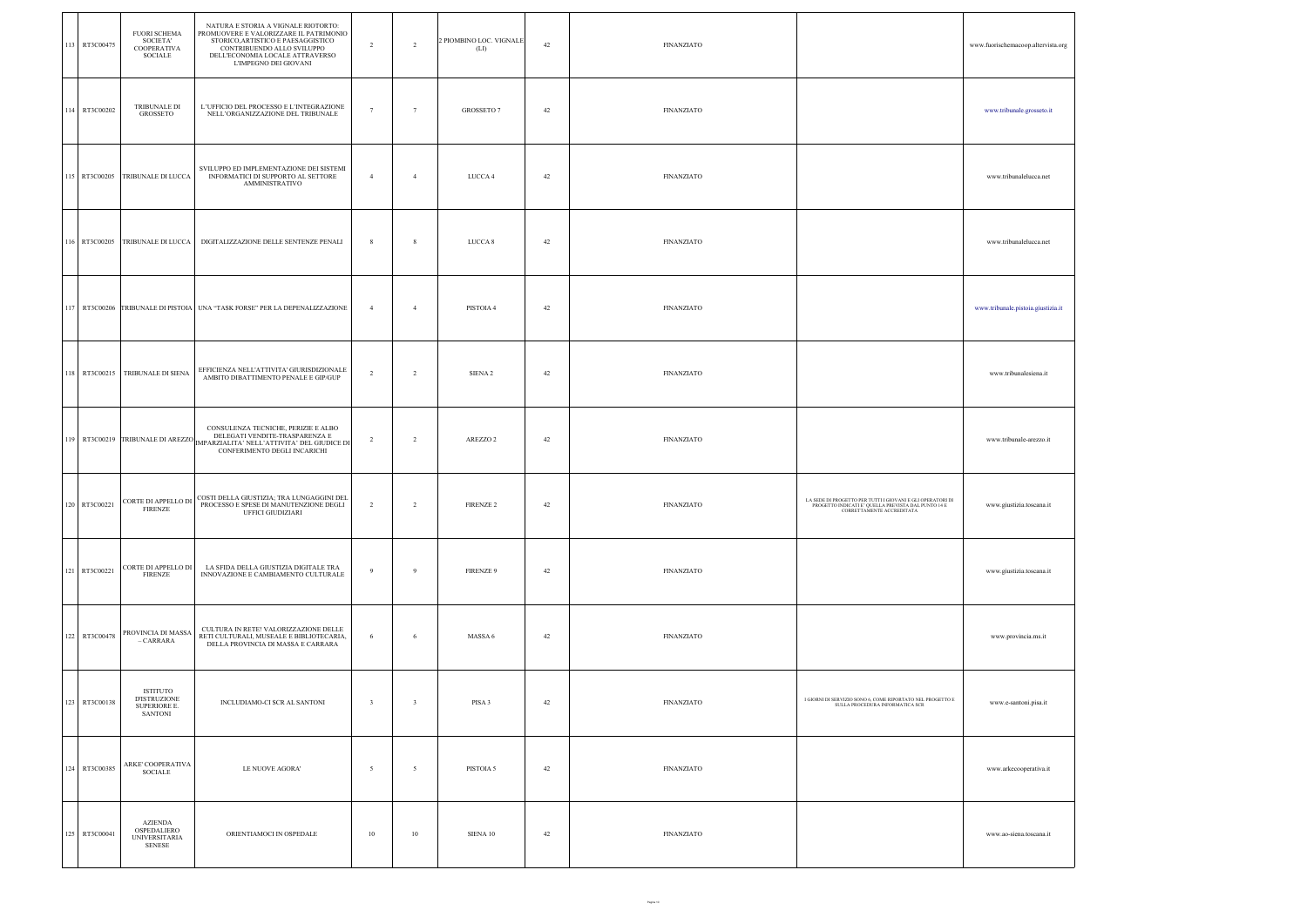| 126 RT3C00117   | CONFRATERNITA DI<br>MISERICORDIA DI<br>VICOPISANO - ONLUS                | VICO - SOCIALE 2016                                                                                                                                       | 4               | $\overline{4}$ | 4 VICOPISANO (PI)                     | 42 | <b>FINANZIATO</b> |                                                                                                                                                                                                                                                                                                   | www.misericordiavicopisano.net       |
|-----------------|--------------------------------------------------------------------------|-----------------------------------------------------------------------------------------------------------------------------------------------------------|-----------------|----------------|---------------------------------------|----|-------------------|---------------------------------------------------------------------------------------------------------------------------------------------------------------------------------------------------------------------------------------------------------------------------------------------------|--------------------------------------|
| 127 RT3C00125   | FONDAZIONE LUIGI<br>SCOTTO ONLUS                                         | DOPO DI NOI                                                                                                                                               | $7\overline{ }$ | $\overline{7}$ | 7 COLLESALVETTI (LI)                  | 42 | <b>FINANZIATO</b> |                                                                                                                                                                                                                                                                                                   | www.lscottocentrodisabili.it         |
| 128 RT3C00333   | ASSOCIAZIONE<br><b>ARTEMISIA ONLUS</b>                                   | AVEC 2016: INSIEME PER RISPONDERE ALLE<br>RICHIESTE DI AIUTO DI DONNE E MINORI<br>VITTIME DI VIOLENZA                                                     | $5\overline{ }$ | 5              | 5 FIRENZE                             | 42 | <b>FINANZIATO</b> |                                                                                                                                                                                                                                                                                                   | www.artemisiacentroantiviolenza.it   |
| 129 RT3C00339   | <b>ASSOCIAZIONE</b><br>CENTRO DI<br>SOLIDARIETA' DI<br>PISTOIA ONLUS     | FILO DI ARIANNA                                                                                                                                           | $\overline{2}$  | $\overline{2}$ | 2 PISTOIA                             | 42 | <b>FINANZIATO</b> |                                                                                                                                                                                                                                                                                                   | www.ceispt.org                       |
| 130 RT3C00408   | <b>FONDAZIONE</b><br>GIOVANNI<br>MICHELUCCI ONLUS                        | VALORIZZARE E COMUNICARE IL VALORE<br>DELL'ARCHITETTURA MODERNA E<br>CONTEMPORANEA                                                                        | $\overline{4}$  | $\overline{4}$ | 4 FIESOLE (FI)                        | 42 | <b>FINANZIATO</b> |                                                                                                                                                                                                                                                                                                   | www.michelucci.it                    |
| 131   RT3C00513 | ASD CSI LIDO DI<br>CAMAIORE                                              | <b>RAGAZZI NSIEME</b>                                                                                                                                     | $\overline{4}$  | $\overline{4}$ | 4 CAMAIORE (LU)                       | 42 | <b>FINANZIATO</b> |                                                                                                                                                                                                                                                                                                   | www.csi-net.it                       |
| 132 RT3C 00109  | COMUNE DI<br>SERRAVALLE<br>PISTOIESE                                     | NON SIAMO SOLI ANNO 2016                                                                                                                                  | $\overline{4}$  | $\overline{4}$ | <b>4 SERRAVALLE PISTOIESE</b><br>(PT) | 42 | <b>FINANZIATO</b> |                                                                                                                                                                                                                                                                                                   | www.comune.serravalle-pistoiese.pt.i |
|                 | 133   RT3C00350 COMUNE DI MONTALE                                        | LIBRI IN TESTA                                                                                                                                            | $\overline{2}$  | $\overline{2}$ | MONTALE 2 (PT)                        | 41 | FINANZIATO        |                                                                                                                                                                                                                                                                                                   | www.comune.montale.pt.it             |
| 134 RT3C00352   | COMUNE DI BARGA                                                          | CONOSCERE IL RISCHIO                                                                                                                                      | 2               | $\overline{2}$ | BARGA 2 (LU)                          | 41 | <b>FINANZIATO</b> |                                                                                                                                                                                                                                                                                                   | www.comune.barga.lu.it               |
| 135   RT3C00411 | <b>ASSOCIAZIONE</b><br><b>CULTURALE GRUPPO</b><br><b>IMMAGINE</b>        | SETE SOIS SETE LUOS:RETE CULTURALE<br>INTERNAZIONALE PER LA PROMOZIONE DELLE<br>ARTI PLASTICHE E DELLA MUSICA COME<br>STRUMENTI DI DIALOGO INTERCULTURALE | $\overline{2}$  | $\overline{2}$ | 2 PONTEDERA(PI)                       | 41 | <b>FINANZIATO</b> |                                                                                                                                                                                                                                                                                                   | www.7sois.eu                         |
| 136 RT3C00014   | <b>BETA ONLUS</b>                                                        | ASSOCIAZIONE ETA   ITINERARI PEDONALI SCUOLA-CASA E CULTURA  <br>PER UNA MOBILITA' SOSTENIBILE                                                            | $\overline{4}$  | $\overline{4}$ | 4 CASTELFIORENTINO(FI)                | 41 | <b>FINANZIATO</b> | I GIOVANI POSSONO USUFRUIRE DEI GIORNI DI PERMESSO PER LORO<br>ESIGENZE PERSONALI:IN CASO DI CHIUSURA DELLA SEDE L'ENTE<br>PROVVEDE A TRASFERIRE I GIOVANI SU ALTRA SEDE PREVIA<br>COMUNICAZIONE A REGIONE TOSCANA PER UN PERIODO MASSIMO DI 5<br>SETTIMANE (ART 17 COMMA 2BIS D.P.G.R.10/R/2009) | www.etabetaonlus.org                 |
| 137 RT3C00373   | ASSOCIAZIONE<br><b>ITALIANA PERSONE</b><br>DOWN ONLUS SEZIONE<br>LIVORNO | PARCO AMICO PER GRANDI E PICCOLI                                                                                                                          | 2               | $\overline{2}$ | 2 LIVORNO (LI)                        | 41 | <b>FINANZIATO</b> |                                                                                                                                                                                                                                                                                                   | www.aipdlivorno.org                  |
| 138 RT3C00204   | PROCURA DELLA<br>REPUBBLICA DI<br>PISTOIA                                | GESTIONE DEL SISTEMA GIUSTIZIA                                                                                                                            | $5\overline{ }$ | 5              | PISTOIA 5                             | 41 | <b>FINANZIATO</b> |                                                                                                                                                                                                                                                                                                   | www.procura.pistoia.giustizia.it     |

| w.misericordiavicopisano.net      |
|-----------------------------------|
| ww.lscottocentrodisabili.it       |
| .artemisiacentroantiviolenza.it   |
| www.ceispt.org                    |
| www.michelucci.it                 |
| www.csi-net.it                    |
| comune.serravalle-pistoiese.pt.it |
| www.comune.montale.pt.it          |
| www.comune.barga.lu.it            |
| www.7sois.eu                      |
| www.etabetaonlus.org              |
| www.aipdlivorno.org               |
| w.procura.pistoia.giustizia.it    |
|                                   |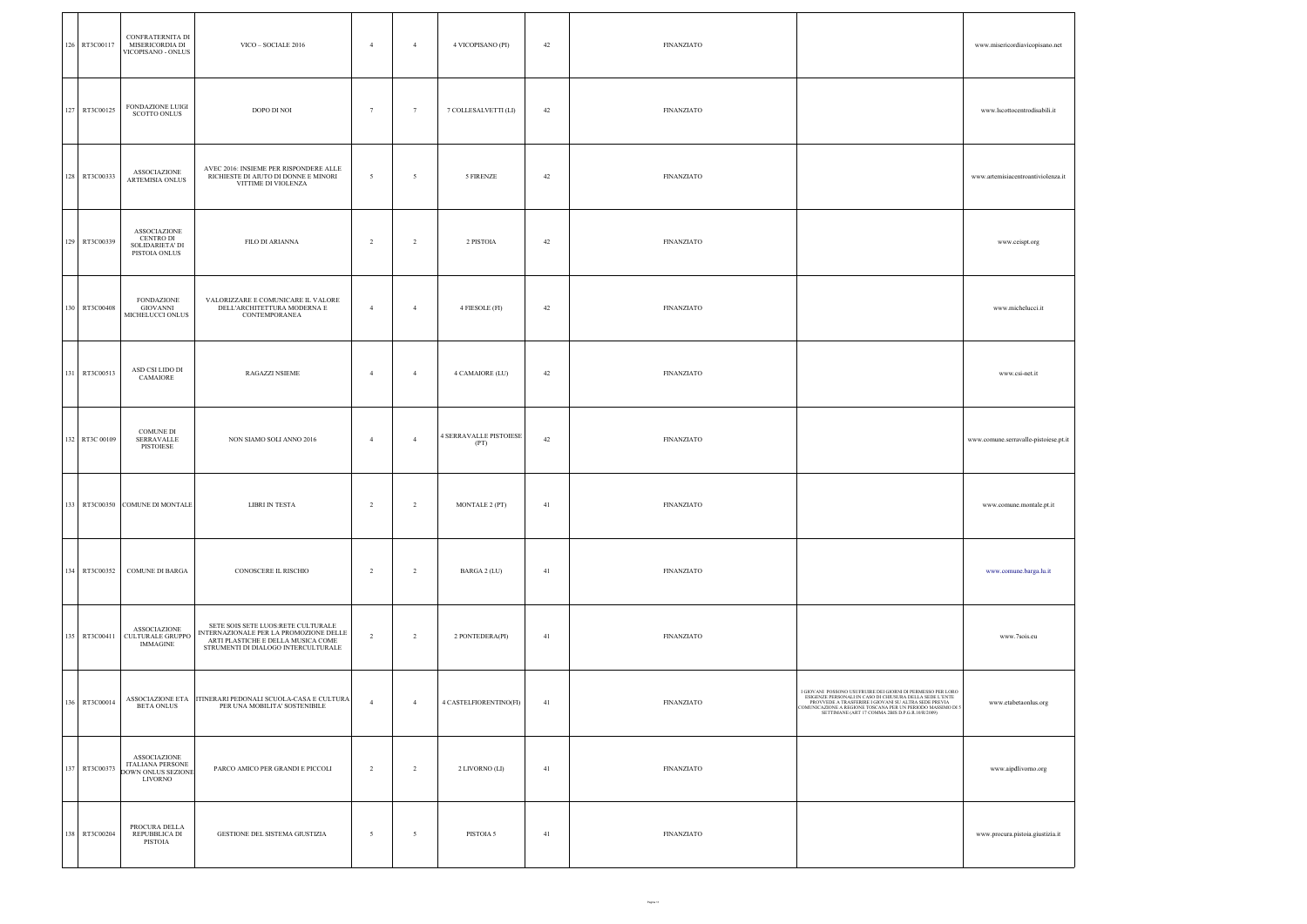|                  | 139   RT3C00205   TRIBUNALE DI LUCCA         | L'UTENTE AL CENTRO DEL CAMBIAMENTO                                                                  | 8                       | 8                       | LUCCA 8                                                                                     | 41 | <b>FINANZIATO</b> |                                                                                                                                                                                                                                                                                                                                                                                                                                                                                          | www.tribunalelucca.net                                                                         |
|------------------|----------------------------------------------|-----------------------------------------------------------------------------------------------------|-------------------------|-------------------------|---------------------------------------------------------------------------------------------|----|-------------------|------------------------------------------------------------------------------------------------------------------------------------------------------------------------------------------------------------------------------------------------------------------------------------------------------------------------------------------------------------------------------------------------------------------------------------------------------------------------------------------|------------------------------------------------------------------------------------------------|
| 140   RT3C00221  | <b>FIRENZE</b>                               | CORTE DI APPELLO DI TEMPESTIVITA' ED EFFICIENZA A GARANZIA DI<br>UNA MIGLIORE GIUSTIZIA             | 9                       | $\mathbf{Q}$            | <b>FIRENZE 9</b>                                                                            | 41 | <b>FINANZIATO</b> |                                                                                                                                                                                                                                                                                                                                                                                                                                                                                          | www.giustizia.toscana.it                                                                       |
| 141   RT3C00099  | <b>COMUNE DI</b><br>PONTASSIEVE              | PROGETTO "HELP" 2016: TUTORAGGIO A MINORI  <br>IN DIFFICOLTÀ                                        | $\overline{4}$          | $\overline{4}$          | PONTASSIEVE (FI) 4                                                                          | 41 | <b>FINANZIATO</b> |                                                                                                                                                                                                                                                                                                                                                                                                                                                                                          | www.comune.pontassieve.fi.it                                                                   |
| 142   RT3C00367  | ASSOCIAZIONE A.B.C.<br>ONLUS                 | LA MIA MANO NELLA TUA                                                                               | $\overline{4}$          | $\overline{4}$          | 4 FORTE DEI MARMI (LU)                                                                      | 41 | <b>FINANZIATO</b> | LE SEDI DI PROGETTO SONO ESCLUSIVAMENTE QUELLE INDICATE AL<br>PUNTO 14. IL SERVIZIO FUORI DA TALI SEDI E' CONSENTITO<br>LIMITATAMENTE AD UN PERIODO DI 5 SETTIMANE PREVIA<br>COMUNICAZIONE AL COMPETENTE UFFICIO DELLA REGIONE (ART. 17<br>COMMA 2 BIS D.P.G.R. 10/R/09 s.m.i.); SE PREVISTO DAL PROGETTO IL GIOVANE PUO' SVOLGERE ATTIVITA' FUORI DALLA SEDE DI<br>ASSEGNAZIONE PREVIA REGISTRAZIONE IN SEDE DELLA PRESENZA AD<br>INIZIO SERVIZIO ED AL TERMINE DELLO STESSO.           | www.abconlusforte.it                                                                           |
| 143   RT3C00470  | COMUNITÀ EBRAICA<br><b>DI FIRENZE</b>        | PONTE FRA CULTURE                                                                                   | $\overline{4}$          | $\overline{4}$          | 4 FIRENZE                                                                                   | 41 | <b>FINANZIATO</b> |                                                                                                                                                                                                                                                                                                                                                                                                                                                                                          | http://moked.it/firenzeebraica                                                                 |
| 144   RT3C00483  | ASSOCIAZIONE<br><b>ANIMAL HOUSE APS</b>      | TUTTI MATTI PER ANIMAL HOUSE: I VOLONTARI<br>DEL SERVIZIO CIVILE NELL'AGRICOLTURA<br><b>SOCIALE</b> | $\overline{4}$          | $\overline{4}$          | 4 PRATO                                                                                     | 41 | <b>FINANZIATO</b> |                                                                                                                                                                                                                                                                                                                                                                                                                                                                                          | https://www.facebook.com/Animal-<br>House-aps-loc-Pantanelle-Prato-<br>1561607204067612/about/ |
| 145   RT3C00529  | <b>COMUNE DI</b><br>TREQUANDA                | PRENDI LA MIA MANO                                                                                  | $\overline{4}$          | $\overline{4}$          | 4 TREQUANDA (SI)                                                                            | 41 | <b>FINANZIATO</b> |                                                                                                                                                                                                                                                                                                                                                                                                                                                                                          | www.comune.trequanda.si.it                                                                     |
| 146 RT3C00529    | COMUNE DI<br>TREQUANDA                       | LA CULTURA DEL TERRITORIO                                                                           | $\overline{2}$          | $\overline{2}$          | 2 TREQUANDA (SI)                                                                            | 41 | <b>FINANZIATO</b> | LE SEDI DI PROGETTO SONO ESCLUSIVAMENTE QUELLE INDICATE AL PUNTO 14. IL SERVIZIO FUORI DA TALI SEDI E' CONSENTITO<br><b>LIMITATAMENTE AD UN PERIODO DI 5 SETTIMANE PREVIA</b><br>COMUNICAZIONE AL COMPETENTE UFFICIO DELLA REGIONE ( ART. 17<br>COMMA 2 BIS D.P.G.R. 10/R/09 s.m.i.); SE PREVISTO DAL PROGETTO IL<br>CONARY 2 BO DATA SINCERE ATTIVITA FUORI DALLA SEDE DI<br>ASSEGNAZIONE PREVIA REGISTRAZIONE IN SEDE DELLA PRESENZA AD<br>INIZIO SERVIZIO ED AL TERMINE DELLO STESSO. | www.comune.trequanda.si.it                                                                     |
| 147 RT3C 00109   | <b>COMUNE DI</b><br>SERRAVALLE<br>PISTOIESE  | BIBLIODIGITA 2016                                                                                   | $\overline{2}$          | $\overline{2}$          | 2 SERRAVALLE PISTOIESE<br>(PT)                                                              | 41 | <b>FINANZIATO</b> |                                                                                                                                                                                                                                                                                                                                                                                                                                                                                          | www.comune.serravalle-pistoiese.pt.i                                                           |
| 148 RT3C 00170   | COMUNE DI<br>CAMPORGIANO                     | AMICI IN COMUNE                                                                                     | $\overline{\mathbf{3}}$ | $\overline{\mathbf{3}}$ | 3 CAMPORGIANO (LU)                                                                          | 41 | <b>FINANZIATO</b> |                                                                                                                                                                                                                                                                                                                                                                                                                                                                                          | www.comune.camporgiano.lu.it                                                                   |
| 149   RT3C 00175 | UNIONE DI COMUNI<br>VALDARNO E<br>VALDISIEVE | BIBLIOTECA PER LA COMUNITA'                                                                         | 8                       | 8                       | 2 RUFINA (FI), 3<br>PONTASSIEVE (FI), 1<br>LONDA (FI),1REGGELLO<br>(FI), 1 SAN GODENZO (FI) | 41 | <b>FINANZIATO</b> |                                                                                                                                                                                                                                                                                                                                                                                                                                                                                          | www.cm-montagnafiorentina.fi.it                                                                |
| 150   RT3C00352  | <b>COMUNE DI BARGA</b>                       | PACS (PAESAGGIO, ARTE, CULTURA, STORIA)                                                             | $\overline{2}$          | 2                       | BARGA 2 (LU)                                                                                | 40 | <b>FINANZIATO</b> |                                                                                                                                                                                                                                                                                                                                                                                                                                                                                          | www.comune.barga.lu.it                                                                         |
| 151 RT3C00497    | COMUNE DI<br>SINALUNGA                       | CENSIMENTO ALBERI MONUMENTALI                                                                       | 2                       | 2                       | SINALUNGA 2 (SI)                                                                            | 40 | <b>FINANZIATO</b> |                                                                                                                                                                                                                                                                                                                                                                                                                                                                                          | www.comune.sinalunga.si.it                                                                     |

| www.tribunalelucca.net                                                                         |
|------------------------------------------------------------------------------------------------|
| www.giustizia.toscana.it                                                                       |
| www.comune.pontassieve.fi.it                                                                   |
| www.abconlusforte.it                                                                           |
| http://moked.it/firenzeebraica                                                                 |
| https://www.facebook.com/Animal-<br>House-aps-loc-Pantanelle-Prato-<br>1561607204067612/about/ |
| www.comune.trequanda.si.it                                                                     |
| www.comune.trequanda.si.it                                                                     |
| ww.comune.serravalle-pistoiese.pt.it                                                           |
| www.comune.camporgiano.lu.it                                                                   |
| www.cm-montagnafiorentina.fi.it                                                                |
| www.comune.barga.lu.it                                                                         |
| www.comune.sinalunga.si.it                                                                     |
|                                                                                                |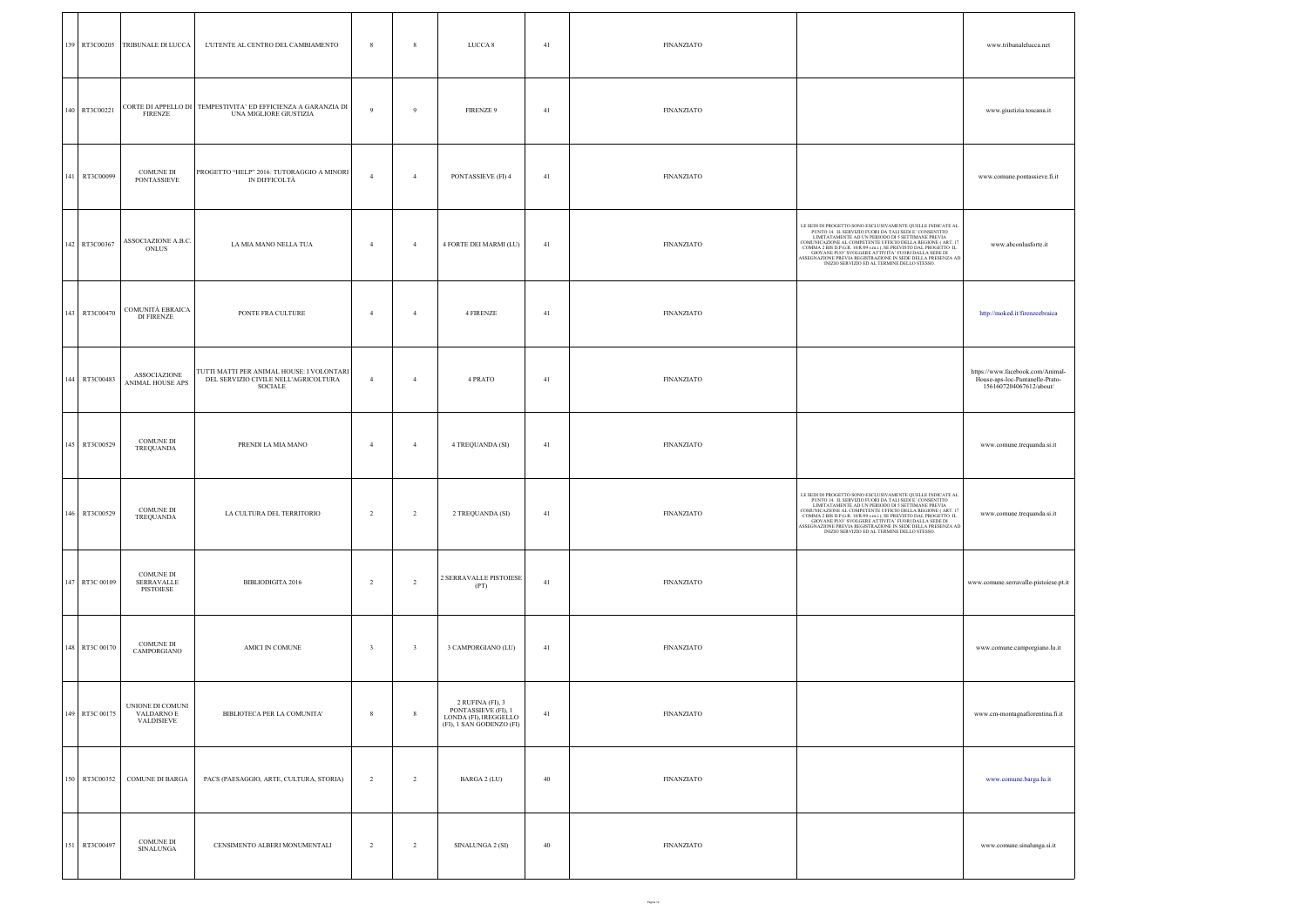Pagina 13

| 152   RT3C00514   | <b>COMUNE DI SIENA</b>                                                                     | <b>SENZA BARRIERE</b>                                                                                                                                                                                                                                          | 10                      | 10                                 | SIENA 10 (SI)                 | 40 | FINANZIATO        |                                                                                                                                                                                                                                                                                                                                                                                                                                                                                                                                                                                                                                                                                                                                                                                                | www.comune.siena.it                                  |
|-------------------|--------------------------------------------------------------------------------------------|----------------------------------------------------------------------------------------------------------------------------------------------------------------------------------------------------------------------------------------------------------------|-------------------------|------------------------------------|-------------------------------|----|-------------------|------------------------------------------------------------------------------------------------------------------------------------------------------------------------------------------------------------------------------------------------------------------------------------------------------------------------------------------------------------------------------------------------------------------------------------------------------------------------------------------------------------------------------------------------------------------------------------------------------------------------------------------------------------------------------------------------------------------------------------------------------------------------------------------------|------------------------------------------------------|
| 153   RT3C00203   | PROCURA DELLA<br>REPUBBLICA PRESSO<br>IL TRIBUNALE DI PISA                                 | IL FASCICOLO ELETTRONICO GIUDIZIARIO                                                                                                                                                                                                                           | $5\overline{5}$         | -5                                 | PISA 5                        | 40 | FINANZIATO        |                                                                                                                                                                                                                                                                                                                                                                                                                                                                                                                                                                                                                                                                                                                                                                                                | www.procura.pisa.it                                  |
| 154 RT3C00225     | TRIBUNALE DI<br>SORVEGLIANZA DI<br>FIRENZE                                                 | TUTELA DEI DIRITTI DEI DETENUTI                                                                                                                                                                                                                                | 8                       | -8                                 | <b>FIRENZE 8</b>              | 40 | FINANZIATO        |                                                                                                                                                                                                                                                                                                                                                                                                                                                                                                                                                                                                                                                                                                                                                                                                | www.tribunalesorveglianza.firenze.it                 |
| 155 RT3C00226     | PROCURA DELLA<br>REPUBBLICA DI<br>LUCCA                                                    | L'INFORMATIZZAZIONE DEI SERVIZI E LE<br>COMUNICAZIONI ON LINE                                                                                                                                                                                                  | 6                       | -6                                 | LUCCA 6                       | 40 | FINANZIATO        | IL SETTORE D'INTERVENTO, IN BASE AL CONTENUTO DEL PROGETTO E $\,$ QUELLO INDICATO NELL'ART. 3 COMMA I LETTERA C) L.R. 35/06                                                                                                                                                                                                                                                                                                                                                                                                                                                                                                                                                                                                                                                                    | www.procura.lucca.giustizia.it                       |
| 156 RT3C00489     | UFFICIO UNICO<br><b>NOTIFICAZIONI</b><br>ESECUZIONI E<br>PROTESTI (U.N.E.P.)<br>DI LIVORNO | NUOVE FRONTIERE PER LA TUTELA DEL<br>$\begin{array}{ll} \textbf{CONSUMATORE} \textbf{E} \textbf{ DELL'UTENTE:}\textbf{LE RICERCHE} \\ \textbf{PATHIMONIALI TELEMATICHE MEDIANTE} \end{array}$<br>PRESSO IL TRIBUNALE L'INFORMATIZZAZIONE DELL'UFFICIO U.N.E.P. | $\overline{\mathbf{3}}$ | -3                                 | LIVORNO 3                     | 40 | FINANZIATO        |                                                                                                                                                                                                                                                                                                                                                                                                                                                                                                                                                                                                                                                                                                                                                                                                | www.tribunale.livorno.it/ufficigiudizia<br>unep.aspx |
| 157   RT3C00040   | AZIENDA<br>OSPEDALIERO<br><b>UNIVERSITARIA</b><br>MEYER                                    | ORIENTAMEYER                                                                                                                                                                                                                                                   | 8                       | -8                                 | <b>FIRENZE 8</b>              | 40 | FINANZIATO        |                                                                                                                                                                                                                                                                                                                                                                                                                                                                                                                                                                                                                                                                                                                                                                                                | www.meyer.it                                         |
| 158   RT3C00078   | COMUNE DI CASTEL<br>DEL PIANO                                                              | TRA SCUOLA E COMUNITÀ: DIVENTIAMO AMICI                                                                                                                                                                                                                        | $\overline{\mathbf{3}}$ | $\overline{\mathbf{3}}$            | CASTEL DEL PIANO (SI) 3       | 40 | FINANZIATO        |                                                                                                                                                                                                                                                                                                                                                                                                                                                                                                                                                                                                                                                                                                                                                                                                | www.comune.casteldelpiano.gr.it                      |
|                   | 159   RT3C00001   ACCADEMIA DELLA<br>CRUSCA                                                | ORGANIZZARE, COMUNICARE E ARCHIVIARE.<br>L'ATTIVITÀ DI UN ENTE CULTURALE<br>ATTRAVERSO I DOCUMENTI D'ARCHIVIO E I<br>MEZZI DI COMUNICAZIONE                                                                                                                    | $3^{\circ}$             | $\begin{array}{ccc} \end{array}$ 3 | 3 FIRENZE                     | 40 | <b>FINANZIATO</b> |                                                                                                                                                                                                                                                                                                                                                                                                                                                                                                                                                                                                                                                                                                                                                                                                | www.accademiadellacrusca.it                          |
| 160   RT3C00004   | ANFFAS ONLUS DI<br>LIVORNO                                                                 | IL GIROTONDO DELLA VITA                                                                                                                                                                                                                                        | $\overline{4}$          | $\overline{4}$                     | 4 LIVORNO                     | 40 | FINANZIATO        | LE SEDI DI PROGETTO SONO ESCLUSIVAMENTE QUELLE INDICATE AL PUNTO 14. IL SERVIZIO FUORI DA TALI SEDI E' CONSENTITO<br>LIMITATAMENTE AD UN PERIODO DI 5 SETTIMANE PREVIA<br>COMUNICAZIONE AL COMPETENTE UFFICIO DELLA REGIONE ( ART. 17<br>COMMA 2 BIS D.P.G.R. 10/R/09 s.m.i.); SE PREVISTO DAL PROGETTO IL<br>GIOVANE PUO' SVOLGERE ATTIVITA' FUORI DALLA SEDE DI<br>ASSEGNAZIONE PREVIA REGISTRAZIONE IN SEDE DELLA PRESENZA AD<br>ASSEGUARDO SERVIZIO ED AL TERMINE DELLO STESSO. I GIOVANI POSSONO<br>USUFRUIRE DEI GIORNI DI PERMESSO PER LORO ESIGENZE PERSONALI:<br>IN CASO DI CHIUSURA DELLA SEDE L'ENTE PROVVEDE A TRASFERIRE I<br>GIOVANI SU ALTRA SEDE PREVIA COMUNICAZIONE A REGIONE<br>TOSCANA PER UN PERIODO MASSIMO DI 5 SETTIMANE (ART. 17 COMMA 2BIS D.P.G.R. 10/R/09 (s.m.i.) | www.anffas.net                                       |
| 161 RT3C 00170    | COMUNE DI<br>CAMPORGIANO                                                                   | <b>BENessere A SCUOLA</b>                                                                                                                                                                                                                                      | $\overline{4}$          | $\overline{4}$                     | 4 CAMPORGIANO (LU)            | 40 | <b>FINANZIATO</b> |                                                                                                                                                                                                                                                                                                                                                                                                                                                                                                                                                                                                                                                                                                                                                                                                | www.comune.camporgiano.lu.it                         |
| $162$ RT3C00441   | COMUNE DI<br>ROSIGNANO<br>MARITTIMO                                                        | VERDE PER TUTTI                                                                                                                                                                                                                                                | $\overline{2}$          | $\overline{2}$                     | ROSIGNANO MARITTIMO 2<br>(LI) | 39 | <b>FINANZIATO</b> |                                                                                                                                                                                                                                                                                                                                                                                                                                                                                                                                                                                                                                                                                                                                                                                                | www.comune.rosignano.livorno.it                      |
| 163 RT3C00496     | COMUNE DI<br>ARCIDOSSO                                                                     | TUTTI AL PARCO                                                                                                                                                                                                                                                 | $\overline{2}$          | $\overline{2}$                     | ARCIDOSSO 2 (GR)              | 39 | <b>FINANZIATO</b> |                                                                                                                                                                                                                                                                                                                                                                                                                                                                                                                                                                                                                                                                                                                                                                                                | www.comune.arciosso.gr.it                            |
| $ 164 $ RT3C00403 | CENTRO L.I.F.E.                                                                            | IMPARARE A FARE RETE NEL/PER IL MAB<br>(MUSEI, ARCHIVI, BIBLIOTECHE)                                                                                                                                                                                           | $\overline{\mathbf{3}}$ | $\overline{3}$                     | 3 VINCI (FI)                  | 39 | <b>FINANZIATO</b> |                                                                                                                                                                                                                                                                                                                                                                                                                                                                                                                                                                                                                                                                                                                                                                                                | www.centrolife.it                                    |

| www.comune.siena.it                                     |
|---------------------------------------------------------|
| www.procura.pisa.it                                     |
| www.tribunalesorveglianza.firenze.it                    |
| www.procura.lucca.giustizia.it                          |
| www.tribunale.livorno.it/ufficigiudiziari/<br>unep.aspx |
| www.meyer.it                                            |
| www.comune.casteldelpiano.gr.it                         |
| www.accademiadellacrusca.it                             |
| www.anffas.net                                          |
| www.comune.camporgiano.lu.it                            |
| www.comune.rosignano.livorno.it                         |
| www.comune.arciosso.gr.it                               |
| www.centrolife.it                                       |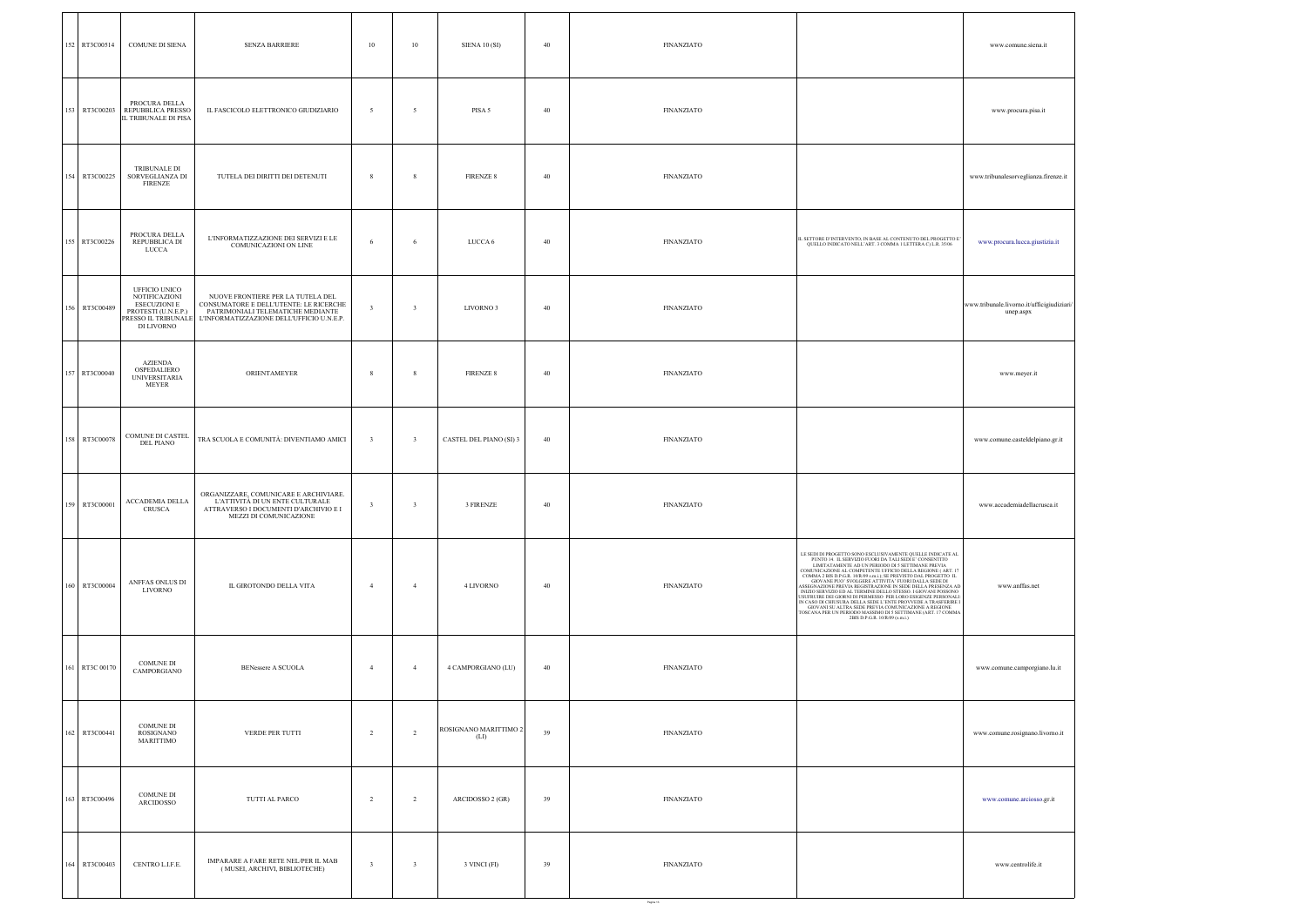| 165 RT3C00373    | ASSOCIAZIONE<br><b>ITALIANA PERSONE</b><br>DOWN ONLUS SEZIONE<br>LIVORNO | <b>IO LAVORO</b>                                                                                    | $\overline{2}$          | $\overline{2}$          | 2 LIVORNO (LI)                                              | 39 | <b>FINANZIATO</b> |                                                                                                                                                                                                                                                                  | www.aipdlivorno.org                   |
|------------------|--------------------------------------------------------------------------|-----------------------------------------------------------------------------------------------------|-------------------------|-------------------------|-------------------------------------------------------------|----|-------------------|------------------------------------------------------------------------------------------------------------------------------------------------------------------------------------------------------------------------------------------------------------------|---------------------------------------|
|                  | 166   RT3C00215   TRIBUNALE DI SIENA                                     | GIUSTIZIA AL SERVIZIO DEL CITTADINO                                                                 | $\overline{\mathbf{3}}$ | $\overline{\mathbf{3}}$ | SIENA 3                                                     | 39 | <b>FINANZIATO</b> |                                                                                                                                                                                                                                                                  | www.tribunalesiena.it                 |
| 167 RT3C00226    | PROCURA DELLA<br>REPUBBLICA DI<br>LUCCA                                  | IL FASCICOLO PENALE DIGITALE                                                                        | 8                       | 8                       | LUCCA 8                                                     | 39 | <b>FINANZIATO</b> | $\rm L$ SETTORE D'INTERVENTO, IN BASE AL CONTENUTO DEL PROGETTO E $\rm QUELLO$ INDICATO NELL'ART. 3 COMMA I LETTERA C) L.R. 35/06                                                                                                                                | www.procura.lucca.giustizia.it        |
| 168 RT3C00330    | ANGSA TOSCANA<br>ONLUS                                                   | INCONTRARE L'AUTISMO E CRESCERE ANCORA<br><b>INSIEME</b>                                            | $\overline{2}$          | $\overline{2}$          | 2 LUCCA                                                     | 39 | <b>FINANZIATO</b> |                                                                                                                                                                                                                                                                  | www.angsatoscana.onlus.org            |
| 169 RT 3C00495   | <b>ISTITUTO</b><br><b>UNIVERSITARIO</b><br>SOPHIA                        | FORMAZIONE A UNA CULTURA DELL'INCONTRO                                                              | $\overline{\mathbf{3}}$ | $\overline{\mathbf{3}}$ | 3 FIGLINE E INCISA VAL<br>D'ARNO (FI) LOCALITA'<br>LOPPIANO | 39 | <b>FINANZIATO</b> |                                                                                                                                                                                                                                                                  | www.iu-sophia.org                     |
| 170 RT3C00339    | ASSOCIAZIONE<br>CENTRO DI<br>SOLIDARIETA' DI<br>PISTOIA ONLUS            | COMUNITA' TERAPEUTICHE                                                                              | $\overline{\mathbf{3}}$ | $\overline{2}$          | 1 LARCIANO (PT) - 1<br>SERRAVALLE PISTOIESE<br>(PT)         | 39 | <b>FINANZIATO</b> | RIDUZIONE DEI POSTI DA 3 A 2 PER ELIMINAZIONE SEDE DI PROGETTO NON ACCREDITATA (COMUNITA' TERAPEUTICA "CASA DEI GLICINI") ART. 4 COMMA 4 DEL BANDO; LA SEDE "POGGIOLINO" E' DA<br>INTENDERSI IN VIA DEL POPOLINO N. 531 COME RISULTA DA<br><b>ACCREDITAMENTO</b> | www.ceispt.org                        |
| 171 RT3C00503    | CONFCONSUMATORI-<br>FEDERAZIONE<br>PROVINCIALE DI PISA                   | <b>CONSUMATORI 2.0</b>                                                                              | $\overline{2}$          | $\overline{2}$          | 2 PISA                                                      | 39 | <b>FINANZIATO</b> |                                                                                                                                                                                                                                                                  | www.confconsumatoritoscana.it         |
| 172 RT3C 00109   | COMUNE DI<br>SERRAVALLE<br>PISTOIESE                                     | SERRAVALLE INFORMA 2016                                                                             | $\overline{\mathbf{3}}$ | $\overline{\mathbf{3}}$ | 3 SERRAVALLE PISTOIESE<br>(PT)                              | 39 | <b>FINANZIATO</b> |                                                                                                                                                                                                                                                                  | www.comune.serravalle-pistoiese.pt.it |
| 173   RT3C 00152 | UNIONE INQUILINI DI<br>PISA                                              | GUIDA ALLA LOCAZIONE AGEVOLATA                                                                      | $5\overline{5}$         | $5\overline{5}$         | 3 PISA, 2 PONTEDERA (PI)                                    | 39 | <b>FINANZIATO</b> |                                                                                                                                                                                                                                                                  | www.unioneinquilini.it                |
|                  | COMUNE DI<br>174 RT3C 00176 CASTELNUOVO VAL DI<br>CECINA                 | <b>VERDE AMICO</b>                                                                                  | $\overline{2}$          | 2                       | 2 CASTELNUOVO VAL DI<br>CECINA (FI)                         | 39 | <b>FINANZIATO</b> |                                                                                                                                                                                                                                                                  | www.comunecastelnuovovdc.it           |
|                  | 175   RT3C00350   COMUNE DI MONTALE                                      | CULTURA DUEPUNTOZERO                                                                                | $\overline{2}$          | $\overline{2}$          | MONTALE 2 (PT)                                              | 38 | <b>FINANZIATO</b> |                                                                                                                                                                                                                                                                  | www.comune.montale.pt.it              |
| 176   RT3C00446  | COMUNE DI CAPRESE<br>MICHELANGELO                                        | ANZIANI IN MOVIMENTO                                                                                | $\overline{2}$          | $\overline{2}$          | CAPRESE MICHELANGELO<br>2 (AR)                              | 38 | <b>FINANZIATO</b> |                                                                                                                                                                                                                                                                  | www.capresemichelangelo.net           |
| 177 RT3C00463    | COMUNE DI                                                                | SENTINELLA AMBIENTALE - SENSO CIVICO AL<br>MONTERONI D'ARBIA CONFERIMENTO RIFIUTI E CONDUZIONI CANI | $\overline{2}$          | 2                       | MONTERONI D'ARBIA 2 (SI)                                    | 38 | <b>FINANZIATO</b> |                                                                                                                                                                                                                                                                  | www.comune.monteronidarbia.si.it      |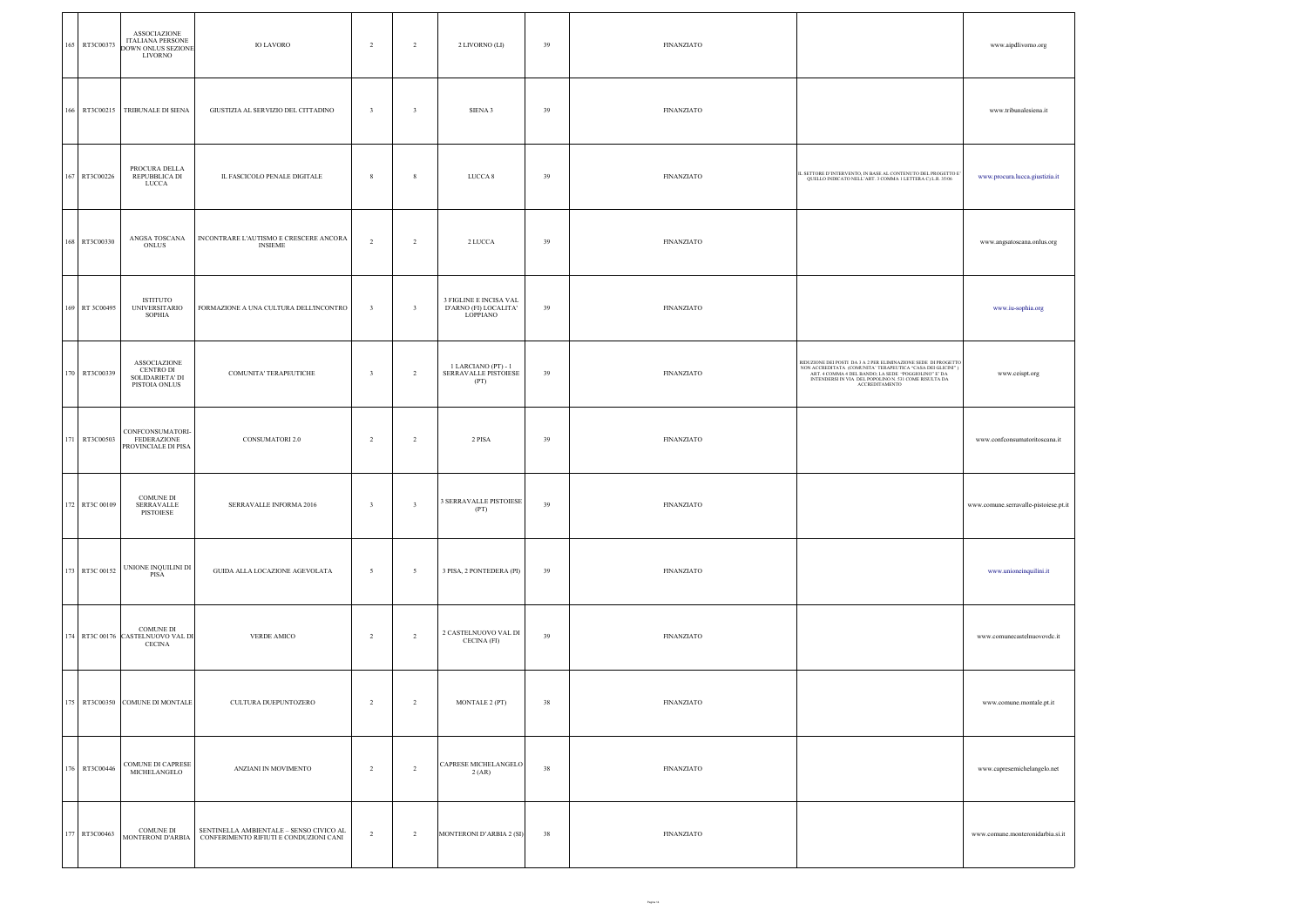|     | 178   RT3C00240 | CONSORZIO INFANZIA<br>PISA C.I.P. COOP.<br>SOCIALI                                             | GIOCO, APPRENDO, SONO                                                                                                                                                                                                                                                                                                                                                                        | 10                      | 10             | 2 PISA LOC.RICIGLIONE(PI)-<br>6 PISA (PI)-1 PISA LOC.<br>ASCINE NUOVE (PI)-1 PISA<br>LOC. CASCINE NUOVE (PI) | 38 | <b>FINANZIATO</b> | L'OPERATORE DI PROGETTO CLAUDIA COSCI E' ASSEGNATA ALLA SEDE<br>"NIDO SOPRA LE NUVOLE", PREVISTA AL PUNTO 14 E CORRETTAMENTE<br>INSERITA SULLA PROCEDURA INFORMATICA SCR. | www.informabimbi.com                                                     |
|-----|-----------------|------------------------------------------------------------------------------------------------|----------------------------------------------------------------------------------------------------------------------------------------------------------------------------------------------------------------------------------------------------------------------------------------------------------------------------------------------------------------------------------------------|-------------------------|----------------|--------------------------------------------------------------------------------------------------------------|----|-------------------|---------------------------------------------------------------------------------------------------------------------------------------------------------------------------|--------------------------------------------------------------------------|
| 179 | RT3C00384       | CONSORZIO AREZZO<br><b>FASHION</b>                                                             | FORMAZIONE+CULTURA= LAVORO                                                                                                                                                                                                                                                                                                                                                                   | 6                       | 6              | 6 AREZZO (AR)                                                                                                | 38 | <b>FINANZIATO</b> |                                                                                                                                                                           | www.artearezzo.it/arezzofashion                                          |
| 180 | RT3C00229       | <b>ASSOCIAZIONE PISA IN</b><br>TV TELEVISIONE<br>CIVICA                                        | FARE SPAZIO IN TV 2016                                                                                                                                                                                                                                                                                                                                                                       | - 9                     | $\mathbf Q$    | 9-PISA (PI)                                                                                                  | 38 | <b>FINANZIATO</b> |                                                                                                                                                                           | www.pisaintv.it                                                          |
|     | 181 RT3C00208   | <b>TRIBUNALE DI</b><br><b>FIRENZE</b>                                                          | AMMINISTRAZIONE DI SOSTEGNO:IL TRIBUNALE<br>DI FIRENZE APRE UNA PORTA DI SOLIDARIETA',<br>COESIONE E INTEGRAZIONE PER GARANTIRE<br>ASSISTENZA AI CITTADINI PIU' DEBOLI E AI<br>LORO FAMILIARI                                                                                                                                                                                                | 5                       | -5             | <b>FIRENZE 5</b>                                                                                             | 38 | <b>FINANZIATO</b> |                                                                                                                                                                           | www.tribunale.firenze.giustizia.it                                       |
|     | 182   RT3C00217 | TRIBUNALE DI PISA                                                                              | CITTADINANZA ATTIVA A SUPPORTO DEL<br>PROCESSO CIVILE                                                                                                                                                                                                                                                                                                                                        | $\overline{7}$          |                | PISA <sub>7</sub>                                                                                            | 38 | <b>FINANZIATO</b> | 8 DELLA SCHEDA PROGETTO E SULLA PROCEDURA INFORMATICA SCR.                                                                                                                | www.tribunale.pisa.it                                                    |
|     | 183 RT3C00220   | PROCURA DELLA<br>REPUBBLICA DI<br>GROSSETO                                                     | ATTI E DOCUMENTI DI SICP                                                                                                                                                                                                                                                                                                                                                                     | 5                       | -5             | <b>GROSSETO 5</b>                                                                                            | 38 | <b>FINANZIATO</b> | IL SETTORE D'INTERVENTO, IN BASE AL CONTENUTO DEL PROGETTO E<br>QUELLO INDICATO NELL'ART. 3 COMMA I LETTERA C) L.R. 35/06                                                 | www.procura.grosseto.it                                                  |
|     | 184 RT3C00223   | PROCURA DELLA<br>REPUBBLICA DI SIENA                                                           | L'INSERIMENTO DEI GIOVANI PER UNA<br><b>GIUSTIZIA TEMPESTIVA</b>                                                                                                                                                                                                                                                                                                                             | -6                      | 6              | SIENA 6                                                                                                      | 38 | <b>FINANZIATO</b> |                                                                                                                                                                           | www.procurasiena.it                                                      |
|     | 185 RT3C00230   | <b>TRIBUNALE DI</b><br>LIVORNO                                                                 | DIGITALIZZIAMO I FASCICOLI PENALI                                                                                                                                                                                                                                                                                                                                                            | $8 -$                   | 8              | <b>LIVORNO 8</b>                                                                                             | 38 | FINANZIATO        |                                                                                                                                                                           | www.tribunale.livorno.it                                                 |
|     | 186 RT3C00235   | PROCURA<br><b>REPUBBLICA</b><br>MINORENNI DI<br>FIRENZE                                        | CREAZIONE BANCA DATI MINORI NON<br>ACCOMPAGNATI A SEGUITO DEL FENOMENO<br>DEMOGRAFICO LEGATO AI RECENTI FLUSSI<br>MIGRATORI E SERVIZIO DI SCHEDATURA,<br>CONTROLLO MONITORAGGIO SULLE CASE<br>FAMIGLIA SITE NEL DISTRETTO E OSPITANTI<br>MINORI IN ATTESA DI AFFIDO                                                                                                                          | $\overline{\mathbf{3}}$ | $\mathbf{3}$   | FIRENZE 3                                                                                                    | 38 | <b>FINANZIATO</b> |                                                                                                                                                                           | www.giustizia.toscana.it/giustizia.tos<br>/procura.minorenni.firenze.jsp |
| 187 | RT3C00235       | PROCURA<br><b>REPUBBLICA</b><br>MINORENNI DI<br>FIRENZE                                        | IMPLEMENTAZIONE DEL SISTEMA SIGMA OB.1<br>PER L'AUTOMAZIONE DEI REGISTRI DEGLI<br>UFFICI GIUDIZIARI MINORILI E LA CREAZIONE<br>DEL NUOVO FASCICOLO ELETTRONICO – RIF<br>CIRCOLARE DOG PROT. N. 25661 DEL 6<br>NOVEMBRE 2013 -; ATTIVITA' DI AUSILIO NELLA<br>PROGETTAZIONE, CREAZIONE E<br>PRESENTAZIONE DEL SITO WEB DELLA<br>PROCURA DELLA REPUBBLICA PER I MINORENNI<br><b>DI FIRENZE</b> | 5                       | 5              | FIRENZE 5                                                                                                    | 38 | <b>FINANZIATO</b> |                                                                                                                                                                           | www.giustizia.toscana.it/giustizia.tos<br>/procura.minorenni.firenze.jsp |
| 188 | RT3C00487       | PROCURA DELLA<br>REPUBBLICA PRESSO<br>IL TRIBUNALE DI<br>MASSA                                 | ATTI E DOCUMENTI: PREDISPOSIZIONE<br>INFORMATICA DEGLI ATTI GIUDIZIARI E LORO<br>UTILIZZAZIONE NELLE VARIE FASI DEL<br>PROCESSO PENALE                                                                                                                                                                                                                                                       | $\overline{4}$          | $\overline{4}$ | MASSA 4                                                                                                      | 38 | <b>FINANZIATO</b> | IL SETTORE D'INTERVENTO, IN BASE AL CONTENUTO DEL PROGETTO E'<br>QUELLO INDICATO NELL'ART. 3 COMMA 1 LETTERA C) L.R. 35/06                                                | www.tribunalemassa.it                                                    |
| 189 | RT3C00487       | PROCURA DELLA<br>REPUBBLICA PRESSO<br>IL TRIBUNALE DI<br>MASSA                                 | LA DIGITALIZZAZIONE DEL PROCEDIMENTO<br>PENALE CONDIZIONE NECESSARIA PER<br>FAVORIRE E SEMPLIFICARE L'ACCESSO AGLI<br>ATTI GIUDIZIARI                                                                                                                                                                                                                                                        | 5                       | 5              | MASSA 5                                                                                                      | 38 | <b>FINANZIATO</b> | IL SETTORE D'INTERVENTO, IN BASE AL CONTENUTO DEL PROGETTO E'<br>QUELLO INDICATO NELL'ART. 3 COMMA I LETTERA C) L.R. 35/06                                                | www.tribunalemassa.it                                                    |
| 190 | RT3C00457       | <b>BIBLIOTECA</b><br><b>COMUNALE DEGLI</b><br>INTRONATI-<br>ISTITUZIONE DEL<br>COMUNE DI SIENA | LA DOCUMENTAZIONE LOCALE IN BIBLIOTECA:<br>IDENTITÀ DI UNA COMUNITÀ E VALORE SOCIO-<br><b>CULTURALE</b>                                                                                                                                                                                                                                                                                      | 9                       | -9             | SIENA 9                                                                                                      | 38 | <b>FINANZIATO</b> |                                                                                                                                                                           | www.bibliotecasiena.it                                                   |

| www.informabimbi.com                                                         |
|------------------------------------------------------------------------------|
| www.artearezzo.it/arezzofashion                                              |
| www.pisaintv.it                                                              |
| www.tribunale.firenze.giustizia.it                                           |
| www.tribunale.pisa.it                                                        |
| www.procura.grosseto.it                                                      |
| www.procurasiena.it                                                          |
| www.tribunale.livorno.it                                                     |
| www.giustizia.toscana.it/giustizia.toscana<br>/procura.minorenni.firenze.jsp |
| www.giustizia.toscana.it/giustizia.toscana<br>/procura.minorenni.firenze.jsp |
| www.tribunalemassa.it                                                        |
| www.tribunalemassa.it                                                        |
| www.bibliotecasiena.it                                                       |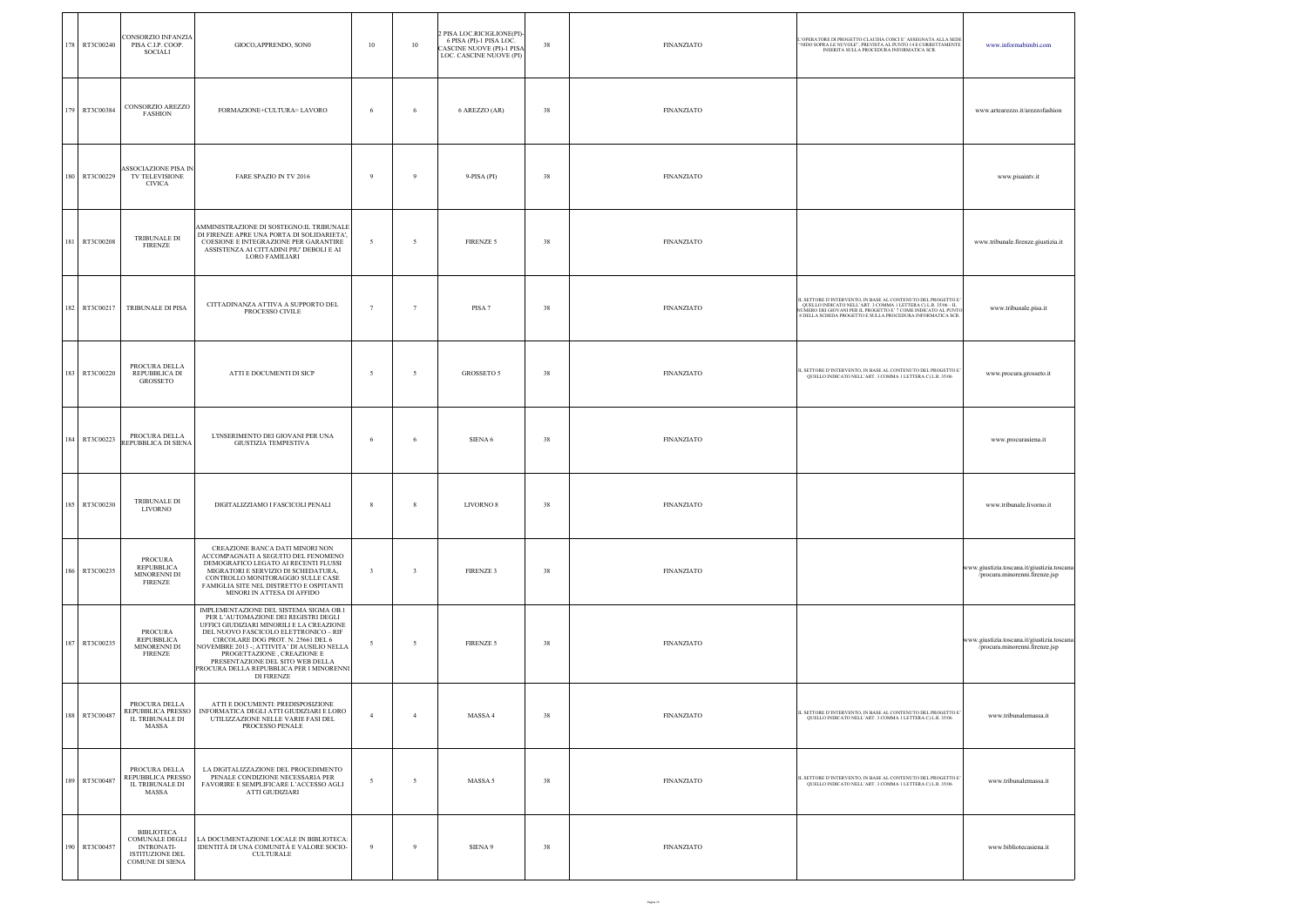|                 |                                                                      | LA CONTINUITA' ATTRAVERSO LA<br>CONDIVISIONE. BUONE PRATICHE E<br>  191   RT3C 00108 COMUNE DI SCANDICCI  LABORATORI IN INTERGRUPPO. L'ATTENZIONE<br>AL DISAGIO E AI BISOGNI EDUCATIVI DI<br><b>CIASCUN BAMBINO</b>                                           | 5 <sup>5</sup>  | $5\overline{5}$ | 5 SCANDICCI (FI)        | 38 | <b>FINANZIATO</b> |                                                                                                                         | www.comune.scandicci.fi.it         |
|-----------------|----------------------------------------------------------------------|---------------------------------------------------------------------------------------------------------------------------------------------------------------------------------------------------------------------------------------------------------------|-----------------|-----------------|-------------------------|----|-------------------|-------------------------------------------------------------------------------------------------------------------------|------------------------------------|
|                 | 192   RT3C 00108 COMUNE DI SCANDICCI                                 | BIBLIO NETWORK CITTA'                                                                                                                                                                                                                                         | $5\overline{5}$ | $5\overline{5}$ | 5 SCANDICCI (FI)        | 38 | <b>FINANZIATO</b> |                                                                                                                         | www.comune.scandicci.fi.it         |
| 193   RT3C00209 | PROCURA DELLA<br>REPUBBLICA DI<br>LIVORNO                            | SERVIZI MIGLIORI PER UNA GIUSTIZIA A MISURA<br>DI CITTADINO                                                                                                                                                                                                   | 9               | 9               | LIVORNO 9               | 37 | <b>FINANZIATO</b> |                                                                                                                         | www.procura.livorno.it             |
| 194   RT3C00217 | TRIBUNALE DI PISA                                                    | DIGITALIZZAZIONE DEGLI ATTI GIUDIZIARI E<br>DELLE COMUNICAZIONI                                                                                                                                                                                               | 5 <sup>5</sup>  | $\sqrt{5}$      | PISA 5                  | 37 | <b>FINANZIATO</b> | IL SETTORE D'INTERVENTO, IN BASE AL CONTENUTO DEL PROGETTO E' QUELLO INDICATO NELL'ART. 3 COMMA I LETTERA C) L.R. 35/06 | www.tribunale.pisa.it              |
| 195 RT3C00250   | PROCURA DELLA<br>REPUBBLICA DI<br>AREZZO                             | L'INFORMATIZZAZIONE DEGLI ATTI GIUDIZIARI,<br>AMMINISTRATIVI E CONTABILI                                                                                                                                                                                      | 10              | 10              | AREZZO 10               | 37 | <b>FINANZIATO</b> |                                                                                                                         | www.procura.arezzo.it              |
| 196 RT3C00250   | PROCURA DELLA<br>REPUBBLICA DI<br>AREZZO                             | LA GIUSTIZIA DIGITALIZZATA AL SERVIZIO DEL<br><b>CITTADINO</b>                                                                                                                                                                                                | 10              | 10              | AREZZO 10               | 37 | <b>FINANZIATO</b> |                                                                                                                         | www.procura.arezzo.it              |
| 197   RT3C00385 | <b>SOCIALE</b>                                                       | ARKE' COOPERATIVA VADO A VIVERE DA SOLO. PROVE TECNICHE DI<br>VITA INDIPENDENTE.                                                                                                                                                                              | $5\overline{5}$ | $\sqrt{5}$      | PISTOIA 5               | 37 | <b>FINANZIATO</b> |                                                                                                                         | www.arkecooperativa.it             |
|                 | 198   RT3C00087   COMUNE DI LIVORNO                                  | PICCOLI PASSI, GRANDI SCOPERTE : CRESCERE<br>INSIEME ADULTI E BAMBINI NEI CENTRI<br>DELL'INFANZIA COMUNALI 0 / 6 ANNI                                                                                                                                         | 10              | 10              | LIVORNO 10              | 37 | <b>FINANZIATO</b> |                                                                                                                         | www.comune.livorno.it              |
| 199 RT3C00034   | <b>ASSOCIAZIONE</b><br>SPORTIVA<br>DILETTANTISTICA<br><b>AURORA</b>  | DOVE C'È RETE C'È UN CAMPO DI CALCIO: I<br>VOLONTARI DEL SERVIZIO CIVILE A SUPPORTO<br>DEL DISAGIO PSICHICO CONTRO LO STIGMA                                                                                                                                  | 6               | 6               | 6 PRATO                 | 37 | <b>FINANZIATO</b> |                                                                                                                         | www.polisportivaaurora.it          |
| 200 RT3C00449   | COMUNE DI<br>CAVRIGLIA                                               | CAVRIGLIA INSIEME AI SUOI GIOVANI                                                                                                                                                                                                                             | 2               | $\overline{2}$  | CAVRIGLIA 2 (AR)        | 36 | <b>FINANZIATO</b> |                                                                                                                         | www.comune.cavriglia.ar.it         |
| 201 RT3C00280   | CROCE VIOLA-<br>PUBBLICA<br>ASSISTENZA DI SESTO<br><b>FIORENTINO</b> | LA SOLIDARIETA' SI TINGE DI VIOLA 2016                                                                                                                                                                                                                        | 8               | 8               | 8 SESTO FIORENTINO (FI) | 36 | <b>FINANZIATO</b> |                                                                                                                         | www.croceviola.com                 |
| 202 RT3C00208   | TRIBUNALE DI<br>FIRENZE                                              | LA CRISI DA SOVRA INDEBITAMENTO - PERCORSI<br>CHIARI E INFORMATI:IL TRIBUNALE DI FIRENZE<br>$\begin{array}{ l } \hline \texttt{AL} \texttt{SERVIZIO} \texttt{DEI} \texttt{CONSUMATORI} \texttt{E} \texttt{DELLE MICRO} \\ \hline \texttt{IMPREE} \end{array}$ | 5 <sup>5</sup>  | $\overline{5}$  | <b>FIRENZE 5</b>        | 36 | <b>FINANZIATO</b> |                                                                                                                         | www.tribunale.firenze.giustizia.it |
| 203 RT3C00208   | TRIBUNALE DI<br><b>FIRENZE</b>                                       | PER UNA GIUSTIZIA PENALE PIU' SEMPLICE E PIU'<br><b>RAPIDA</b>                                                                                                                                                                                                | 10              | 10              | FIRENZE 10              | 36 | <b>FINANZIATO</b> |                                                                                                                         | www.tribunale.firenze.giustizia.it |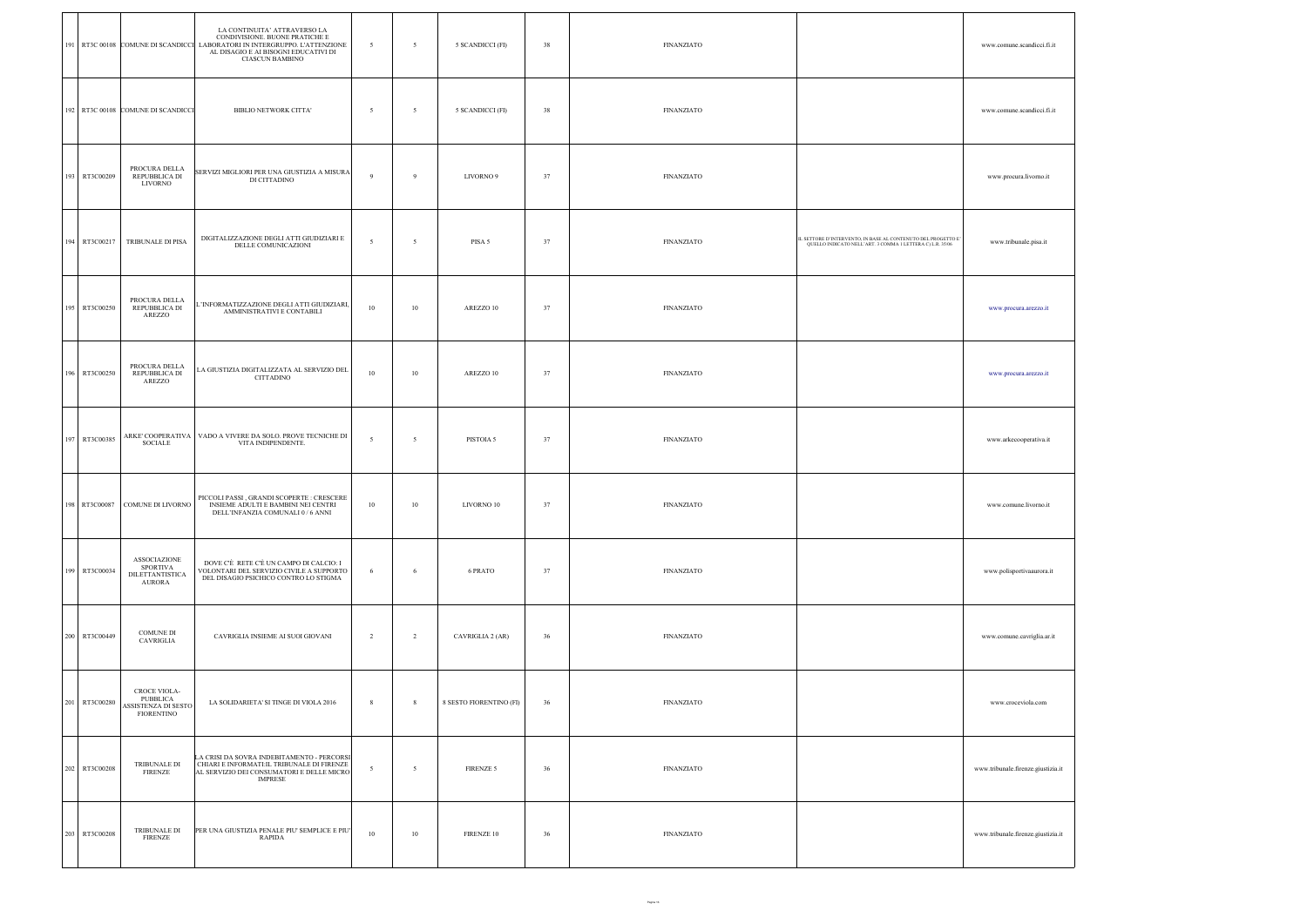|     | $204$ RT3C00217   | TRIBUNALE DI PISA                                                                                        | RECUPERO DEI CREDITI DELLA STATO E SPESE DI<br>GIUSTIZIA                                                                                             | $\overline{\mathbf{3}}$  | $\overline{\mathbf{3}}$ | PISA 3            | 36 | FINANZIATO                  | $\Big $ IL SETTORE D'INTERVENTO, IN BASE AL CONTENUTO DEL PROGETTO E QUELLO INDICATO NELL'ART. 3 COMMA I LETTERA C) L.R. 35/06 – IL<br>NUMERO DEI GIOVANI PER IL PROGETTO E' 3 COME INDICATO AL PUNTO<br>8 DELLA SCHEDA PROGETTO E SULLA PROCEDURA INFORMATICA SCR. | www.tribunale.pisa.it                     |
|-----|-------------------|----------------------------------------------------------------------------------------------------------|------------------------------------------------------------------------------------------------------------------------------------------------------|--------------------------|-------------------------|-------------------|----|-----------------------------|---------------------------------------------------------------------------------------------------------------------------------------------------------------------------------------------------------------------------------------------------------------------|-------------------------------------------|
|     | 205 RT3C00230     | TRIBUNALE DI<br>LIVORNO                                                                                  | IL PROCESSO CIVILE TELEMATICO: UNA SFIDA<br>ALLA LUNGHEZZA DEI PROCESSI                                                                              | 8                        | 8                       | LIVORNO 8         | 36 | FINANZIATO                  |                                                                                                                                                                                                                                                                     | www.tribunale.livorno.it                  |
|     | 206 RT3C00230     | TRIBUNALE DI<br>LIVORNO                                                                                  | GESTIONE DELLA FATTURA ELETTRONICA E<br>DEGLI ORDINATIVI SECONDARI E SPENDING<br><b>REVIEW</b>                                                       | $\overline{\mathbf{3}}$  | $\overline{\mathbf{3}}$ | LIVORNO 3         | 36 | FINANZIATO                  |                                                                                                                                                                                                                                                                     | www.tribunale.livorno.it                  |
|     | 207 RT3C00231     | TRIBUNALE PER I<br>MINORENNI DI<br>FIRENZE                                                               | PROVVEDIMENTI PENALI PER LA FATTURAZIONE<br><b>ELETTRONICA</b>                                                                                       | $\overline{\mathcal{E}}$ | $\overline{\mathbf{3}}$ | FIRENZE 3         | 36 | FINANZIATO                  |                                                                                                                                                                                                                                                                     | www.giustizia.toscana.it/tribunaleminorer |
|     | 208 RT3C00231     | TRIBUNALE PER I<br>MINORENNI DI<br>FIRENZE                                                               | PROCESSO MINORILE TELEMATICO - SISTEMA<br>SIGMA                                                                                                      | $\overline{4}$           | $\overline{4}$          | <b>FIRENZE 4</b>  | 36 | FINANZIATO                  |                                                                                                                                                                                                                                                                     | www.giustizia.toscana.it/tribunaleminorer |
| 209 |                   | PROCURA GENERALE<br>RT3C00236 DELLA REPUBBLICA DI<br><b>FIRENZE</b>                                      | DAL CARTACEO AL TELEMATICO                                                                                                                           | $\overline{2}$           | $\overline{2}$          | <b>FIRENZE 2</b>  | 36 | FINANZIATO                  |                                                                                                                                                                                                                                                                     | www.giustizia.toscana.it                  |
|     |                   | PROCURA GENERALE<br>210   RT3C00236 DELLA REPUBBLICA DI<br><b>FIRENZE</b>                                | SICUREZZA ANTI INTRUSIONE UFFICI<br>GIUDIZIARI:ORGANIZZARE IL CAMBIAMENTO                                                                            | $\overline{4}$           | $\overline{4}$          | <b>FIRENZE 4</b>  | 36 | FINANZIATO                  |                                                                                                                                                                                                                                                                     | www.giustizia.toscana.it                  |
|     |                   |                                                                                                          | 211   RT3C00248   TRIBUNALE DI MASSA   UFFICIO PER IL PROCESSO IN AMBITO CIVILE                                                                      | $\overline{2}$           | 2                       | MASSA 2           | 36 | FINANZIATO                  |                                                                                                                                                                                                                                                                     | www.tribunalemassa.it                     |
|     |                   | ASSOCIAZIONE<br>212 RT3C00010 CENTRO MONDIALITÀ<br>SVILUPPO RECIPROCO                                    | GIOVANI PROTAGONISTI ATTIVI DELLA PACE E<br>DELLA MONDIALITÀ - 2016                                                                                  | 5                        | 5 <sup>5</sup>          | 5 LIVORNO         | 36 | FINANZIATO                  |                                                                                                                                                                                                                                                                     | www.cmsr.org                              |
|     | $213$ RT3C00324   | LIPU - LEGA ITALIANA<br>PROTEZIONE UCCELLI                                                               | FAUNA SELVATICA: UN PATRIMONIO DA<br>CURARE!                                                                                                         | 6                        | 6                       | 6 LIVORNO         | 36 | FINANZIATO                  |                                                                                                                                                                                                                                                                     | www.lipu.it                               |
|     |                   | 214   RT3C 00108 COMUNE DI SCANDICCI                                                                     | COSTRUIRE COMUNITA'                                                                                                                                  | 10                       | 10                      | 10 SCANDICCI (FI) | 36 | FINANZIATO                  |                                                                                                                                                                                                                                                                     | www.comune.scandicci.fi.it                |
|     | $ 215 $ RT3C00329 | COOPERATIVA<br>SOCIALE RIUSCITA<br>SOCIALE S.c.r.l. ONLUS                                                | DIVERSITA' NELLA CREATIVITA': FORME,<br>COLORI, ARTE NELLE TERRECOTTE DELLA<br>COOPERATVA RIUSCITA SOCIALE                                           | $\overline{2}$           | 2                       | 2 SIENA           | 35 | APPROVATO MA NON FINANZIATO |                                                                                                                                                                                                                                                                     | http://www.riuscitasociale.org            |
|     | 216 RT3C00457     | BIBLIOTECA<br>$\operatorname{COMUNALE}$ DEGLI<br><b>INTRONATI-</b><br>ISTITUZIONE DEL<br>COMUNE DI SIENA | L'ARTE DI CONSULTARE: APERTURA E GESTIONE<br>DELLA BIBLIOTECA DI STORIA DELL'ARTE E<br>DELLA SALA DI CONSULTAZIONE DEL<br>GABINETTO DISEGNI E STAMPE | $\overline{\mathbf{3}}$  | $\overline{\mathbf{3}}$ | SIENA 3           | 35 | APPROVATO MA NON FINANZIATO |                                                                                                                                                                                                                                                                     | www.bibliotecasiena.it                    |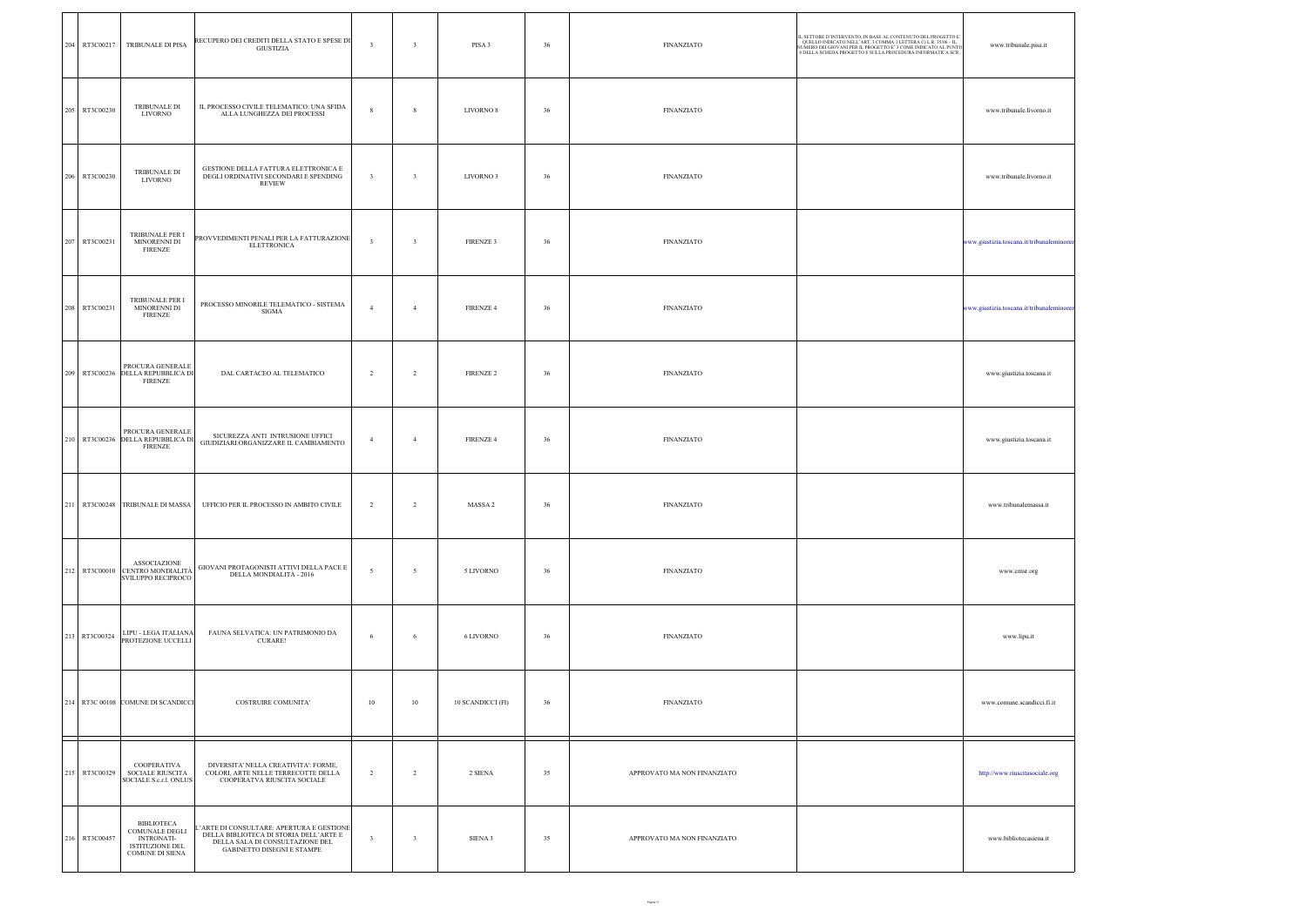| www.ao-siena.toscana.it |
|-------------------------|
| www.iipp.it             |
| www.centrolife.it       |
| www.etabetaonlus.org    |
| www.tribunalemassa.it   |
| www.aipdarezzo.it       |
| www.arkecooperativa.it  |
| www.mediagalilei.it     |
| www.tribunalemassa.it   |
| www.provincia.ms.it     |
| www.lipu.it             |
| www.quavio.org          |
| www.etabetaonlus.org    |

| 217 RT3C00041     | <b>AZIENDA</b><br>OSPEDALIERO<br><b>UNIVERSITARIA</b><br>SENESE                 | PERCORRIAMO IL NOSTRO OSPEDALE                                                                                                                                                                                                  | $\overline{\mathbf{3}}$ | $\overline{\mathbf{3}}$ | SIENA 3                               | 35 | APPROVATO MA NON FINANZIATO |                                                                                                                                                                                                                                                                                                                                                                                                                                                                                           | www.ao-siena.toscana.i        |
|-------------------|---------------------------------------------------------------------------------|---------------------------------------------------------------------------------------------------------------------------------------------------------------------------------------------------------------------------------|-------------------------|-------------------------|---------------------------------------|----|-----------------------------|-------------------------------------------------------------------------------------------------------------------------------------------------------------------------------------------------------------------------------------------------------------------------------------------------------------------------------------------------------------------------------------------------------------------------------------------------------------------------------------------|-------------------------------|
| 218 RT3C00380     | ISTITUTO ITALIANO DI<br>PREISTORIA E<br>PROTOSTORIA                             | STUDIO E VALORIZZAZIONE DEL PATRIMONIO<br>DOCUMENTARIO DELL'ISTITUTO ITALIANO DI<br>PREISTORIA E PROTOSTORIA PER LA CREAZIONE<br>DI UN CENTRO DOCUMENTARIO ARCHEOLOGICO<br>FIORENTINO-II FASE:CONSERVAZIONE E<br>VALORIZZAZIONE | $\overline{2}$          | $\overline{2}$          | 2-FIRENZE (FI)                        | 35 | APPROVATO MA NON FINANZIATO |                                                                                                                                                                                                                                                                                                                                                                                                                                                                                           | www.iipp.it                   |
| 219 RT3C00403     | CENTRO L.I.F.E.                                                                 | GIOVANI:DIRITTI E LAVORO                                                                                                                                                                                                        | 10                      | 10                      | 7 EMPOLI (FI) 3 CERTALDO<br>(FI)      | 35 | APPROVATO MA NON FINANZIATO |                                                                                                                                                                                                                                                                                                                                                                                                                                                                                           | www.centrolife.it             |
| 220 RT3C00014     | ASSOCIAZIONE ETA<br>BETA ONLUS                                                  | TOSCANA DEI BENI CULTURALI/UN<br>LABORATORIO PER OPPORTUNITA'E SVILUPPO<br>ATTRAVERSO L'INNOVAZIONE LOCALE                                                                                                                      | $\overline{\mathbf{3}}$ | 3                       | 1 CASTELFIORENTINO (FI) 2<br>PISA (PI | 35 | APPROVATO MA NON FINANZIATO | I GIOVANI POSSONO USUFRUIRE DEI GIORNI DI PERMESSO PER LORO<br>ESIGENZE PERSONALI:IN CASO DI CHIUSURA DELLA SEDE L'ENTE<br>PROVVEDE A TRASFERIRE I GIOVANI SU ALTRA SEDE PREVIA<br>COMUNICAZIONE A REGIONE TOSCANA PER UN PERIODO MASSIMO DI 5<br>SETTIMANE (ART 17 COMMA 2BIS D.P.G.R.10/R/2009)                                                                                                                                                                                         | ${\bf www. etabetaonlus.org}$ |
|                   | 221   RT3C00248   TRIBUNALE DI MASSA                                            | DEMATERIALIZZAZIONE ATTI PROCESSUALI                                                                                                                                                                                            | 5                       | 5                       | MASSA 5                               | 35 | APPROVATO MA NON FINANZIATO |                                                                                                                                                                                                                                                                                                                                                                                                                                                                                           | www.tribunalemassa.it         |
| 222 RT3C00465     | AIPD ASSOCIAZIONE<br><b>ITALIANA PERSONE</b><br>DOWN ONLUS SEZIONE<br>DI AREZZO | RAGAZZI IN GAMBA!                                                                                                                                                                                                               | $\overline{2}$          | $\overline{2}$          | 2 AREZZO                              | 35 | APPROVATO MA NON FINANZIATO |                                                                                                                                                                                                                                                                                                                                                                                                                                                                                           | www.aipdarezzo.it             |
| 223 RT3C00385     | ARKE' COOPERATIVA<br>SOCIALE                                                    | NESSUNO ESCLUSO                                                                                                                                                                                                                 | - 9                     | 9                       | PISTOIA 7; PRATO 2                    | 34 | APPROVATO MA NON FINANZIATO |                                                                                                                                                                                                                                                                                                                                                                                                                                                                                           | www.arkecooperativa.it        |
| $ 224 $ RT3C00351 | <b>SCUOLA DI PRIMO</b><br>GRADO "GALILEO<br>GALILEI"                            | AUXILIUM                                                                                                                                                                                                                        | 7                       | $7\phantom{.0}$         | CECINA 6 (LI) BIBBONA<br>1(L1)        | 34 | APPROVATO MA NON FINANZIATO | EVENTUALI VARIAZIONI DI ORARIO RISPETTO A QUELLO INDICATO AI<br>PUNTI 11 E 12 (28 ORE SETTIMANALI SU 6 GG.) DOVRANNO ESSERE<br>PREVENTIVAMENTE COMUNICATE, DI VOLTA IN VOLTA, ALL'UFFICIO<br>REGIONALE MEDIANTE PEC- I CONTENUTI DELLA FORMAZIONE<br>ENERALE DEVONO CONFORMARSI A QUANTO PREVISTO DALL'ART.2<br>COMMA 1 LETT. A) D.P.G.R. 10/R/2009- IL SETTORE D'IMPIEGO E' DA<br>INTENDERSI, IN BASE AL CONTENUTO DEL PROGETTO QUELLO DI CUI<br>ALL'ART. 3 COMMA 1 LETT. B) L.R.35/2006 | www.mediagalilei.it           |
|                   | 225   RT3C00248   TRIBUNALE DI MASSA                                            | INFO&CITTADINO                                                                                                                                                                                                                  | $\overline{2}$          | $\overline{2}$          | MASSA 2                               | 34 | APPROVATO MA NON FINANZIATO |                                                                                                                                                                                                                                                                                                                                                                                                                                                                                           | www.tribunalemassa.it         |
| 226   RT3C00478   | PROVINCIA DI MASSA<br>$-CARRARA$                                                | UN ARCHIVIO PER TUTTI E UNA BIBLIOTECA CHE<br>RINASCE. RIORDINO DELL'ARCHIVIO<br>PROVINCIALE E RIALLESTIMENTO DELLA<br>BIBLIOTECA PROVINCIALE                                                                                   | $\overline{\mathbf{3}}$ | 3                       | MASSA 3                               | 34 | APPROVATO MA NON FINANZIATO |                                                                                                                                                                                                                                                                                                                                                                                                                                                                                           | www.provincia.ms.it           |
| 227 RT3C00324     | LIPU - LEGA ITALIANA<br>PROTEZIONE UCCELLI                                      | AL SERVIZIO DELLA NATURA                                                                                                                                                                                                        | 6                       | -6                      | 6 MASSARSA (LU)                       | 34 | APPROVATO MA NON FINANZIATO |                                                                                                                                                                                                                                                                                                                                                                                                                                                                                           | www.lipu.it                   |
| 228 RT RC00322    | QUAVIO ONLUS-<br>ASSOCIAZIONE<br>QUALITA' DELLA VITA<br>IN ONCOLOGIA            | QUALE VITA? SERVIZIO DI EDUCAZIONE E<br>PROMOZIONE DI UNA MIGLIORE QUALITA'<br>DELLA VITA NELLA COMUNITA'                                                                                                                       | $\overline{2}$          | $\overline{2}$          | 2 SIENA (SI)                          | 33 | APPROVATO MA NON FINANZIATO |                                                                                                                                                                                                                                                                                                                                                                                                                                                                                           | www.quavio.org                |
| 229 RT3C00014     | ASSOCIAZIONE ETA<br><b>BETA ONLUS</b>                                           | LA BIODIVERSITA' NELLA FATTORIA DI<br><b>ANIMAZIONE</b>                                                                                                                                                                         | $\overline{\mathbf{3}}$ | $\overline{\mathbf{3}}$ | 3 CASTELFIORENTINO (FI)               | 33 | APPROVATO MA NON FINANZIATO | I GIOVANI POSSONO USUFRUIRE DEI GIORNI DI PERMESSO PER LORO<br>ESIGENZE PERSONALI:IN CASO DI CHIUSURA DELLA SEDE L'ENTE<br>PROVVEDE A TRASFERIRE I GIOVANI SU ALTRA SEDE PREVIA<br>COMUNICAZIONE A REGIONE TOSCANA PER UN PERIODO MASSIMO DI :<br>SETTIMANE (ART 17 COMMA 2BIS D.P.G.R.10/R/2009)                                                                                                                                                                                         | www.etabetaonlus.org          |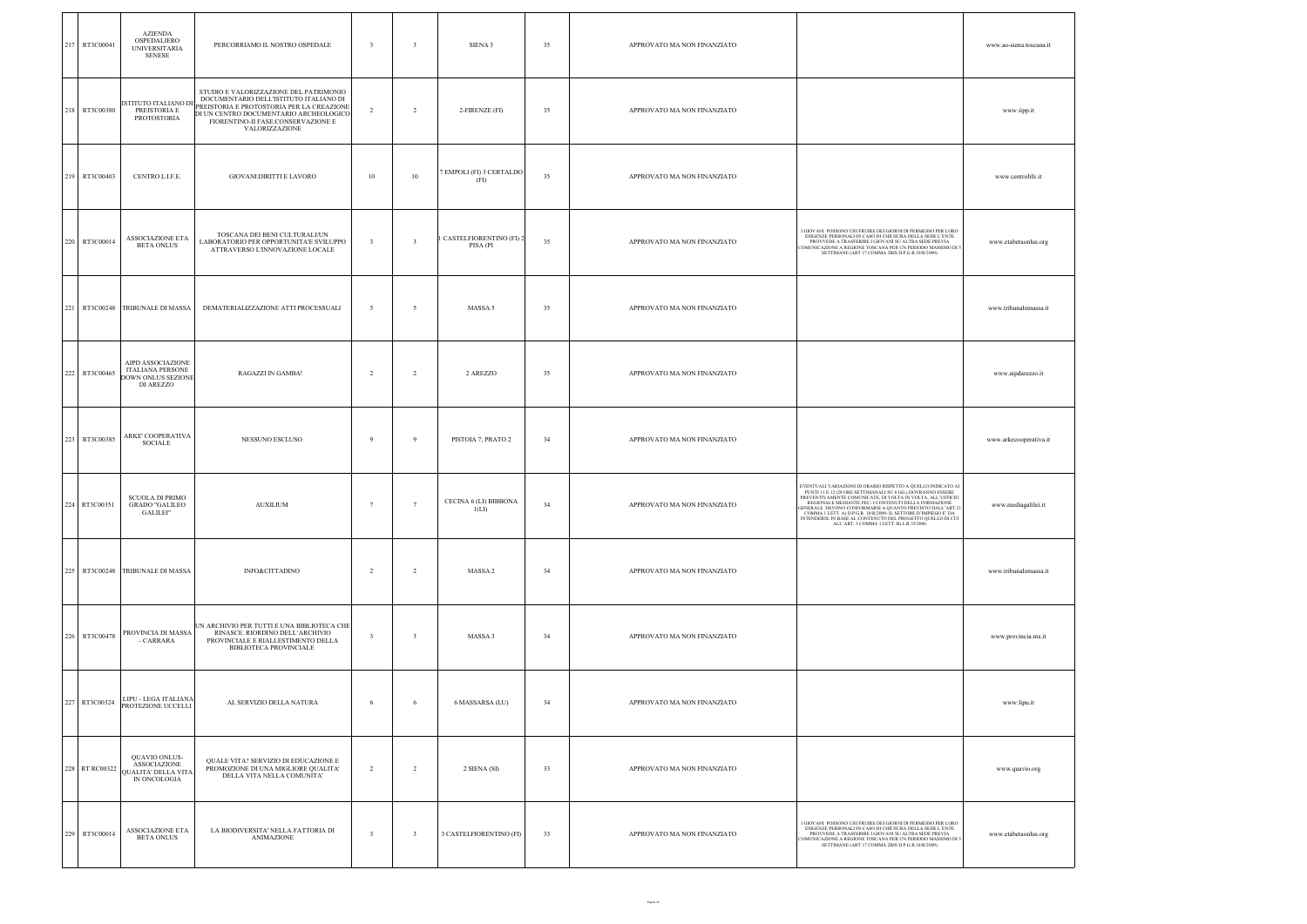| 230 RT3C00449     | <b>COMUNE DI</b><br>CAVRIGLIA                                      | I GIOVANI PER LA MEMORIA DEL TERRITORIO DI<br>CAVRIGLIA                                                                                                           | 2                       | 2                       | CAVRIGLIA 2 (AR)                                                                                  | 32 | APPROVATO MA NON FINANZIATO                                                                                             |                                                                                                                                                                                                                                                                                                    | www.comune.cavriglia.ar.it                |
|-------------------|--------------------------------------------------------------------|-------------------------------------------------------------------------------------------------------------------------------------------------------------------|-------------------------|-------------------------|---------------------------------------------------------------------------------------------------|----|-------------------------------------------------------------------------------------------------------------------------|----------------------------------------------------------------------------------------------------------------------------------------------------------------------------------------------------------------------------------------------------------------------------------------------------|-------------------------------------------|
| 231   RT3C00467   | COMUNE DI CHIESINA<br>UZZANESE                                     | COMUNEPIUFACILE                                                                                                                                                   | $\overline{\mathbf{3}}$ | $\overline{\mathbf{3}}$ | CHIESINA UZZENESE 3 (PT)                                                                          | 32 | APPROVATO MA NON FINANZIATO                                                                                             |                                                                                                                                                                                                                                                                                                    | www.comune.chiesinauzzanese.pt.it         |
| 232 RT3C00502     | <b>COMUNE DI</b><br>CHIUSDINO                                      | VIVIAMO LA BIBLIOTECA                                                                                                                                             | $\overline{2}$          | 2                       | CHIUSDINO 2 (SI)                                                                                  | 32 | APPROVATO MA NON FINANZIATO                                                                                             |                                                                                                                                                                                                                                                                                                    | www.comune.chiusdino.siena.it             |
| 233 RT3C00505     | COMUNE DI BAGNI DI<br>LUCCA                                        | TUTELARE IL NOSTRO TERRITORIO ED<br>AFFRONTARE LE EMERGENZE                                                                                                       | $\overline{4}$          | $\overline{4}$          | <b>BAGNI DI LUCCA 4 (LU)</b>                                                                      | 31 | APPROVATO MA NON FINANZIATO                                                                                             |                                                                                                                                                                                                                                                                                                    | www.comunebagnidilucca.it                 |
|                   | AUSER FILO<br>$ 234 $ RT3C00172 SOCCORSO ARGENTO<br>DI MONTEVARCHI | LE NOSTRE ENERGIE IN AZIONE                                                                                                                                       | $\overline{4}$          | $\overline{4}$          | 4 MONTEVARCHI (AR)                                                                                | 31 | APPROVATO MA NON FINANZIATO                                                                                             | IL CONTENUTO DELLA FORMAZIONE GENERALE DEVE ATTENERSI A<br>CONTROL DELLAR LOCAMA LETT AD DEL D P.G.R. 10000<br>- IL CONTROLLAR VIOLENCE SECURE A NORTRE LOCAMA LETT AD DEL D P.G.R. 10000<br>- IL CONTROLLAR VIOLENCE SPECIFICA NOR PUO ESSERE<br>- UGUALE AL CONTENUTO DELLA FORMSAZIONE GENERALE |                                           |
| 235 RT3C00496     | <b>COMUNE DI</b><br>ARCIDOSSO                                      | VALORIZZAZIONE DEL PATRIMONIO LIBRARIO E<br>DEI SERVIZI ALL'UTENZA.                                                                                               | 2                       | 2                       | ARCIDOSSO 2 (GR)                                                                                  | 30 | APPROVATO MA NON FINANZIATO                                                                                             |                                                                                                                                                                                                                                                                                                    | www.comune.arciosso.gr.it                 |
| 236 RT3C00231     | TRIBUNALE PER I<br>MINORENNI DI<br><b>FIRENZE</b>                  | TEMPI BREVI CON LA FATTURA ELETTRONICA                                                                                                                            | $\overline{2}$          | $\overline{2}$          | FIRENZE 2                                                                                         | 29 | APPROVATO MA NON FINANZIATO                                                                                             |                                                                                                                                                                                                                                                                                                    | www.giustizia.toscana.it/tribunaleminorer |
| $ 237 $ RT3C00397 | ODISSEA SOCIETA'<br>COOPERATIVA<br>SOCIALE                         | CONVIVENZE INTERCULTURALI                                                                                                                                         | 5                       | 5                       | 3 CAPANNORI (LU) LOC.<br>LUNATA-1 CAPANNORI<br>(LU) LOC. SEGROMIGNO IN<br>MONTE- 1 CAPANNORI (LU) | 27 | APPROVATO MA NON FINANZIATO                                                                                             |                                                                                                                                                                                                                                                                                                    | www.misericordia.pistoia.it               |
| 238 RT3C 00105    | COMUNE DI SAN<br>GIMIGNANO                                         | BIBLIOTECA COMUNALE SEZIONE MODERNA:<br>REVISIONE CATALOGO                                                                                                        | 2                       | 2                       | 2 SAN GIMIGNANO (SI)                                                                              | 27 | APPROVATO MA NON FINANZIATO                                                                                             |                                                                                                                                                                                                                                                                                                    | www.comune.sangimignano.si.it             |
| 239 RT3C 00105    | COMUNE DI SAN<br>GIMIGNANO                                         | SEZIONE SEPARATA D'ARCHIVIO: PULITURA E<br>SCARTO                                                                                                                 | $\overline{2}$          | 2                       | 2 SAN GIMIGNANO (SI)                                                                              | 27 | APPROVATO MA NON FINANZIATO                                                                                             |                                                                                                                                                                                                                                                                                                    | www.comune.sangimignano.si.it             |
| 240 RT3C00466     | MASSAROSA 1                                                        | ISTUTO COMPRENSIVO ACCOGLIENZA ANIMAZIONE E AFFIANCAMENTO<br>DIDATTICO NELLA SCUOLA DI TUTTI                                                                      | 10                      | $\overline{0}$          |                                                                                                   | 25 | NON APPROVATO PER MANCATO RAGGIUNGIMENTO DEL PUNTEGGIO<br>MINIMO PREVISTO DA ALL B) D.P.G.R.53/R/09 - ART. 6 DEL BANDO  |                                                                                                                                                                                                                                                                                                    |                                           |
| 241 RT3C00523     | COMUNE DI<br>FIVIZZANO                                             | IL GIARDINO DEI NONNI                                                                                                                                             | 6                       | $\overline{0}$          |                                                                                                   | 24 | NON APPROVATO PER MANCATO RAGGIUNGIMENTO DEL PUNTEGGIO<br>MINIMO PREVISTO DA ALL B) D.P.G.R. 10/R/09 (ART. 6 DEL BANDO) |                                                                                                                                                                                                                                                                                                    |                                           |
| 242   RT3C00463   | COMUNE DI<br>MONTERONI D'ARBIA                                     | TRASPARENZA E SNELLIMENTO ALLE<br>PROCEDURE DI ATTIVAZIONE PER NUOVE<br>ATTIVITÀ PRODUTTIVE (ES. COMMERCIALI,<br>ARTIGIANALI, DI SERVIZIO, TURISTICO<br>RICETTIVA | $\overline{2}$          | $\overline{0}$          |                                                                                                   | 23 | NON APPROVATO PER MANCATO RAGGIUNGIMENTO DEL PUNTEGGIO<br>MINIMO PREVISTO DA ALL B) D.P.G.R.53/R/09 - ART. 6 DEL BANDO  |                                                                                                                                                                                                                                                                                                    |                                           |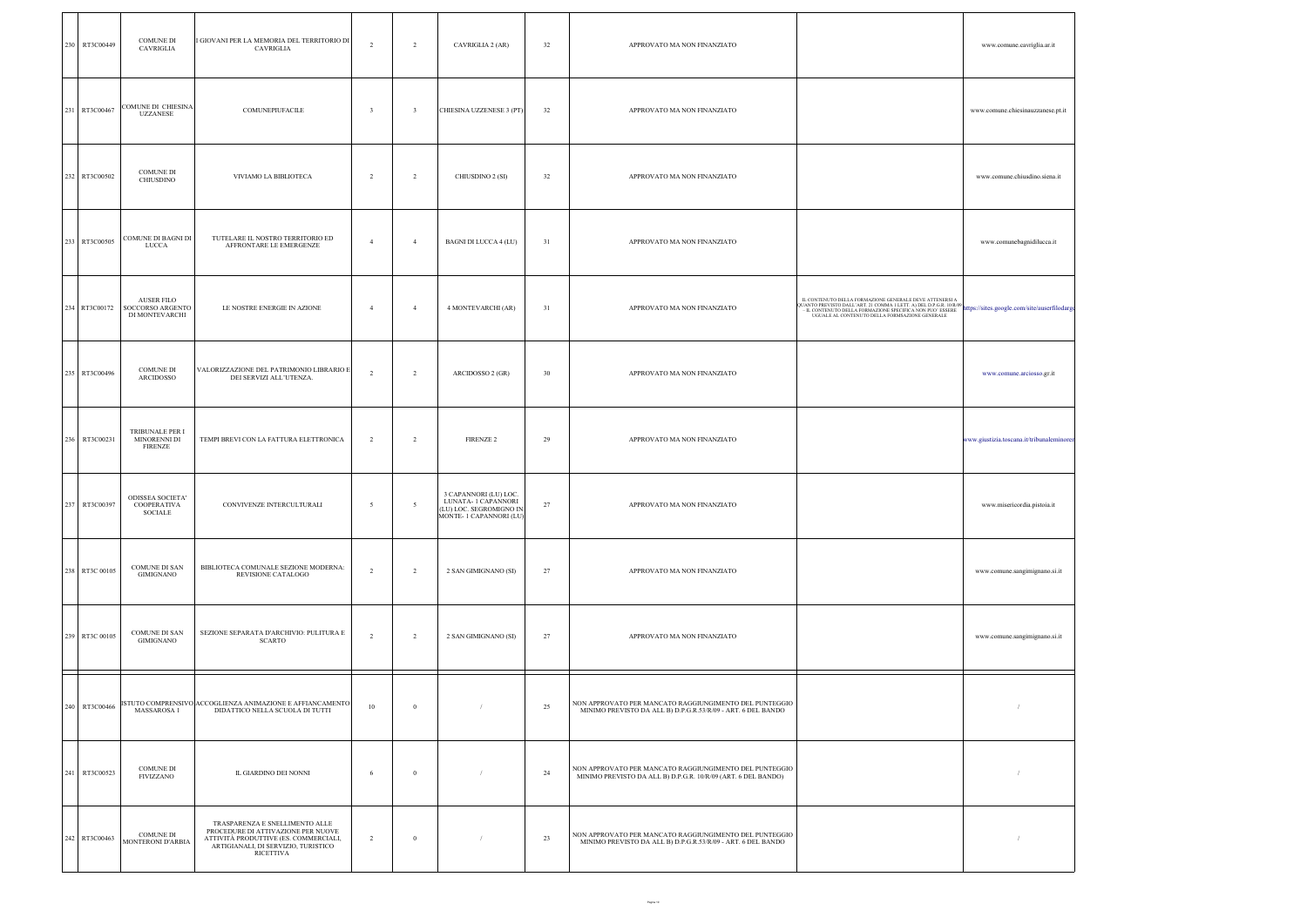| 243 RT3C00515 | COMUN DI TRESANA                                  | CULTURA ACCESSIBILE                                                                                             | 2                       | $\overline{0}$ | 23             | NON APPROVATO PER MANCATO RAGGIUNGIMENTO DEL PUNTEGGIO<br>MINIMO PREVISTO DA ALL B) D.P.G.R. 10/R/09 (ART. 6 DEL BANDO)<br>E DURATA PERIODO DI FORMAZIONE<br>GENERALE E SPECIFICA INFERIORE RISPETTIVAMENTE A 30 E 20 ORE<br>(ART. 5 COMMA 1 DEL BANDO) |  |
|---------------|---------------------------------------------------|-----------------------------------------------------------------------------------------------------------------|-------------------------|----------------|----------------|---------------------------------------------------------------------------------------------------------------------------------------------------------------------------------------------------------------------------------------------------------|--|
| 244 RT3C00463 | COMUNE DI<br>MONTERONI D'ARBIA                    | NONNI E NIPOTI - DIAMOCI LA MANO                                                                                | $\overline{\mathbf{3}}$ | $\overline{0}$ | 20             | NON APPROVATO PER MANCATO RAGGIUNGIMENTO DEL PUNTEGGIO<br>MINIMO PREVISTO DA ALL B) D.P.G.R.53/R/09 - ART. 6 DEL BANDO                                                                                                                                  |  |
| 245 RT3C00325 | <b>COMUNE DI MONTE</b><br>SAN SAVINO              | DIAMOCI UNA MANO                                                                                                | 2                       | $\overline{0}$ | $\overline{0}$ | NON AMMESSO A VALUTAZIONE PER MANCATO RISPETTO DEL<br>NUMERO MASSIMO DI PROGETTI - ART. 5 COMMA 1 PUNTO 4 DEL<br>BANDO                                                                                                                                  |  |
| 246 RT3C00325 | <b>SAN SAVINO</b>                                 | $\begin{tabular}{ll} COMUNE DI MONTE & \textbf{LA SCUOLA SENZA SCUOLA -FACENDO SIMPARA \\ \hline \end{tabular}$ | 2                       | $\overline{0}$ | $\overline{0}$ | NON AMMESSO A VALUTAZIONE PER MANCATO RISPETTO DEL<br>NUMERO MASSIMO DI PROGETTI - ART. 5 COMMA 1 PUNTO 4 DEL<br>BANDO                                                                                                                                  |  |
| 247 RT3C00325 | <b>SAN SAVINO</b>                                 | COMUNE DI MONTE   BIBLIOTECA E CITTA' APERTA: FUORI E DENTRO  <br>LA BIBLIOTECA                                 | 2                       | $\theta$       | $\overline{0}$ | NON AMMESSO A VALUTAZIONE PER MANCATO RISPETTO DEL<br>NUMERO MASSIMO DI PROGETTI - ART. 5 COMMA 1 PUNTO 4 DEL<br>BANDO                                                                                                                                  |  |
| 248 RT3C00325 | SAN SAVINO                                        | COMUNE DI MONTE   PROGETTAZIONE BENI COMUNALI, ARTISTICI E<br><b>STORICI</b>                                    | 2                       | $\theta$       | $\overline{0}$ | NON AMMESSO A VALUTAZIONE PER MANCATO RISPETTO DEL<br>NUMERO MASSIMO DI PROGETTI - ART. 5 COMMA 1 PUNTO 4 DEL<br><b>BANDO</b>                                                                                                                           |  |
| 249 RT3C00340 | UNIONE DI COMUNI<br>MEDIA VALLE DEL<br>SERCHIO    | AGGIORNARE, ADEGUARE E GESTIRE IL PIANO<br>INTERCOMUNALE DI PROTEZIONE CIVILE                                   | 2                       | $\overline{0}$ | $\overline{0}$ | NON AMMESSO A VALUTAZIONE PER MANCATA SOTTOSCRIZIONE DEL<br>PROGETTO DA PARTE DEL LEGALE RAPPRESENTANTE DELL'ENTE ART<br>4 COMMA 1 E ART 5 COMMA 1 DEL BANDO                                                                                            |  |
|               |                                                   | 250   RT3C00371 COMUNE DI SCANSANO LL SERVIZIO CIVILE PER TUTTI I CITTADINI                                     | $\overline{4}$          | $\bf{0}$       | $\overline{0}$ | NON AMMESSO A VALUTAZIONE PER INCOMPATIBILITA' DELLE<br>FIGURE INDICATE NEL PROGETTO (RESPONSABILE DI PROGETTO) -<br>ART. 5 COMMA 1 DEL BANDO                                                                                                           |  |
|               | 251   RT3C00374   COMUNE DI ANGHIARI              | UN VOLONTARIO PER AMICO                                                                                         | 5                       | $\overline{0}$ | $\bf{0}$       | NON AMMESSO A VALUTAZIONE AI SENSI DELL'ART.5 COMMA 1 TERZO<br>CAPOVERSO E DELL'ART.4 COMMA 9 DEL BANDO (PROGETTO NON<br><b>INSERITO SULLA PROCEDURA SCR)</b>                                                                                           |  |
| 252 RT3C00441 | <b>COMUNE DI</b><br>ROSIGNANO<br><b>MARITTIMO</b> | <b>EUROGIOVANI</b>                                                                                              | 2                       | $\overline{0}$ | $\bf{0}$       | NON AMMESSO A VALUTAZIONE PER PRESENTAZIONE DEL PROGETTO<br>CON MODALITA' DIVERSE DA QUALLE PREVISTE DALL'ART. 7 COMMA<br>1 DEL BANDO                                                                                                                   |  |
| 253 RT3C00501 | COMUNE DI<br>MONTEPULCIANO                        | MONTEPULCIANO-TRA STORIA E PAESAGGIO                                                                            | 2                       | $\overline{0}$ | $\bf{0}$       | NON AMMESSO A VALUTAZIONE AI SENSI DELL'ART.5 COMMA 1 TERZO<br>CAPOVERSO E DELL'ART.4 COMMA 9 DEL BANDO (PROGETTO NON<br><b>INSERITO SULLA PROCEDURA SCR)</b>                                                                                           |  |
| 254 RT3C00502 | COMUNE DI<br>CHIUSDINO                            | SPORTINSIEME                                                                                                    | $\overline{2}$          | $\overline{0}$ | $\bf{0}$       | NON AMMESSO A VALUTAZIONE PER MANCATO INVIO DEL PROGETTO<br>CON UN A DELLE MODALITA' PREVISTE DALL'ART. 7 COMMA 1 DEL<br><b>BANDO</b>                                                                                                                   |  |
| 255 RT3C00069 | CENTRO DI SCIENZE<br>NATURALI                     | <b>BIOPARCO IN CITTA'</b>                                                                                       | -6                      | $\overline{0}$ | $\bf{0}$       | NON AMMESSO A VALUTAZIONE AI SENSI DELL'ART.5 COMMA 1 TERZO<br>CAPOVERSO E DELL'ART.4 COMMA 9 DEL BANDO (PROGETTO NON<br><b>INSERITO SULLA PROCEDURA SCR)</b>                                                                                           |  |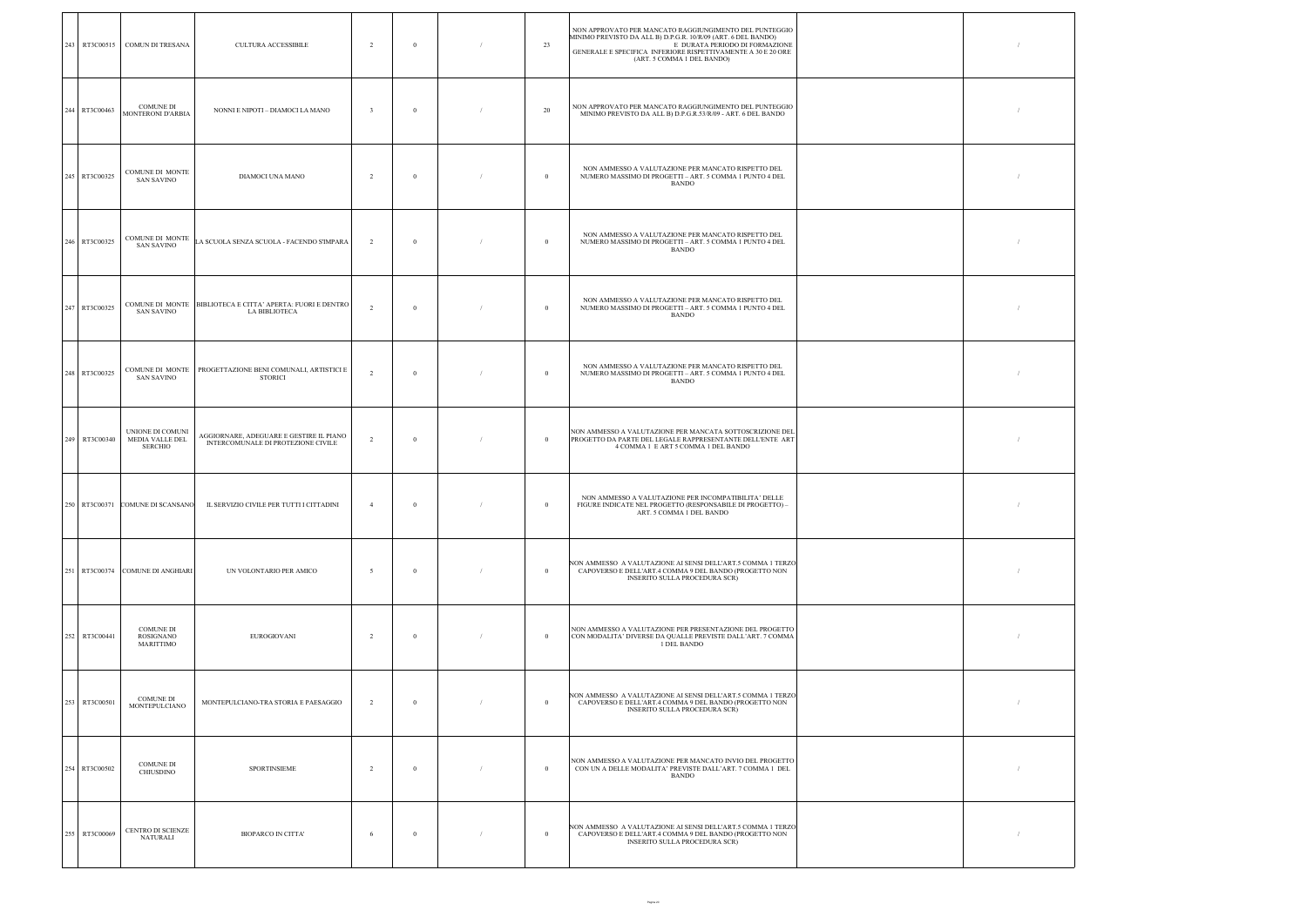| 256 RT3C00306     | UNIONE INQUILINI<br>LIVORNO                                                         | RIDURRE L'IMPOVERIMENTO ECONOMICO E<br>SOCIALE DEGLI ASSEGNATARI ERP                                                                                    |                | $\overline{0}$ | $\theta$       | NON AMMESSO A VALUTAZIONE PER RINUNCIA DA PARTE DELL'ENTE<br><b>PROPONENTE</b>                                                                                                                                                                     |  |
|-------------------|-------------------------------------------------------------------------------------|---------------------------------------------------------------------------------------------------------------------------------------------------------|----------------|----------------|----------------|----------------------------------------------------------------------------------------------------------------------------------------------------------------------------------------------------------------------------------------------------|--|
| 257 RT3C00123     | <b>ENTE PARCO</b><br>REGIONALE<br><b>MIGLIARINO SAN</b><br>ROSSORE<br>MASSACIUCCOLI | SUI SENTIERI DEL PARCO                                                                                                                                  | -6             | $\overline{0}$ | $\overline{0}$ | NON AMMESSO A VALUTAZIONE AI SENSI DELL'ART.5 COMMA 1 TERZO<br>CAPOVERSO E DELL'ART.4 COMMA 9 DEL BANDO (PROGETTO NON<br>INSERITO SULLA PROCEDURA SCR)                                                                                             |  |
| 258 RT3C00123     | <b>ENTE PARCO</b><br>REGIONALE<br><b>MIGLIARINO SAN</b><br>ROSSORE<br>MASSACIUCCOLI | IL PARCO E' PER TUTTI                                                                                                                                   | 10             | $\overline{0}$ | $\overline{0}$ | NON AMMESSO A VALUTAZIONE AI SENSI DELL'ART.5 COMMA 1 TERZO<br>CAPOVERSO E DELL'ART.4 COMMA 9 DEL BANDO (PROGETTO NON<br>INSERITO SULLA PROCEDURA SCR)                                                                                             |  |
| 259 RT3C00166     | ISTITUTO PRIVATO DI<br>RIABILITAZIONE<br><b>MADRE DELLA DIVINA</b><br>PROVVIDENZA   | APPARTAMENTI DI VITA INDIPENDENTE                                                                                                                       | 10             | $\overline{0}$ | $\overline{0}$ | NON AMMESSO A VALUTAZIONE AI SENSI DELL'ART.5 COMMA 1 TERZO<br>CAPOVERSO E DELL'ART.4 COMMA 9 DEL BANDO (PROGETTO NON<br><b>INSERITO SULLA PROCEDURA SCR)</b>                                                                                      |  |
| 260 RT3C00244     | ISTITUTO ANTONIANO<br>DEI PADRI<br>ROGAZIONISTI DI<br>POGGIO GHERARDO               | PERCORSI DI INTEGRAZIONE DEI RAGAZZI<br>DELL'ANTONIANO                                                                                                  | 2              | $\Omega$       | $\overline{0}$ | NON AMMESSO A VALUTAZIONE PER INVIO OLTRE IL TERMINE DI<br>SCADENZA PREVISTO DAL BANDO - ART.7 COMMA 2 DEL BANDO                                                                                                                                   |  |
| 261 RT3C00442     | C.I.F. PISA                                                                         | CITTADINANZA INSIEME-UN PROGETTO PER<br><b>L'INCLUSIONE</b>                                                                                             | $\mathcal{R}$  | $\Omega$       | $\overline{0}$ | NON AMMESSO A VALUTAZIONE PER TRASMISSIONE DEL PROGETTO<br>TRAMITE PEC NON INTESTATA ALL'ENTE PROPONENTE- ART.7 COMMA<br>1 LETTERA B) DEL BANDO                                                                                                    |  |
| 262 RT3C00259     | COOPERATIVA<br><b>SOCIALE SELVA</b>                                                 | PROG.E.SS PROGRAMMAZIONE E SERVIZI                                                                                                                      | 2              | $\overline{0}$ | $\overline{0}$ | NON AMMESSO A VALUTAZIONE AI SENSI DELL'ART.5 COMMA 1 TERZO<br>CAPOVERSO E DELL'ART.4 COMMA 9 DEL BANDO (PROGETTO NON<br><b>INSERITO SULLA PROCEDURA SCR)</b>                                                                                      |  |
| $ 263 $ RT3C00359 | <b>SOCIETA' DELLA</b><br>SALUTE AMIATA<br>GROSSETANA                                | AMIATA. CARE                                                                                                                                            | $\overline{2}$ | $\overline{0}$ | $\mathbf{0}$   | NON AMMESSO A VALUTAZIONE AI SENSI DELL'ART.5 COMMA 1 TERZO<br>CAPOVERSO E DELL'ART.4 COMMA 9 DEL BANDO (PROGETTO NON<br>INSERITO SULLA PROCEDURA SCR)                                                                                             |  |
| 264 RT3C00534     | ASSOCIAZIONE<br>PARATETRAPLEGICI<br>ARETINI                                         | ZERO BARRIERE=PARI OPPORTUNITA'                                                                                                                         | $\overline{2}$ | $\overline{0}$ | $\mathbf{0}$   | NON AMMESSO A VALUTAZIONE PER INVIO OLTRE IL TERMINE DI<br>SCADENZA PREVISTO DAL BANDO - ART.7 COMMA 2 DEL BANDO                                                                                                                                   |  |
| 265 RT3C00521     | <b>ATHENA SOCIETA'</b><br>COOPERATIVA<br>SOCIALE                                    | "IL FILO DI ARIANNA"INIZIATIVE PER<br>PROMUOVERE LA SENSIBILITA' CIVICA, LA<br>CITTADINANZA ATTIVA E LA CURA DEI BENI<br>COMUNI MATERIALI E IMMATERIALI | $\overline{2}$ | $\overline{0}$ | $\overline{0}$ | NON AMMESSO A VALUTAZIONE AI SENSI DELL'ART.5 COMMA 1 TERZO<br>CAPOVERSO E DELL'ART.4 COMMA 9 DEL BANDO (PROGETTO NON<br><b>INSERITO SULLA PROCEDURA SCR)</b>                                                                                      |  |
| 266 RT3C00435     | FONDAZIONE<br>CANTIERE<br><b>INTERNAZIONALE</b><br>D'ARTE DI<br>MONTEPULCIANI       | <b>CULTURE IN CANTIERE</b>                                                                                                                              | 2              | $\overline{0}$ | $\overline{0}$ | NON AMMESSO A VALUTAZIONE PER INCOMPATIBILITA' DELLE<br>FIGURE INDICATE NEL PROGETTO (OPERATORE DI PROGETTO) - ART. 5<br>COMMA 1 DEL BANDO                                                                                                         |  |
| 267 RT3C00335     | ASSOCIAZIONE AMICI<br>DI VADA                                                       | DIVERSAMENTE ABILI: UN PRESENTE<br>PROIETTATO VERSO IL FUTURO                                                                                           | $\overline{3}$ | $\overline{0}$ | $\mathbf{0}$   | NON AMMESSO A VALUTAZIONE PER INOSSERVANZA DELL'ART. 4<br>COMMA 2 E ART. 5 COMMA 1 ULTIMO CAPOVERSO DEL BANDO-<br>INDICAZIONE DI COORDINATORE DI PROGETTO NON ACCREDITATO                                                                          |  |
| 268 RT3C00258     | PROVINCIA DI<br>LIVORNO                                                             | COLLEZIONI BIOLOGICHE: BENI CULTURALI DA<br>VALORIZZARE                                                                                                 | $\overline{4}$ | $\overline{0}$ | $\mathbf{0}$   | NON AMMESSO A VALUTAZIONE PER MANCATA SOTTOSCRIZIONE DEL<br>PROGETTO DA PARTE DEL LEGALE RAPPRESENTANTE DELL'ENTE ART<br>4 COMMA 1 DEL BANDO E ART 5 COMMA 1 DEL BANDO (IL PROGETTO E'<br>STATO SOTTOSCRITTO DAL RESPONSABILE DEL SERVIZIO CIVILE. |  |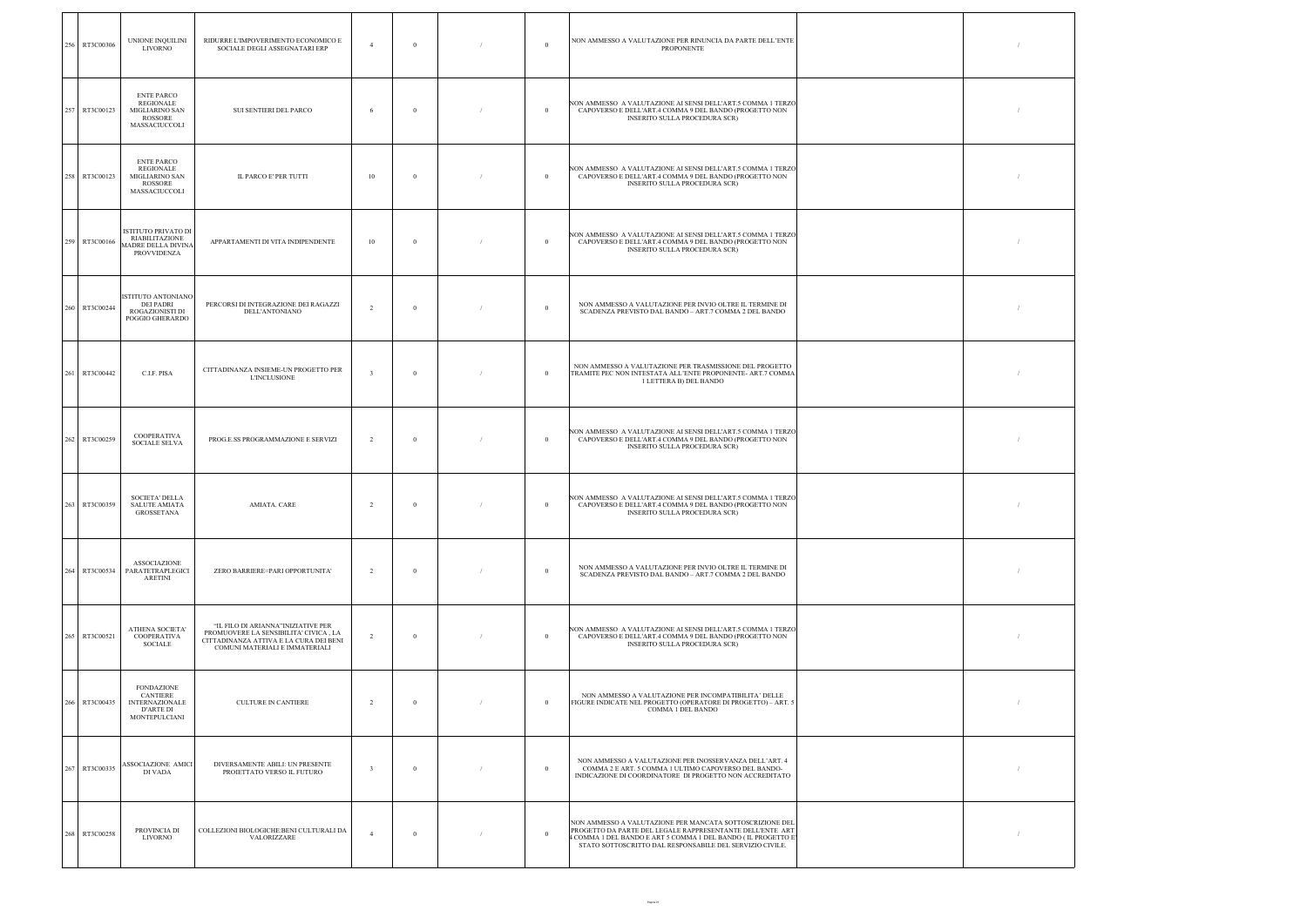| 269 RT3C00242 | GIOVANI IN SERVIZIOE IL MUSEO E' SEMPRE<br>COMUNE DI FIESOLE<br>PIU' SOCIAL                                                                                                     | $\overline{4}$          | $\overline{0}$ | NON AMMESSO PER INCOMPATIBILITA' DELLE FIGURE INDICATE NEL<br>PROGETTO (RESPONSABILE DI PROGETTO)- ART.5 COMMA 1 DEL<br>$\theta$<br><b>BANDO</b>                       |  |
|---------------|---------------------------------------------------------------------------------------------------------------------------------------------------------------------------------|-------------------------|----------------|------------------------------------------------------------------------------------------------------------------------------------------------------------------------|--|
| 270 RT3C00309 | STORICO FUTURO.ANALISI E PROGETTAZIONE<br>DEL MUNICIPIO IN TERMINI DI EFFICIENZA<br>COMUNE DI<br>MONTECATINI TERME ENERGETICA FRUIBILITA', ANTISISMICA ED ECO<br>SOSTENIBILITA' | $\overline{\mathbf{3}}$ | $\overline{0}$ | NON AMMESSO A VALUTAZIONE AI SENSI DELL'ART.5 COMMA 1 TERZO<br>CAPOVERSO E DELL'ART.4 COMMA 9 DEL BANDO (PROGETTO NON<br>$\theta$<br>INSERITO SULLA PROCEDURA SCR)     |  |
| 271 RT3C00409 | ASD PISANOVA<br>$0 - 99$                                                                                                                                                        | 5                       | $\overline{0}$ | NON AMMESSO A VALUTAZIONE PER TRASMISSIONE DEL PROGETTO<br>$\overline{0}$<br>TRAMITE PEC NON INTESTATA ALL'ENTE PROPONENTE-ART.7 COMMA<br>1 LETTERA B) DEL BANDO       |  |
| 272 RT3C00241 | <b>ASSOCIAZIONE L'ALBA</b><br>IL CIRCOLO DELLA SALUTE MENTALE 2016<br>AUTO-AIUTO                                                                                                | 6                       | $\overline{0}$ | NON AMMESSO A VALUTAZIONE PER TRASMISSIONE DEL PROGETTO<br>TRAMITE PEC NON INTESTATA ALL'ENTE PROPONENTE- ART.7 COMMA<br>$\mathbf{0}$<br>1 LETTERA B) DEL BANDO        |  |
| 273 RT3C00260 | C.E.N.A.C CENTRO<br>ACCOGLIENZA, ORIENTAMENTO E<br>ASCOLTO<br>ALFABETIZZAZIONE 2016<br><b>COVERCIANO ONLUS</b>                                                                  | $\overline{2}$          | $\overline{0}$ | NON AMMESSO A VALUTAZIONE PER TRASMISSIONE DEL PROGETTO<br>TRAMITE PEC NON INTESTATA ALL'ENTE PROPONENTE- ART.7 COMMA<br>$\overline{0}$<br>1 LETTERA B) DEL BANDO      |  |
| 274 RT3C00399 | <b>FONDAZIONE</b><br>LA RISERVATEZZA DEL PAZIENTE: AL "CUORE SI<br><b>TOSCANA GABRIELE</b><br>COMANDA"<br>MONASTERIO                                                            | $\overline{4}$          | $\overline{0}$ | NON AMMESSO PER INCOMPATIBILITA' DELLE FIGURE INDICATE NEL<br>PROGETTO (RESPONSABILE DI PROGETTO)- ART.5 COMMA 1 DEL<br>$\mathbf{0}$<br><b>BANDO</b>                   |  |
| 275 RT3C00025 | ASSOCIAZIONE<br>CASTELFRANCO SOLIDALE 2020:AVANTI TUTTA<br>ITALIANA<br>NESSUNO INDIETRO<br><b>SOCCORRITORI ONLUS</b>                                                            | 10                      | $\overline{0}$ | NON AMMESSO PER INCOMPATIBILITA' DELLE FIGURE INDICATE NEL<br>PROGETTO (RESPONSABILE DI PROGETTO)- ART.5 COMMA 1 DEL<br>$\mathbf{0}$<br><b>BANDO</b>                   |  |
|               | $276$ RT3C00224 C.I.S.I.A. DI FIRENZE<br>FORMARE E CRESCERE INSIEME                                                                                                             | $\overline{\mathbf{0}}$ | $\overline{0}$ | NON AMMESSO A VALUTAZIONE PER RINUNCIA DA PARTE DELL'ENTE<br>$\overline{0}$<br>PROPONENTE                                                                              |  |
| 277 RT3C00396 | SOCIETA'<br><b>COOPERATIVA</b><br>CRESCERE PASSO DOPO PASSO<br><b>SOCIALE "PICCOLI</b><br>PASSI" O.N.L.U.S.                                                                     | $\overline{\mathbf{3}}$ | $\overline{0}$ | NON AMMESSO A VALUTAZIONE PER INCOMPATIBILITA' DELLE<br>$\mathbf{0}$<br>FIGURE INDICATE NEL PROGETTO (RESPONSABILE DI PROGETTO) -<br>ART. 5 COMMA 1 DEL BANDO          |  |
| 278 RT3C00478 | PROVINCIA DI MASSA GENERARE GENERAZIONI ATTIVE RESILIENTI IN<br>- CARRARA<br>PROTEZIONE CIVILE                                                                                  | 10                      | $\overline{0}$ | NON AMMESSO A VALUTAZIONE PER INDICAZIONE SEDE NON<br>$\mathbf{0}$<br>ACCREDITATA ART.4 COMMA 4 E ART. 5 COMMA 1 DEL BANDO                                             |  |
| 279 RT3C00488 | UFFICIO DEL GIUDICE<br>CANCELLERIE PENALE E CIVILE CELERI ED<br>DI PACE DI LUCCA<br><b>EFFICIENTI</b>                                                                           | $\overline{4}$          | $\overline{0}$ | NON AMMESSO A VALUTAZIONE AI SENSI DELL'ART.5 COMMA 1 TERZO<br>CAPOVERSO E DELL'ART.4 COMMA 9 DEL BANDO (PROGETTO NON<br>$\mathbf{0}$<br>INSERITO SULLA PROCEDURA SCR) |  |
| 280 RT3C00151 | COME TOGETHER! SFIDIAMO INSIEME LA<br><b>OXFAM ITALIA</b><br>POVERTA'                                                                                                           | 10                      | $\overline{0}$ | NON AMMESSO A VALUTAZIONE AI SENSI DELL'ART.5 COMMA 1 TERZO<br>CAPOVERSO E DELL'ART.4 COMMA 9 DEL BANDO (PROGETTO NON<br>$\mathbf{0}$<br>INSERITO SULLA PROCEDURA SCR) |  |
| 281 RT3C00151 | CHANGES: CAMBIAMO IN UN MONDO CHE<br><b>OXFAM ITALIA</b><br><b>CAMBIA</b>                                                                                                       | 10                      | $\overline{0}$ | NON AMMESSO A VALUTAZIONE AI SENSI DELL'ART.5 COMMA 1 TERZO<br>CAPOVERSO E DELL'ART.4 COMMA 9 DEL BANDO (PROGETTO NON<br>$\mathbf{0}$<br>INSERITO SULLA PROCEDURA SCR) |  |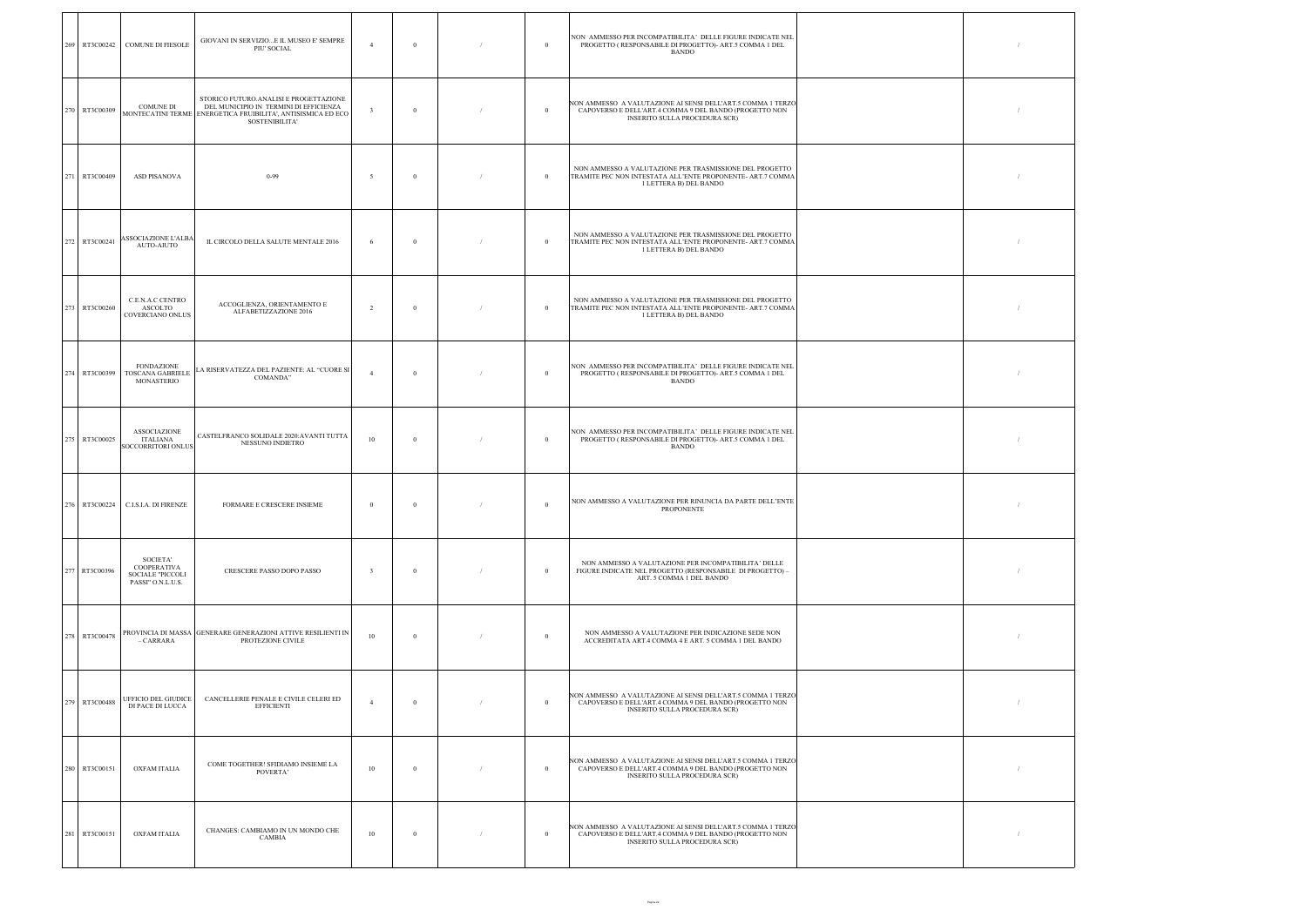| 282 RT3C00122   | <b>ENTE NAZIONALE PER</b><br>LA PROTEZIONE E<br>L'ASSISTENZA DEI<br>SORDI - CONSIGLIO<br>REGIONALE TOSCANA | PER I SORDI COMUNICARE È VIVERE                                                                                                | 2                       | $\overline{0}$ | NON AMMESSO A VALUTAZIONE AI SENSI DELL'ART.5 COMMA 1 TERZO<br>CAPOVERSO E DELL'ART.4 COMMA 9 DEL BANDO (PROGETTO NON<br>$\Omega$<br>INSERITO SULLA PROCEDURA SCR)                                                                                                                                   |  |
|-----------------|------------------------------------------------------------------------------------------------------------|--------------------------------------------------------------------------------------------------------------------------------|-------------------------|----------------|------------------------------------------------------------------------------------------------------------------------------------------------------------------------------------------------------------------------------------------------------------------------------------------------------|--|
| 283 RT3C00198   | LICEO ARTISTICO<br><b>LEON BATTISTA</b><br><b>ALBERTI FIRENZE</b>                                          | BIBLIOPOLIS, L'ARTE DI LEGGERE                                                                                                 | 6                       | $\overline{0}$ | NON AMMESSO A VALUTAZIONE AI SENSI DELL'ART.5 COMMA 1 TERZO<br>CAPOVERSO E DELL'ART.4 COMMA 9 DEL BANDO (PROGETTO NON<br>$\theta$<br><b>INSERITO SULLA PROCEDURA SCR)</b>                                                                                                                            |  |
|                 | <b>ISTITUTO</b><br>284   RT3C00181   COMPRENSIVO LUCCA<br>SESTO                                            | PROGETTO INTEGRAZIONE                                                                                                          | 10                      | $\overline{0}$ | NON AMMESSO A VALUTAZIONE AI SENSI DELL'ART.5 COMMA 1 TERZO<br>$\mathbf{0}$<br>CAPOVERSO E DELL'ART.4 COMMA 9 DEL BANDO (PROGETTO NON<br>INSERITO SULLA PROCEDURA SCR)                                                                                                                               |  |
| 285   RT3C00081 | COMUNE DI CECINA                                                                                           | CI SONO ANCH'IO - IDENTITÀ DI SOGGETTI<br>IDENTITÀ DI LUOGHI SPAZI DI RELAZIONI                                                | 6                       | $\overline{0}$ | NON AMMESSO A VALUTAZIONE PER DURATA DELLA FORMAZIONE<br>$\mathbf{0}$<br>GENERALE INFERIORE ALLA DURATA MINIMA - ART. 5 COMMA 1<br>CAPOVERSO 6 DEL BANDO                                                                                                                                             |  |
| 286   RT3C00090 | COMUNE DI MASSA E<br>COZZILE                                                                               | <b>TERRA MIA</b>                                                                                                               | 2                       | $\overline{0}$ | NON AMMESSO A VALUTAZIONE AI SENSI DELL'ART.5 COMMA 1 TERZO<br>$\mathbf{0}$<br>CAPOVERSO E DELL'ART.4 COMMA 9 DEL BANDO (PROGETTO NON<br>INSERITO SULLA PROCEDURA SCR)                                                                                                                               |  |
| 287   RT3C00099 | <b>COMUNE DI</b><br>PONTASSIEVE                                                                            | LA SCUOLA, L'AMBIENTE E LA COMUNICAZIONE<br><b>ISTITUZIONALE</b>                                                               | $\overline{\mathbf{3}}$ | $\overline{0}$ | ESCLUSO PER PRESENZA DI SEDE NON ACCREDITATA - ART. 4 COMMA<br>$\theta$<br>4 DEL BANDO                                                                                                                                                                                                               |  |
| 288 RT3C00009   | A.S.D. POLISPORTIVA<br>LIBERTAS ROSIGNANO                                                                  | AIUTIAMO IL TERRITORIO                                                                                                         | $\overline{4}$          | $\overline{0}$ | NON AMMESSO A VALUTAZIONE AI SENSI DELL'ART.5 COMMA 1 TERZO<br>CAPOVERSO E DELL'ART.4 COMMA 9 DEL BANDO (PROGETTO NON<br>$\Omega$<br>INSERITO SULLA PROCEDURA SCR)                                                                                                                                   |  |
| 289 RT3C00032   | INCONTRI<br>VALDICHIANA                                                                                    | ASSOCIAZIONE RADIO SULLE FREQUENZE DELLA SOLIDARIETA':<br>DALLA COMUNICAZIONE SOCIALE ALL'OPERARE<br>SOCIALE                   | $\overline{4}$          | $\overline{0}$ | NON AMMESSO A VALUTAZIONE AI SENSI DELL'ART.5 COMMA 1 TERZO<br>CAPOVERSO E DELL'ART.4 COMMA 9 DEL BANDO (PROGETTO NON<br>$\Omega$<br>INSERITO SULLA PROCEDURA SCR)                                                                                                                                   |  |
| 290 RT3C00142   | MOVIMENTO SHALOM<br><b>ONLUS</b>                                                                           | <b>SCUOLA DI PACE</b>                                                                                                          | $\overline{4}$          | $\overline{0}$ | NON AMMESSO A VALUTAZIONE PER INCOMPATIBILITA' DELLE<br>FIGURE INDICATE NEL PROGETTO (COORDINATORE DI PROGETTO) -<br>$\theta$<br>ART. 5 COMMA 1 DEL BANDO E AI SENSI DELL'ART.5 COMMA 1 TERZO<br>CAPOVERSO E DELL'ART.4 COMMA 9 DEL BANDO (NON INSERITO SULLA<br>PROCEDURA SCR)                      |  |
| 291   RT3C00150 | U.N.I.V.O.C. - UNIONE<br><b>NAZIONALE ITALIANA</b><br>VOLONTARI PRO<br><b>CIECHI</b>                       | AMBIENTE E DISABILITÀ                                                                                                          | $\overline{4}$          | $\overline{0}$ | NON AMMESSO A VALUTAZIONE PER PRESENTAZIONE DEL PROGETTO<br>CON MODALITA' DIVERSE DA QUELLE PREVISTE DALL'ART. 7 COMMA<br>1 DEL BANDO (NON INVIATO PER PEC) ED AI SENSI DELL'ART. 5 COMMA<br>$\mathbf{0}$<br>1 TERZO CAPOVERSO E DELL'ART. 4 COMMA 9 DEL BANDO (NON<br>INSERITO SULLA PROCEDURA SCR) |  |
| 292 RT3C00279   | STRADA DEL VINO<br>NOBILE DI<br>MONTEPULCIANO                                                              | VALDICHIANA DA SCOPRIRE E DA VIVERE                                                                                            | 2                       | $\overline{0}$ | NON AMMESSO A VALUTAZIONE PER SEGNALAZIONE NOMINATIVO<br>$\theta$<br>COORDINATORE NON ACCREDITATO (ART 4 COMMA 2 DEL BANDO) E AI<br>SENSI DELL'ART.5 COMMA 1 TERZO CAPOVERSO                                                                                                                         |  |
|                 |                                                                                                            | 293   RT3C00320   FRATERNITA DEI LAICI   PROGETTAZIONE E METODOLOGICA INTEGRATA                                                | $\overline{\mathbf{3}}$ | $\overline{0}$ | NON AMMESSO A VALUTAZIONE PER MANCATO INVIO DEL PROGETTO<br>CON UNA DELLE MODALITA' PREVISTE DALL'ART. 7 COMMA 1 DEL<br>$\mathbf{0}$<br>BANDO (NON INVIATO PER PEC NE' APACI)                                                                                                                        |  |
|                 | 294   RT3C00320 FRATERNITA DEI LAICI                                                                       | ARCHIVIO DEL PALAZZETTO DI FRATERNITA:<br>RICOGNIZIONE ARCHIVISTICA E TRASCRIZIONE<br>SCHEDE OPERE D'ARTE NEL CATALOGO ON-LINE | $\overline{2}$          | $\overline{0}$ | NON AMMESSO A VALUTAZIONE PER MANCATO INVIO DEL PROGETTO<br>CON UNA DELLE MODALITA' PREVISTE DALL'ART. 7 COMMA 1 DEL<br>$\mathbf{0}$<br>BANDO (NON INVIATO PER PEC NE' APACI)                                                                                                                        |  |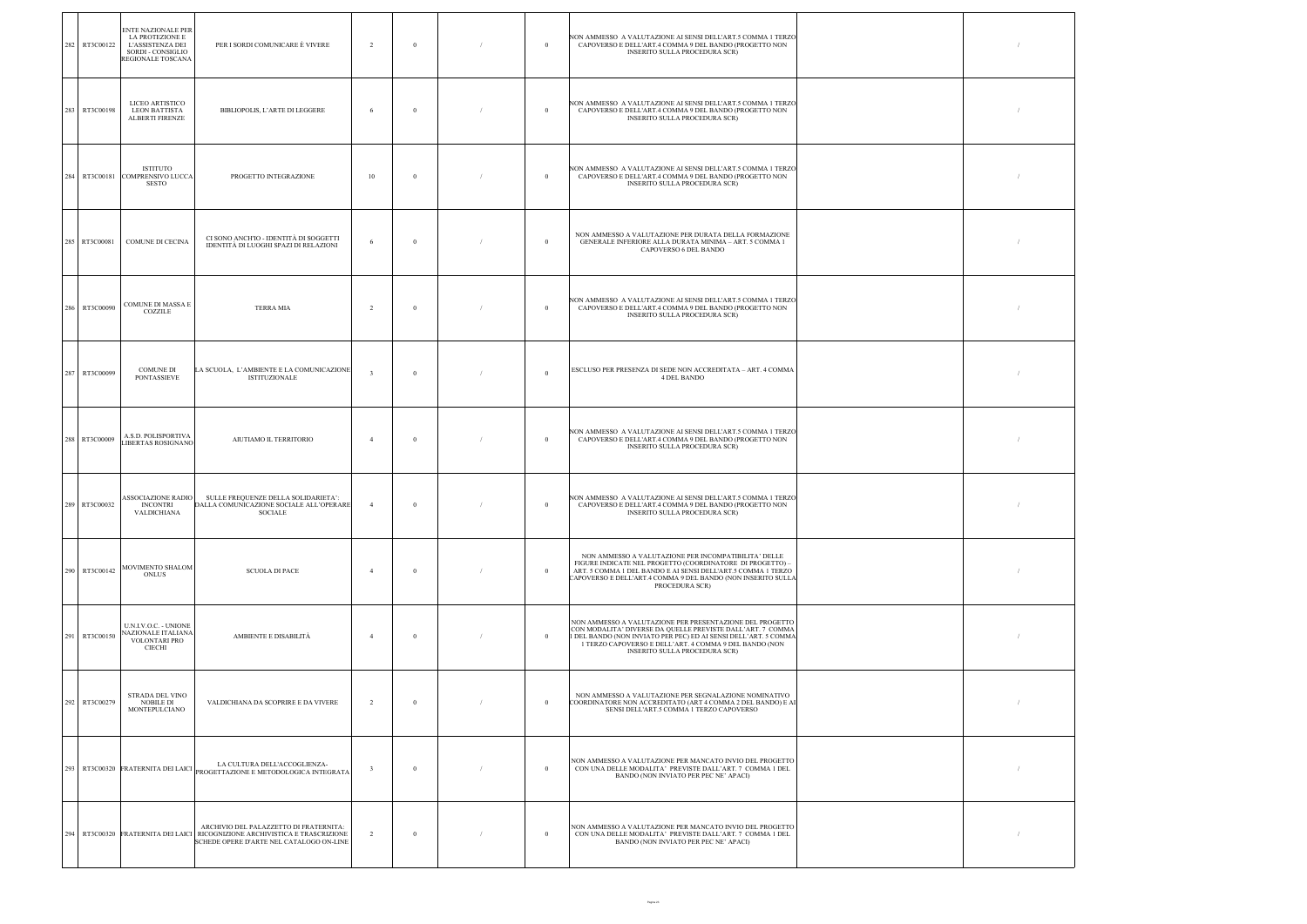|               | 295   RT3C00320 FRATERNITA DEI LAICI                                           | MUSEO VIVO                                                                            | $\overline{4}$          | $\overline{0}$ | $\bf{0}$       | NON AMMESSO A VALUTAZIONE PER MANCATO INVIO DEL PROGETTO<br>CON UNA DELLE MODALITA' PREVISTE DALL'ART. 7 COMMA 1 DEL<br>BANDO (NON INVIATO PER PEC NE' APACI)                                                                                                                        |  |
|---------------|--------------------------------------------------------------------------------|---------------------------------------------------------------------------------------|-------------------------|----------------|----------------|--------------------------------------------------------------------------------------------------------------------------------------------------------------------------------------------------------------------------------------------------------------------------------------|--|
| 296 RT3C00341 | <b>BIBLIOTECA</b><br>NAZIONALE<br>CENTRALE DI FIRENZE                          | NON SOLO LIBRI                                                                        | 10                      | $\overline{0}$ | $\bf{0}$       | NON AMMESSO A VALUTAZIONE AI SENSI DELL'ART.5 COMMA 1 TERZO<br>CAPOVERSO E DELL'ART.4 COMMA 9 DEL BANDO (PROGETTO NON<br>INSERITO SULLA PROCEDURA SCR)                                                                                                                               |  |
| 297 RT3C00341 | <b>BIBLIOTECA</b><br>NAZIONALE<br>CENTRALE DI FIRENZE                          | DENTRO LA BIBLIOTECA                                                                  | 10                      | $\overline{0}$ | $\bf{0}$       | NON AMMESSO A VALUTAZIONE AI SENSI DELL'ART.5 COMMA 1 TERZO<br>CAPOVERSO E DELL'ART.4 COMMA 9 DEL BANDO (PROGETTO NON<br>INSERITO SULLA PROCEDURA SCR)                                                                                                                               |  |
| 298 RT3C00377 | CENTRO STUDI<br>POLITICO SOCIALE<br>ARCHIVIO IL<br><b>SESSANTOTTO</b>          | ARCHIVI APERTI AL TERRITORIO E IN RETE                                                | $\overline{4}$          | $\overline{0}$ | $\overline{0}$ | NON AMMESSO A VALUTAZIONE PER SEGNALAZIONE NOMINATIVO<br>COORDINATORE NON ACCREDITATO (ART 4 COMMA 2 DEL BANDO) E AI<br>SENSI DELL'ART.5 COMMA 1 TERZO CAPOVERSO E DELL'ART.4 COMMA<br>9 DEL BANDO (PROGETTO NON INSERITO SULLA PROCEDURA SCR)                                       |  |
| 299 RT3C00434 | <b>ASSOCIAZIONE</b><br>ARKADIA ONLUS                                           | <b>INSIEME</b>                                                                        | 2                       | $\overline{0}$ | $\bf{0}$       | NON AMMESSO A VALUTAZIONE PER INCOMPATIBILITA' DELLE<br>FIGURE INDICATE NEL PROGETTO (RESPONSABILE DEL PROGETTO) -<br>ART. 5 COMMA 1 DEL BANDO                                                                                                                                       |  |
| 300 RT3C00464 | <b>ASSOCIAZIONE</b><br><b>INSIEME PER LA</b><br><b>FAMIGLIA ONLUS</b>          | COSTRUIRE SOLIDARIETA'                                                                | 2                       | $\theta$       | $\bf{0}$       | NON AMMESSO A VALUTAZIONE PER INCOMPATIBILITA' DELLE<br>FIGURE INDICATE NEL PROGETTO (RESPONSABILE DEL PROGETTO) -<br>ART. 5 COMMA 1 DEL BANDO E AI SENSI DELL'ART.5 COMMA 1 TERZO<br>CAPOVERSO E DELL'ART.4 COMMA 9 DEL BANDO (PROGETTO NON<br>INSERITO SULLA PROCEDURA SCR)        |  |
| 301 RT3C00471 | ISTITUTO<br>COMPRENSIVO<br><b>STATALE MARTIN</b><br>LUTER KING DI<br>CALCINAIA | BENESSERE A SCUOLA                                                                    | -5                      | $\theta$       | $\overline{0}$ | NON AMMESSO A VALUTAZIONE PER INCOMPATIBILITA' DELLE<br>FIGURE INDICATE NEL PROGETTO (RESPONSABILE DEL PROGETTO) -<br>ART. 5 COMMA 1 DEL BANDO E AI SENSI DELL'ART.5 COMMA 1 TERZO<br>CAPOVERSO E DELL'ART.4 COMMA 9 DEL BANDO (PROGETTO NON<br><b>INSERITO SULLA PROCEDURA SCR)</b> |  |
| 302 RT3C00473 | <b>GAETANO BARBERI</b><br>COOPERATIVA<br>SOCIALE                               | SERVIZIO CIVILE PER LA 104: INTEGRAZIONE<br><b>POSSIBILE</b>                          | $\overline{4}$          | $\bf{0}$       | $\bf{0}$       | NON AMMESSO A VALUTAZIONE E AI SENSI DELL'ART.5 COMMA 1<br>TERZO CAPOVERSO E DELL'ART.4 COMMA 9 DEL BANDO (PROGETTO<br>NON INSERITO SULLA PROCEDURA SCR)                                                                                                                             |  |
| 303 RT3C00486 | ARCHIVIO DI STATO DI<br><b>FIRENZE</b>                                         | CONOSCI E FAI CONOSCERE L'ARCHIVIO                                                    | 8                       | $\overline{0}$ | $\overline{0}$ | NON AMMESSO A VALUTAZIONE E AI SENSI DELL'ART.5 COMMA 1<br>TERZO CAPOVERSO E DELL'ART.4 COMMA 9 DEL BANDO (PROGETTO<br>NON INSERITO SULLA PROCEDURA SCR)                                                                                                                             |  |
| 304 RT3C00511 | ASSOCIAZIONE<br>TUMORI TOSCANA<br>A.T.T.                                       | ATTIVIAMO LA SOLIDARIETA'                                                             | $\overline{4}$          | $\overline{0}$ | $\overline{0}$ | NON AMMESSO A VALUTAZIONE $\,$ E AI SENSI DELL'ART.5 COMMA 1<br>TERZO CAPOVERSO E DELL'ART.4 COMMA 9 DEL BANDO (PROGETTO<br>NON INSERITO SULLA PROCEDURA SCR)                                                                                                                        |  |
|               | 305   RT3C00509   IL GERMOGLIO ONLUS                                           | BOTTEGA DELLA SOLIDARIETA'                                                            | $\overline{\mathbf{3}}$ | $\overline{0}$ | $\overline{0}$ | NON AMMESSO A VALUTAZIONE E AI SENSI DELL'ART.5 COMMA 1<br>TERZO CAPOVERSO E DELL'ART.4 COMMA 9 DEL BANDO (PROGETTO<br>NON INSERITO SULLA PROCEDURA SCR)                                                                                                                             |  |
| 306 RT3C00476 | ARCOBALENO<br>COOPERATIVA<br>SOCIALE                                           | <b>CREA-ATTIVITA'</b>                                                                 | 2                       | $\overline{0}$ | $\bf{0}$       | NON AMMESSO A VALUTAZIONE PER INCOMPATIBILITA' DELLE<br>FIGURE INDICATE NEL PROGETTO (OPERATORE DI PROGETTO) – ART. 5<br>COMMA 1 DEL BANDO                                                                                                                                           |  |
| 307 RT3C00005 | ANFASS ONLUS DI<br>MASSA CARRARA                                               | LA QUALITA' DELLA VITA NELLA PERSONA<br>DISABILE: IL RUOLO DEL SERVIZIO CIVILE - 2016 | $\mathbf{8}$            | $\theta$       | $\mathbf{0}$   | NON APPROVATO PER MANCATO RAGGIUNGIMENTO DEL PUNTEGGIO<br>MINIMO PREVISTO DA ALL B) D.P.G.R. 53/R/09 (ART. 6 DEL BANDO)                                                                                                                                                              |  |